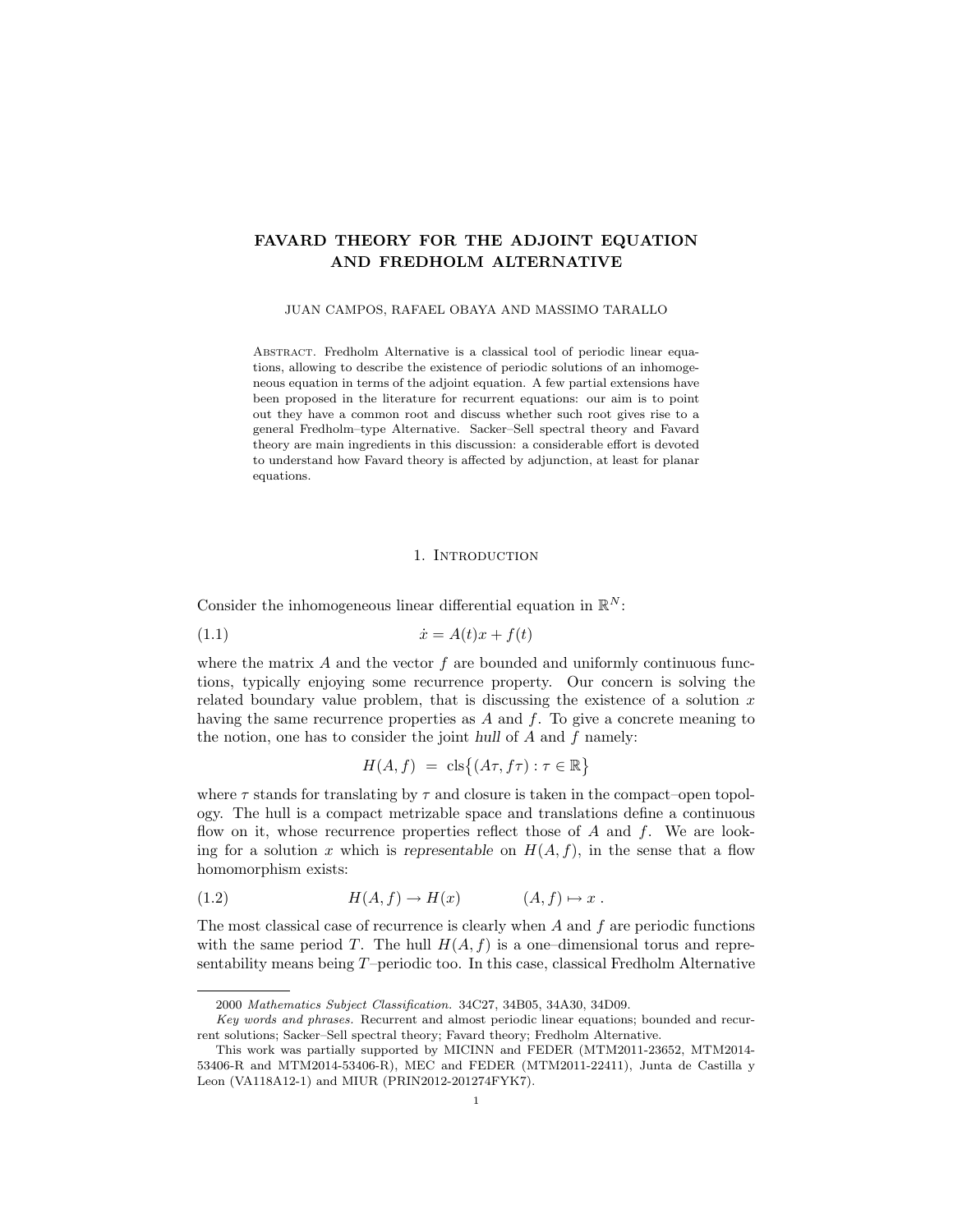decides which are the inhomogeneous terms  $f$  for which  $(1.1)$  has representable solutions: see for instance Hale's book [12]. They are precisely those f which satisfy the orthogonality condition:

(1.3) 
$$
\int_0^T \langle f(t), y(t) \rangle dt = 0
$$

for every  $T$ –periodic solution  $y$  of the adjoint equation:

(1.4) 
$$
\dot{y} = -A(t)^T y.
$$

The main question we face here is whether or not a similar tool is still available when the exact periodicity is relaxed. Next to periodicity stands almost periodicity while, as far as possible, but nevertheless with a full dynamical sense, one finds recurrence. A bounded and uniformly continuous function is called recurrent when its hull is minimal with respect to the translation flow. Birkhoff Recurrence Theorem grants that recurrent solutions exist as soon as bounded solutions do but representability on  $H(A, f)$  does not come for free, even if such hull is minimal, expressing the fact that  $A$  and  $f$  are jointly recurrent.

As usual in the aperiodic world, the answer to our question depends on the specific properties of A, among which there are the spectral properties. By  $\sigma(A)$  we mean the Sacker–Sell spectrum of A, introduced in [25] as the set of real  $\lambda$ 's for which the homogeneous equation:

$$
\dot{x} = [A(t) - \lambda I]x
$$

does not admit an exponential dichotomy on the whole R. This is always a nonempty compact set, made by at most  $N$  disjoint closed intervals:

$$
\sigma(A) = [a_1, b_1] \cup \dots \cup [a_n, b_n] \qquad n \le N
$$

each spectral interval corresponding, roughly speaking, to the vector space of the solutions to:

$$
(1.5) \t\t\t \dot{x} = A(t)x
$$

having Lyapunov exponents in that interval. The bounded solutions are contained in the vector space corresponding to the spectral interval which zero belongs to. Both these spaces will play a relevant role here: the former and smaller will be considered later on, while we denote by:

$$
0 \leq d_S(A) \leq N
$$

the dimension of the latter and larger and we call it the Sacker–Sell dimension of A. Using a ∗ to say that we are concerned with the adjoint equation (1.4) instead of (1.5), it turns out that  $\sigma^*(A) = -\sigma(A)$  and  $d_S^*(A) = d_A(A)$ . The easiest and most frequently used spectral assumption on A is:

 $0 \notin \sigma(A)$ 

in which case we agree that  $d_S(A) = 0$ . No need for a Fredholm Alternative to decide the solvability of the boundary value problem (1.1) in this case: whatever bounded f we take, the equation  $(1.1)$  admits a unique bounded solution, which is automatically recurrent and representable on  $H(A, f)$ . This follows directly from the integral representation of the unique bounded solutions: see for instance Coppel's book [5]. By the way, notice that  $0 \notin \sigma^*(A)$  is also true. In particular, there are no bounded solutions to the adjoint equation (1.4) but the trivial one: any reasonable adapted version of the orthogonality condition (1.3) for the recurrent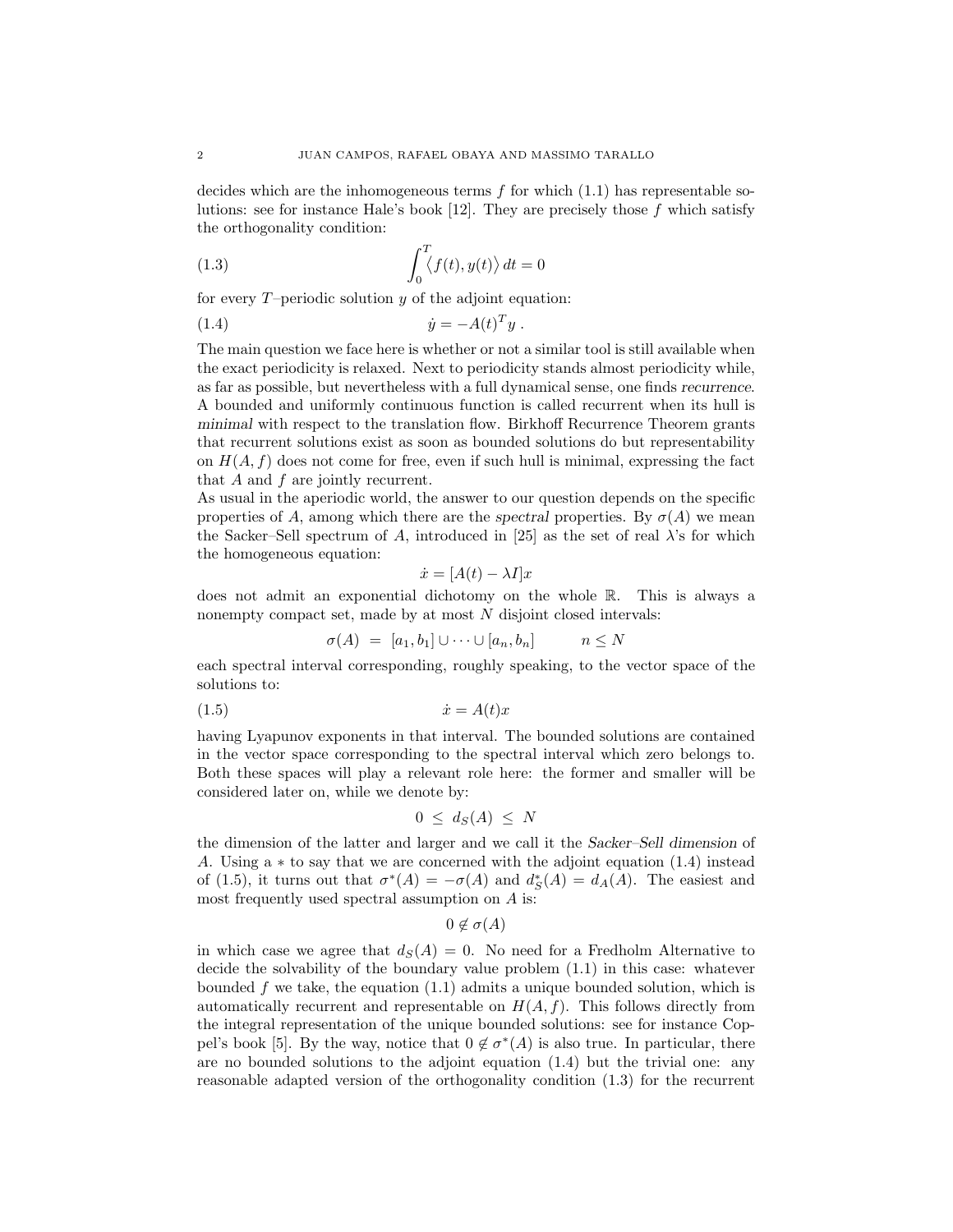framework should be then automatically verified for every f. The opposite spectral situation, namely:

$$
0 \in \sigma(A)
$$

is considerably more delicate and only few papers investigate Fredholm Alternative in this case: as far as we know, they reduce to  $[20]$ ,  $[2]$ ,  $[17]$  and  $[32]$ . Actually  $[20]$ does not apply to recurrent equations: we will discuss it in the final part of the Introduction. A reasonable candidate for a recurrent Fredhom–type Alternative is suggested in [32]. The starting point is the same integration by parts which gives (1.3) in the periodic case, that is:

$$
\int_0^t \langle f(s), y(s) \rangle ds = \left[ \langle x(s), y(s) \rangle \right]_0^t
$$

where  $x, y$  are arbitrary solutions to  $(1.1)$  and  $(1.4)$  respectively. Because of that, to have a bounded  $x$  it is necessary that:

$$
(1.6) \t\t \langle f, y \rangle \in BP(\mathbb{R}; \mathbb{R})
$$

for every bounded y, where BP stands for having bounded primitive. Notice that such y are much more then those which are representable on  $H(A)$  or  $H(A, f)$ . As a consequence, when for instance A and f are both  $T$ –periodic, condition (1.6) looks stronger than the classical condition (1.3): in fact, the two conditions are equivalent, since the latter implies the existence of  $T$ –periodic solutions for  $(1.1)$ and hence the validity of the former. The leading idea in [32] is solving the general recurrent boundary value problem in two moves: first proving that sometimes condition  $(1.6)$  is also sufficient for  $(1.1)$  to admit bounded solutions, and then invoking Favard theory to solve the boundary value problem determined by (1.2).

Favard theory dates 1927 with [7] but is still the most general device to solve the boundary value problem  $(1.1)$ – $(1.2)$ . The crucial assumption is a quite involved restriction on A, namely that every nontrivial bounded solution to every homogeneous equation in the class:

(1.7) ˙x = B(t)x B ∈ H(A)

must be separated from zero, in the sense that:

$$
\inf_t |x(t)| \; > \; 0 \; .
$$

This is usually called Favard separation condition and we denote it by  $(F_A)$ . In [7] Favard proved that: under the assumption that  $(F_A)$  holds and  $H(A, f)$  is minimal, if equation  $(1.1)$  has bounded solutions then one of them satisfies  $(1.2)$ . The actual need for  $(F_A)$  is an open question but optimality is well known: see [34], [10] and [18]. In Section 2 we show that the minimality of  $H(A, f)$  is also optimal for the result. An handier definition of  $(F_A)$  can be obtained looking at the number  $d(B)$ of independent bounded solutions to the equation (1.7) and to its minimum value over the hull:

$$
0 \leq d_F(A) = \min_{B \in H(A)} d(B) \leq N
$$

which we call Favard dimension of A. In [1] it has been proved that, when  $H(A)$  is minimal, the values  $d_F(A)$  is always attained at a residual subset of  $H(A)$ , whose elements are exactly the B's for which the nontrivial bounded solutions to the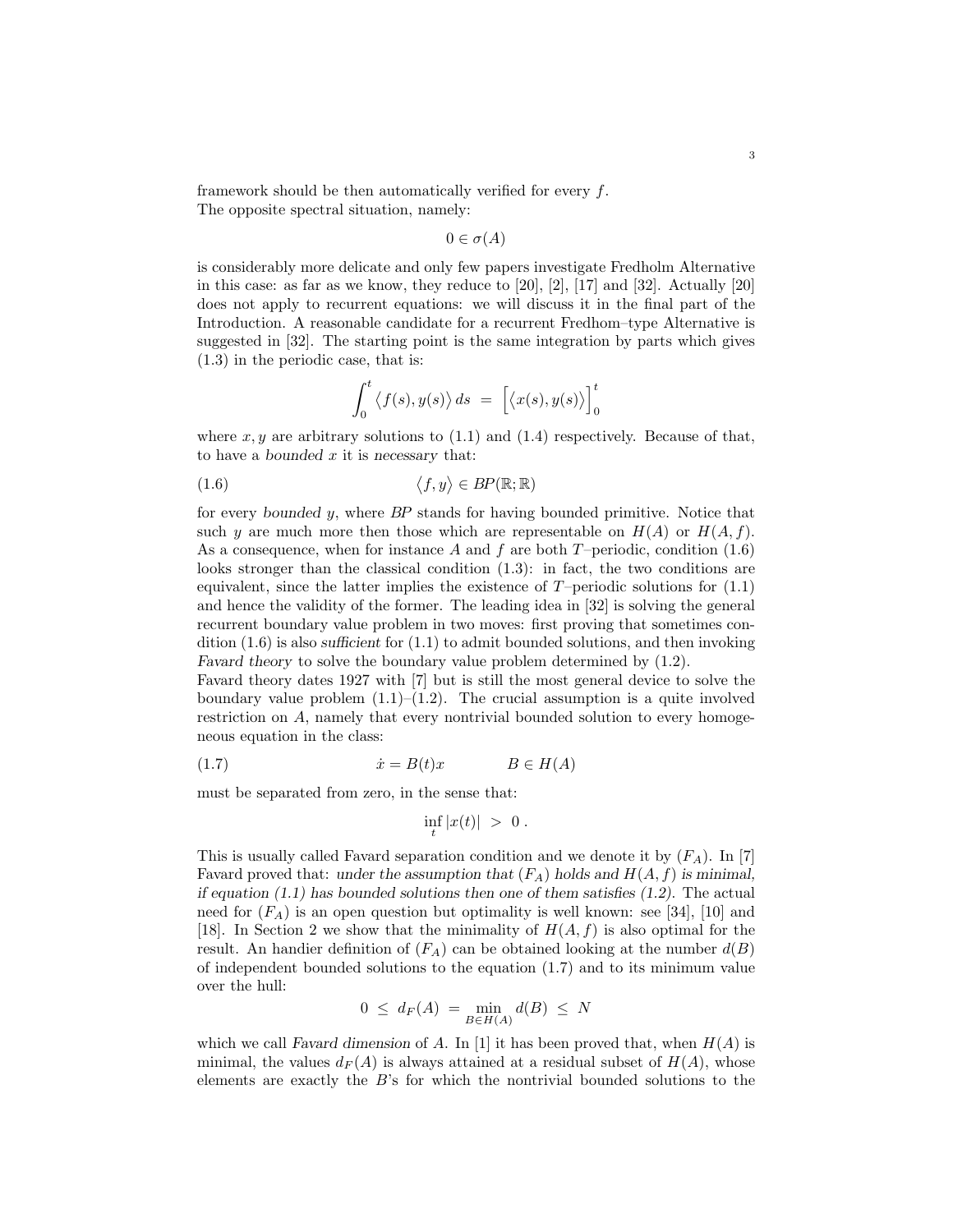corresponding equation (1.7) are separated from zero. As a consequence (see also [33]) condition  $(F_A)$  holds if and only if:

$$
d_B = d_F(A) \qquad \forall B \in H(A) .
$$

The already commented spectral situation  $0 \notin \sigma(A)$  can be revisited in term of Favard theory. Indeed  $0 \notin \sigma(A)$  implies that  $(F_A)$  holds with the smallest Favard dimension  $d_F(A) = 0$ , the same being automatically true for the adjoint equation. The converse implication is also true, as soon as  $H(A)$  is minimal: see [28] and [23]. Coming back to [32], the focus is on the opposite extremal situation:  $d_F(A) = N$ that is the Favard dimension is as large as possible. In this case one has  $\sigma(A) = \{0\}$ and  $(F_A)$  holds, if  $H(A)$  is minimal: the same is also true for the adjoint equation since it turns out that  $d_F^*(A) = N$ . The last fact is finally used to show that condition  $(1.6)$  is sufficient to get bounded solutions to  $(1.1)$  and hence to solve the associated boundary value problem (1.2).

The papers [2] and [17] support the unexpressed conjecture of [32] that the same conclusions hold for Favard dimensions which are intermediate between 0 and N. The former deals with almost periodic  $A$  and  $f$  only, where:

$$
A^T(t) = A(t) \le 0 \qquad \forall t
$$

though the nonsymmetric case is also partially covered. The second applies to a recurrent damped Hill's equation:

$$
\ddot{x} + c\dot{x} + a(t)x = g(t) \qquad c \neq 0
$$

whose homogeneous part is disconjugate in a strong sense. In both cases, it is possible to show that the direct and the adjoint Favard conditions hold with the same Favard dimensions and moreover (1.6) is again sufficient to solve the boundary value problem  $(1.1)$ – $(1.2)$ . Actually, the two papers use some specialized conditions whose equivalence with (1.6) is not so manifest: this and other related facts will be the subject of a forthcoming paper.

Summing up, the current literature seem to suggest that the following conclusions are generally true for recurrent equations:

- 1) if  $(F_A)$  holds then also  $(F_A^*)$  does;
- 2) if  $(F_A)$  and  $(F_A^*)$  hold then  $d_F(A) = d_F^*(A);$
- 3) if  $(F_A)$  and  $(F_A^*)$  hold and  $d_F(A) = d_F^*(A)$  then condition (1.6) is sufficient to solve the boundary value problem  $(1.1)$ – $(1.2)$ .

We will see that, on the contrary, all these claims may be false. Some general results nevertheless survive to counter–examples and, we believe, define the scope of a recurrent Fredholm–type Alternative. The first result we prove is a kind of common root of all the positive results in the literature.

**Theorem 1.1.** Assume  $H(A, f)$  is minimal and:

$$
(1.8) \t\t d_F(A) = d_S(A).
$$

Then  $(F_A)$  and  $(F_A^*)$  hold with  $d_F(A) = d_F^*(A)$  and condition (1.6) is sufficient for  $(1.1)$ – $(1.2)$  to admit a solution.

We also show that the minimality of  $H(A, f)$  is optimal for the result. More precisely, though we can prove the existence of bounded uniformly continuous solutions to  $(1.1)$  even when A and f are just bounded and uniformly continuous, in general none of these solutions satisfy condition (1.2): the ultimate reason is the failure of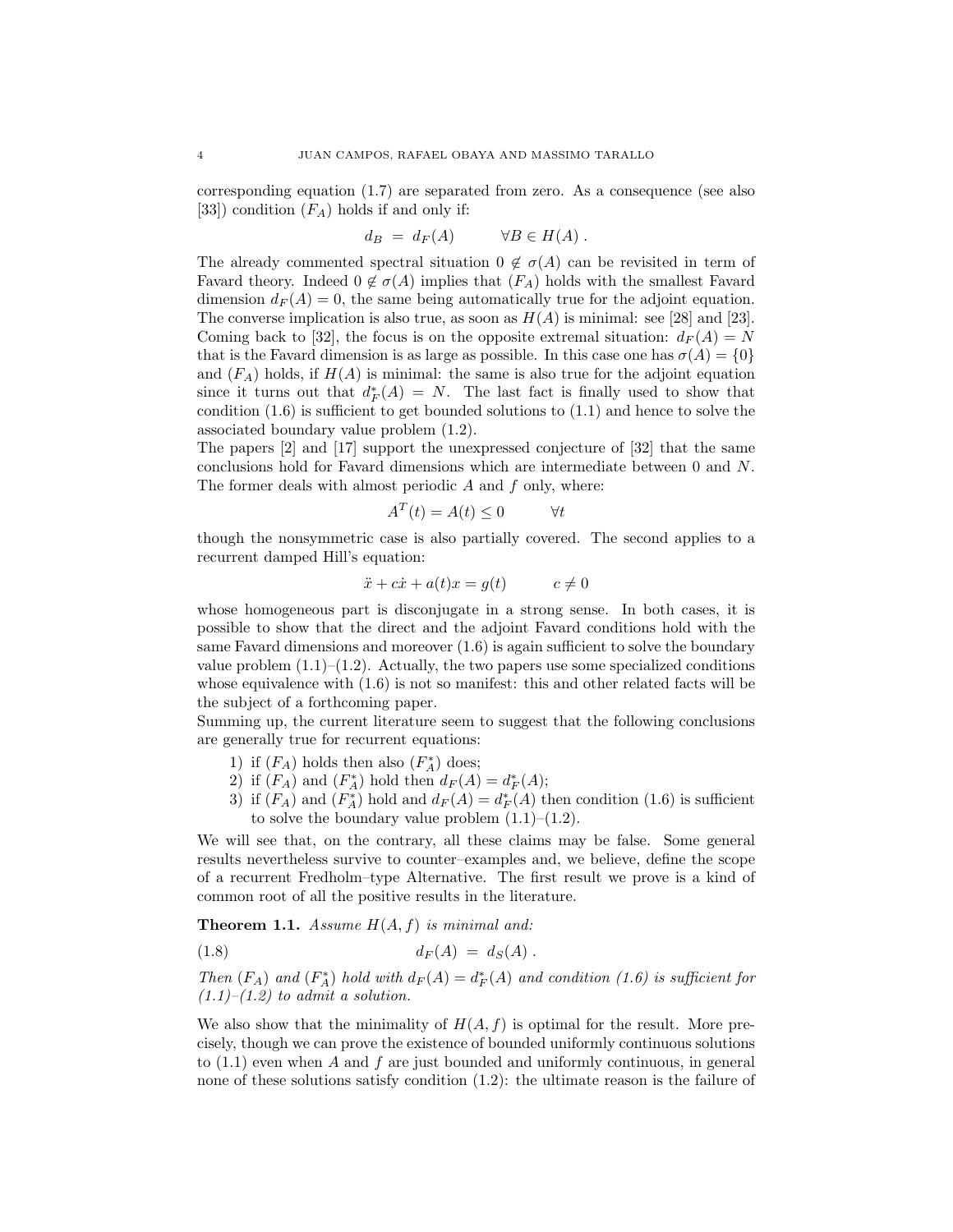Favard theory, which is commented in Example 3.2 on the basis of the arguments of Section 2. Notice moreover that:

$$
d_F(A) \leq d(B) \leq d_S(A) \qquad \forall B \in H(A) .
$$

While the first inequality cannot be sharp in the whole  $H(A)$ , by the very definition of Favard dimension, the second is sharp when for instance the homogeneous equation (1.5) admits solutions with polynomial growth in time.

Condition (1.8) is not new in the literature: with a different formulation, it appears indeed in the Sacker and Sell paper [24], to prove a decomposition of the solution space of (1.5) into the direct sum of the stable, unstable and center manifolds, which is indeed a special special instance of their future Spectral Theorem in [25]. A warning is however due about condition (1.8). On the one hand, it seems unnecessarily restrictive: when A and f are both  $T$ –periodic, all the conclusions of Theorem 1.1 are actually true even if (1.8) is not satisfied. On the other hand, it must be pointed out that we are dealing here with a different and harder problem: even admitted that A is periodic, we are indeed trying to have the better of every recurrent term f. Next result confirms that such difference is crucial: it shows that, at least for equations with a low dimensional bounded dynamics, condition (1.8) is not only sufficient but even necessary for solving the problem.

**Theorem 1.2.** Assume that  $d_S(A) \leq 2$  and  $(F_A)$  and  $(F_A^*)$  hold. If condition (1.6) is sufficient to solve the boundary value problem  $(1.1)$ – $(1.2)$  for every f such that  $H(A, f)$  is minimal, then  $d_F(A) = d_S(A)$ .

The equality  $d_F(A) = d_F^*(A)$  is not mentioned, because is automatic under the assumptions of the theorem. Moreover, it is not difficult to guess that the critical situation is when the Favard dimensions are 1 and the Sacker–Sell dimension is 2: in this case, the inhomogeneous term  $f$  breaking down the Fredholm Alternative is such that  $H(A, f)$  is minimal aperiodic.

A key device for proving Theorems 1.1 and 1.2 is changing variables, which permits to deal with simpler recurrent equations. For instance, it is always possible to transform (1.5) into a triangular equation or a block–diagonal one, although the price to pay is having a weaker form of recurrence than  $A(t)$  and  $f(t)$ : see [11], [4], [19] and [6]. The general notion of change of variables is provided in Section 6, where Theorems 1.1 is also proved by distilling the arguments of [32]. The proof Theorem 1.2 is done in Section 9 and is based on the analysis of triangular planar recurrent equations, conducted in Section 7 and Section 8: roughly speaking, we find a restricted number of normal forms which account for all the relevant properties of these equations and are also essential to find the counter–examples to the aforementioned claims 1), 2) and 3).

The Sections from 2 to 5 are essentially devoted to prerequisites, but all contain something new or at least quite overlooked by the current literature. Section 2 introduces some properties of minimal sets but also enters into the details of the notion of representability: they are common knowledge in the almost periodic framework only, while we need to understand better the general minimal case. This better understanding is used in Section 3 to show why and how Favard theory fails for nonrecurrent equations, after having introduced such theory and spectral theory too. In Section 4 the key condition (1.6) is introduced and its properties investigated: they allow to obtain Theorem 1.1 from our general theory. Finally, Section 5 is devoted to scalar recurrent equations and to a couple of overlooked results which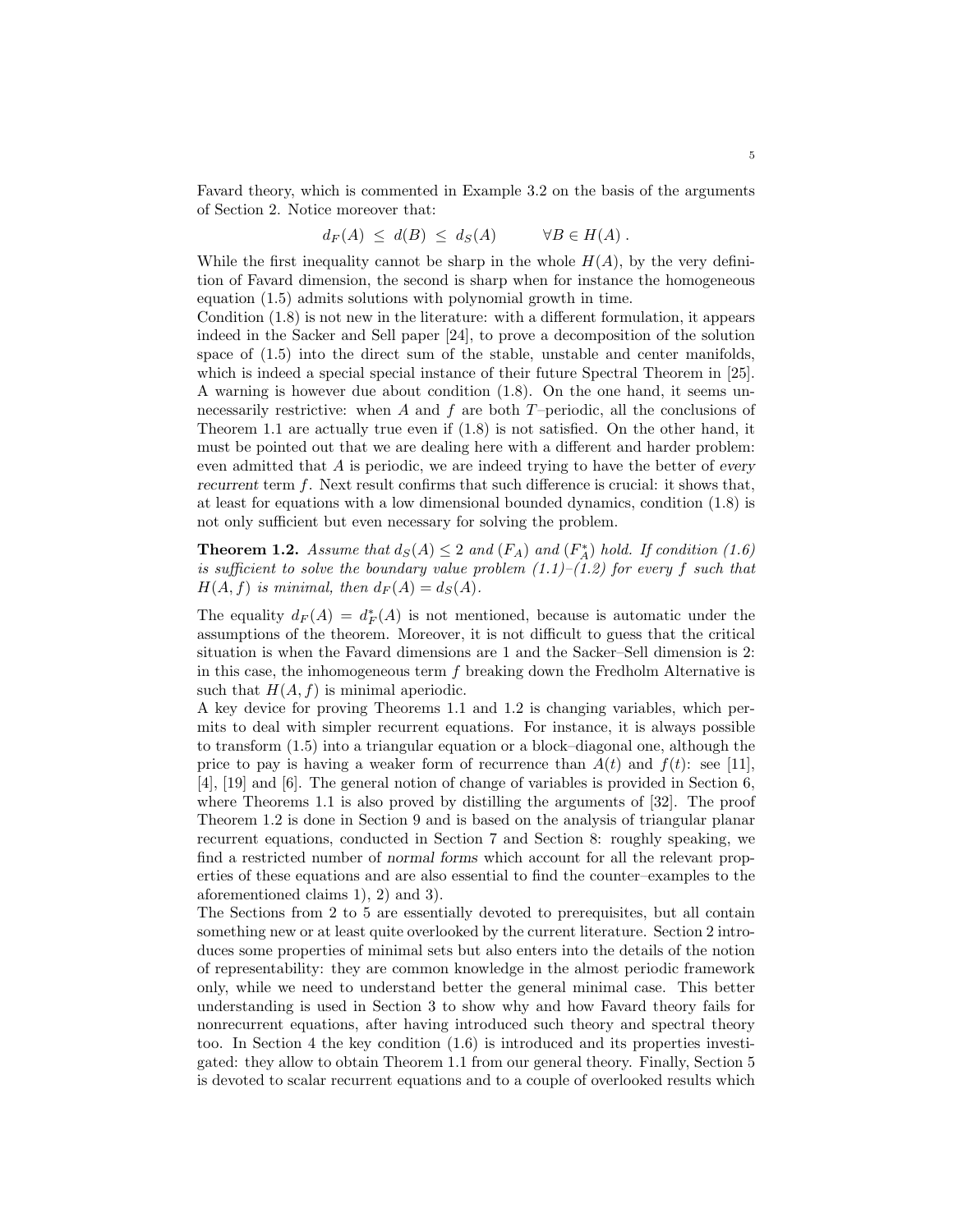are also crucial for the construction of counterexamples. Both of them refer to functions that have zero in their spectrum but unbounded primitive: the former is a general existence theorem for such functions, which is widely known in the almost periodic case but apparently not in the recurrent one, while the latter is due to Kozlov [13] and concerns some fine properties of the primitives in the quasi–periodic case.

We conclude the Introduction by commenting a result in [20], which seems to suggest that (1.6) may be not the appropriate condition to give a Fredholm–type Alternative. In a part of that paper, Palmer study equation  $(1.1)$  when  $A(t)$  and  $f(t)$  are just bounded and continuous, under the assumption that (1.5) has an exponential dichotomy on both  $\mathbb{R}^+$  and  $\mathbb{R}^-$ . The conclusion is that (1.1) admits bounded solutions if and only if:

(1.9) 
$$
\int_{-\infty}^{+\infty} \langle f(t), y(t) \rangle dt = 0
$$

is satisfied for every bounded solution  $y(t)$  of the adjoint equation (1.4). This fact prevents (1.6) to be sufficient for the same conclusion: under Palmer assumption indeed, equation (1.5) and (1.4) may have nontrivial bounded solutions, but all of them must decay exponentially as  $|t| \to \infty$  and hence condition (1.6) is empty. The point is that this cannot occur when  $A(t)$  is recurrent, since having an exponential dichotomy on a half–line is equivalent to  $0 \in \sigma(A)$ , implying that condition (1.9) is also empty: see Coppel's book [5] for a proof.

### Notations.

The symbols |x| and  $\langle x, y \rangle$  stand for Euclidean norm and inner product in  $\mathbb{R}^N$ , while  $\mathcal{L}(N)$  and  $\mathcal{GL}(N)$  denote the  $N \times N$  matrices and invertible matrices with real entries respectively.

The Greek capital letters  $\Theta, \Omega, \Sigma$  denote compact metrizable spaces endowed with continuous real flows  $\theta t$ ,  $\omega t$ ,  $\sigma t$ , which we simply call compact flows. To the flow we associate a derivative D along the flow: by  $f \in BP(\Theta;\mathbb{R}^N)$  we mean that there exists  $\widehat{f} \in C(\Theta; \mathbb{R}^N)$  such that  $D\widehat{f} = f$ . We also set:

$$
f_{\theta}(t) = f(\theta t) \qquad f_{\theta}(t) = \int_0^t f(\theta s) \, ds
$$

for every  $\theta \in \Theta$ . Finally, most of the equations we consider are parameterized over compact flows: is (\*) is one of these equations, we denote by  $(*)_{\theta}$  the equation corresponding to the value  $\theta$  of the parameter.

# 2. Minimal hulls and representability

The aim of the section is twofold: to recall some basic properties of minimal flows and to introduce and comment the appropriate notion of representability of functions on these flows.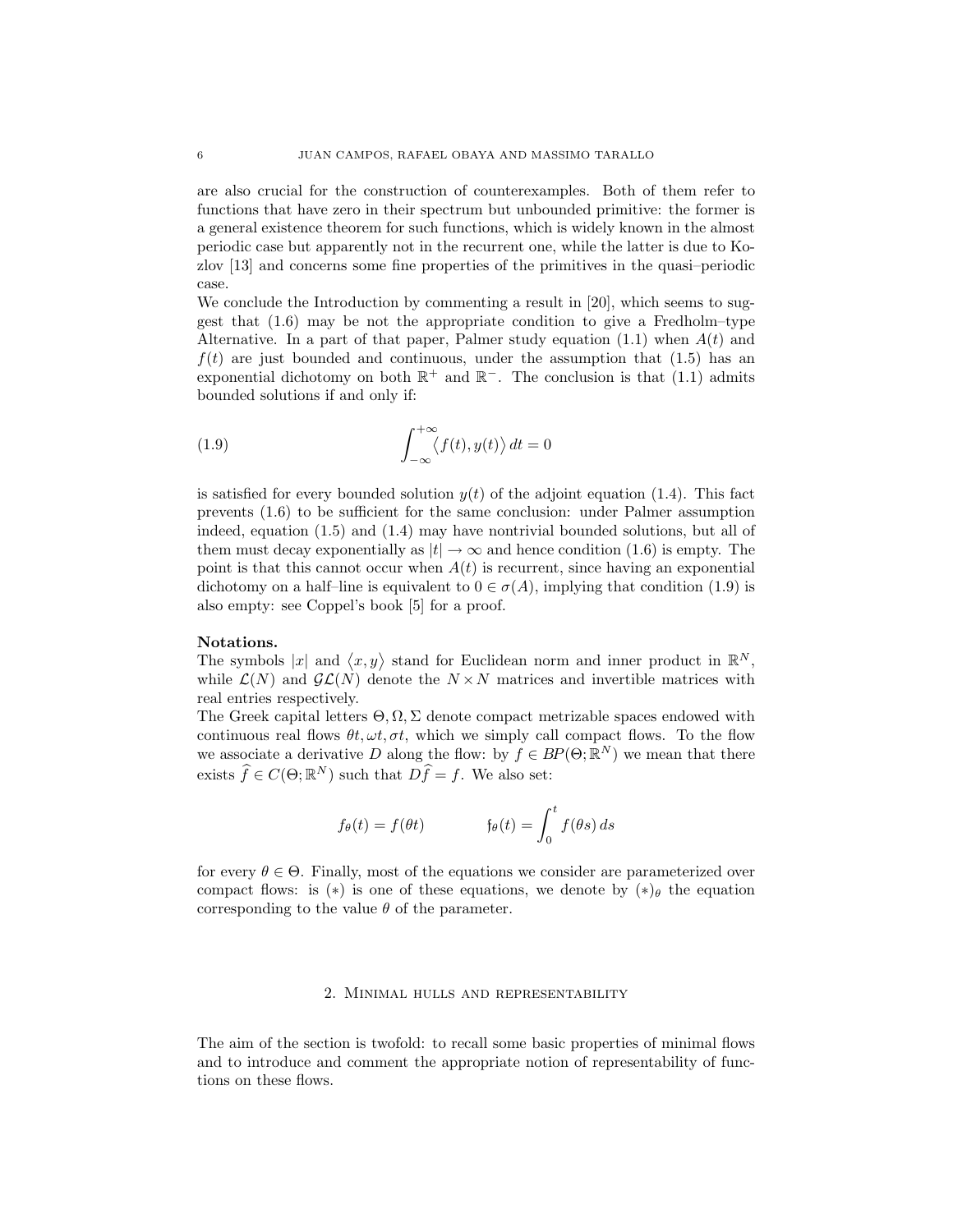Standing assumption. In all the paper  $\Theta, \Omega$  ... stand for metrizable topological spaces which which are at least compact, endowed with real flows  $\theta t, \omega t$  ... which are continuous. We call them compact flows.

A compact flow  $\Theta$  is pointed when  $\overline{\theta_0 \mathbb{R}} = \Theta$  for some  $\theta_0 \in \Theta$ ; in this case, we also say that  $\Theta$  is pointed at  $\theta_0$ . In concrete applications pointed flows appear as hulls of some suitable functions. Consider indeed the class  $C(\mathbb{R};X)$  of the continuous functions on a finite dimensional Banach space  $X$ , endowed with the compact–open topology. This is a metrizable topology. Setting:

$$
(u\tau)(t) = u(t + \tau) \qquad \forall u \in C(\mathbb{R}; X) \quad \forall \tau, t \in \mathbb{R}
$$

defines a continuous flow on  $C(\mathbb{R};X)$ , which is usually called Bebutov flow. Given  $u \in C(\mathbb{R}; X)$  we define the hull of u as the closed subset:

$$
H(u) = \overline{u\mathbb{R}}.
$$

The space  $H(u)$  is connected and naturally pointed at u. If moreover it is compact, then we can give it the name of pointed flow: this happens if and only if  $u$  is bounded and uniformly continuous, see [29] for a proof.

Here we are mostly interested in functions  $u$  which are recurrent, in the sense that when their hull  $H(u)$  is not only compact but also minimal for the Bebutov flow. By minimal subset of a compact flow  $\Theta$  we mean a nonempty closed invariant  $M \subset \Theta$ which does not admit any proper subset of the same type: such  $M$ 's always exist due to the Birkhoff Recurrence Theorem. When the only possible M is  $\Theta$  itself, we say that  $\Theta$  is minimal. This is equivalent to say that  $\overline{\theta \mathbb{R}} = \Theta$  for every  $\theta$ : in other words,  $\Theta$  is pointed with respect to every point  $\theta$ .

Periodicity and almost periodic are the most important cases of recurrence. In the literature, almost periodicity has different and often nonequivalent meanings. Here we choose the stronger one: according to [31], we say that  $\Theta$  is almost periodic when there exists a  $\theta \in \Theta$  such that the flow line  $t \mapsto \theta t$  is an almost periodic function in the classical sense of Bohr and moreover its orbit is dense in Θ. All the flow lines can be easily proved to share the same properties, so that  $\Theta$  is actually minimal. By further specializing almost periodicity we finally get a periodic Θ: now all the flow lines are obtained by translating a single periodic one, and then all of them have the same period and the same orbit, that is the whole Θ.

Coming back to the general case, it is well known that  $\Theta$  is minimal if and only if all its points are recurrent. Given a compatible metric  $d$ , the recurrence of the point  $\theta$  means that for every  $\varepsilon > 0$  the set of  $\tau$  for which:

$$
d(\theta \tau, \theta) < \varepsilon
$$

is relatively dense in  $\mathbb{R}$ , that is there is a (inclusion) length  $L > 0$  such that the set intersects every interval of length L. See [30] for a proof. Next lemma states a minor variation of the recurrence property, which we state without proof: we will need this technical fact in Section 7 only.

**Lemma 2.1.** Let  $\Theta$  be minimal and  $\theta_0, \theta_1 \in \Theta$  two arbitrary points. Then for every  $\delta > 0$  there exist a relatively dense  $\mathcal{T} \subset \mathbb{R}$  and  $\rho > 0$  such that:

$$
d(\theta_0(\tau+s), \theta_1) < \delta
$$

for every  $\tau \in \mathcal{T}$  and  $|s| < \rho$ .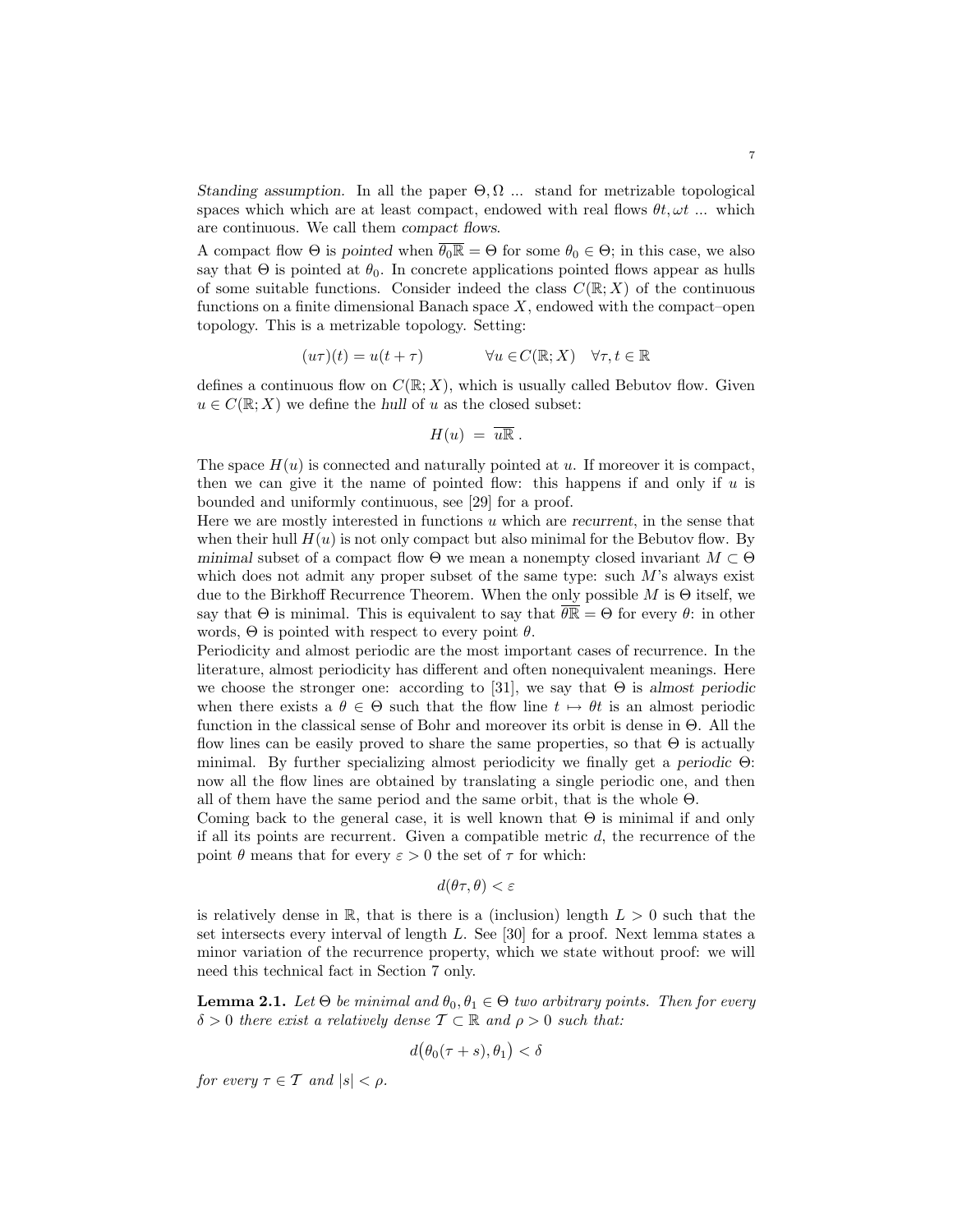Compact flows have a natural order, which will be crucial to define the recurrent Fredholm Alternative in Section 6. To introduce such order, let us first define an homomorphism  $\varphi : \Omega \to \Theta$  between compact flows as a continuous map preserving the flows:

$$
\varphi(\omega t) = \varphi(\omega)t \qquad \forall \omega \in \Omega \quad \forall t \in \mathbb{R} .
$$

Notice that, by combining the compactness of  $\Omega$  and continuity of  $\varphi$  one gets the following useful technical fact:

(2.1) 
$$
\varphi(\overline{\omega \mathbb{R}}) = \overline{\varphi(\omega)\mathbb{R}} \qquad \forall \omega \in \Omega
$$

This implies that homomorphisms send minimal sets into minimal sets, and hence are epimorphisms when the target space is minimal. Similarly, if  $\Theta$  is pointed with respect to  $\theta_0$  and  $\varphi(\omega_0) = \theta_0$ , then  $\varphi$  is again an epimorphism:

$$
\varphi(\Omega) \supset \varphi\left(\overline{\omega_0 \mathbb{R}}\right) = \overline{\theta_0 \mathbb{R}} = \Theta
$$

When there exists an epimorphism  $\Omega \to \Theta$  we say that  $\Omega$  extends  $\Theta$  and we write:

$$
\Omega \succ \Theta .
$$

This order structure is directed in the category of compact flows. Given indeed any two compact flows  $\Theta$  and  $\widehat{\Theta}$ , we can construct the product flow:

(2.2) 
$$
\Omega = \Theta \times \widehat{\Theta} \qquad (\theta, \widehat{\theta})t = (\theta t, \widehat{\theta}t)
$$

ed observe that  $\Omega \succ \Theta$  and  $\Omega \succ \widehat{\Theta}$  with projections in the role of epimorphisms. By slightly modifying the arguments, we can also direct the order in the smaller category of minimal flows: for it is enough to replace  $\Omega$  in (2.2) with any minimal subset of itself: the restricted projections are again surjective, since the target spaces  $\Theta$  and  $\widehat{\Theta}$  are minimal.

After these premises, we start now with the main concern of the section: the representability of functions on compact flows and its properties. We say that  $u \in C(\mathbb{R}; X)$  is representable on  $\Theta$  at a given  $\theta_0 \in \Theta$  when there exists a function  $U \in C(\overline{\theta_0 \mathbb{R}};X)$  such that:

(2.3) 
$$
u(t) = U(\theta_0 t) \qquad \forall t.
$$

The represented function  $u$  is automatically uniformly continuous. Since the representing function U is clearly unique, with a little abuse we say that  $C(\overline{\theta_0 \mathbb{R}}; X)$  is the class of representable functions at  $\theta_0$ . Notice that Tietze's Theorem would allow to extend U to the whole  $\Theta$  but uniqueness is lost and characterization becomes more problematic.

Two other features of representability deserve some attention. The first one is that representability is preserved under extensions. Assume indeed that (2.3) holds and denote by  $\varphi$  the epimorphism responsible for  $\Omega \succ \Theta$ . After choosing any  $\omega_0 \in \Omega$ such that  $\varphi(\omega_0) = \theta_0$  we have:

$$
U(\varphi(\omega_0 t)) = U(\theta_0 t) = u(t) \qquad \forall t
$$

and hence  $U \circ \varphi$  represents u on  $\Omega$  at  $\omega_0$  and is well defined on  $\omega_0\mathbb{R}$  because of  $(2.1)$ . The second feature is that  $H(u)$  is the most obvious compact flow where to represent a bounded and uniformly continuous function u. Indeed  $U(v) = v(0)$  is a continuous function on the whole  $H(u)$  satisfying:

$$
U(ut) = (ut)(0) = u(t) \qquad \forall t
$$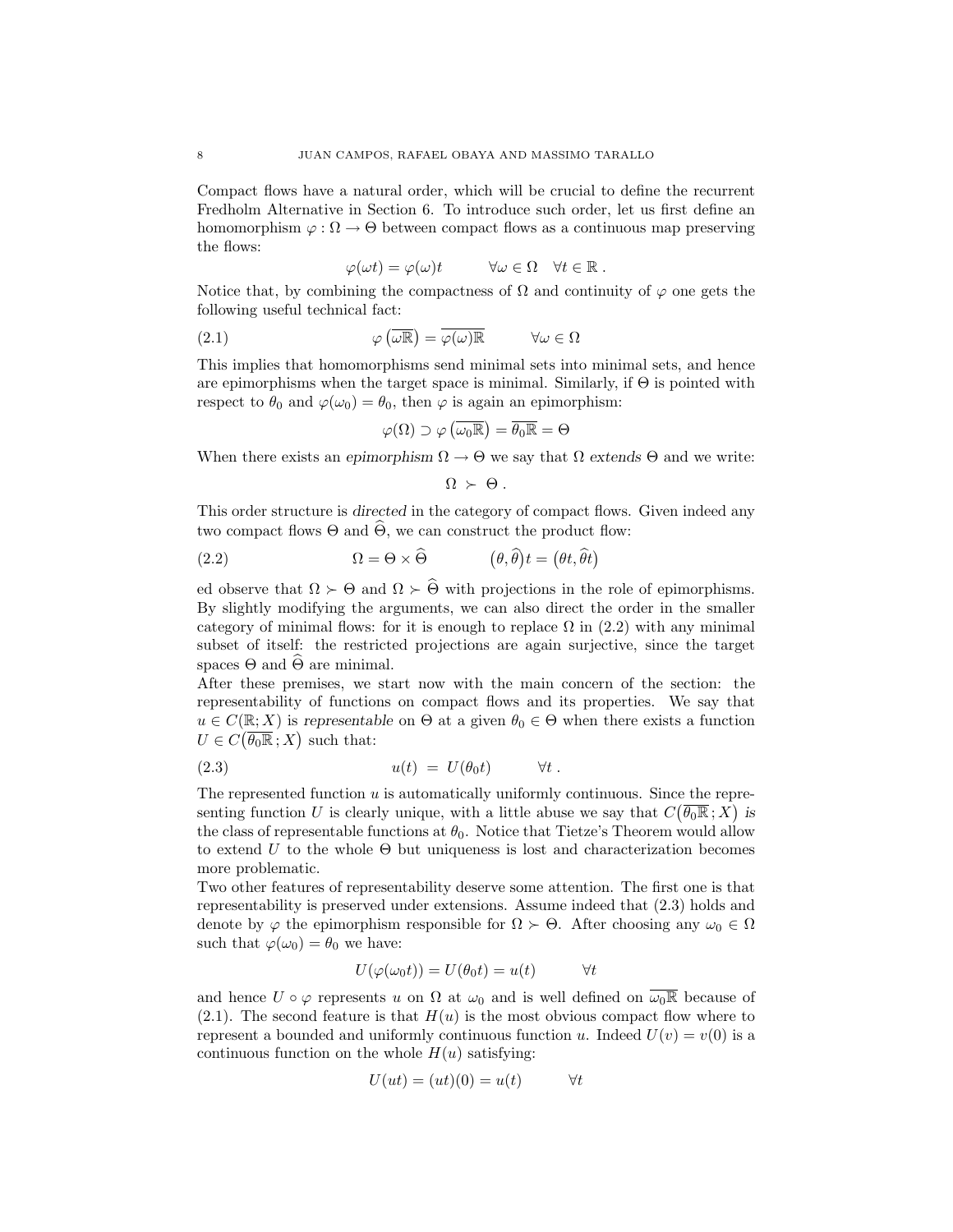and hence is the unique function representing u on  $H(u)$  at the point u itself. This is a kind of minimal representation, as the next proposition suggests. Statement and proof are variations of some results by  $\tilde{S}$ cerbakov in [26].

**Proposition 2.2.** A bounded and uniformly continuous u is representable on  $\Theta$  at  $\theta_0$  if and only if one of the following equivalent conditions is satisfied:

- (1) for every choice of the involved time sequences, if  $d(\theta_0 \tau_n, \theta_0 s_n) \to 0$  then also  $|u\tau_n - us_n| \to 0$
- (2) an homomorphism  $\varphi : \overline{\theta_0 \mathbb{R}} \to H(u)$  exists with  $\varphi(\theta_0) = u$

Because of (1) the returning sequences for  $\theta_0$  also are returning sequences for u, explaining why representability is related to boundary value problems: see [26] for more comments. Moreover, as a consequence of (2) we have  $\overline{\theta_0 \mathbb{R}} \succ H(u)$ , accounting for the minimality we claimed before the statement. Property (2) is also the reason for which it is not convenient thinking of a representing function as defined on the whole  $\Theta$ : a similar extension for the homomorphism  $\varphi$  involved in (2) would be indeed rather problematic. Notice finally that, if  $\overline{\theta_0 \mathbb{R}}$  is minimal, then u is automatically recurrent: the hull  $H(u)$  is indeed the image of a minimal set under an homomorphism, and hence is minimal itself.

Proof. That representability implies (1) follows from the uniform continuity of the representing function, while (2) implies representability since the latter is preserved by extensions. To close the circle, it enough to prove that (1) implies (2). For notice that the map:

$$
\theta_0 \tau \in \theta_0 \mathbb{R} \ \mapsto \ u\tau \in H(u)
$$

is well defined and uniformly continuous because of (1), and hence extends to a unique continuous map  $\varphi : \overline{\theta_0 \mathbb{R}} \to H(u)$ . By definition  $\varphi(\theta_0) = u$  and, to prove that it is an homomorphism, suppose  $\theta_0 \tau_n \to \theta$  and observe that  $\theta_0(\tau + \tau_n) \to \theta \tau$ for every  $\tau$ . Thus:

$$
\varphi(\theta\tau) \leftarrow (u\tau_n)\tau \rightarrow \varphi(\theta)\tau
$$

follows from the continuity of the extension.

Next we tune representability on the application to differential equations. Given a compact flow  $\Theta$  and two maps  $A \in C(\Theta; \mathcal{L}(N))$  and  $f \in C(\Theta; \mathbb{R}^N)$ , we consider the family of differential equations:

(2.4) ˙x = A(θt)x + f(θt)

where the parameter  $\theta$  ranges in the whole  $\Theta$ . Imagine we know a solution  $x_0(t)$ of the equation  $(2.4)_{\theta_0}$  which is representable on  $\Theta$  at the point  $\theta_0$ , and denote by  $x \in C(\overline{\theta_0 \mathbb{R}};\mathbb{R}^N)$  the representing function. For every  $\theta \in \overline{\theta_0 \mathbb{R}}$  the slice:

$$
x_{\theta}(t) = x(\theta t)
$$

is again a representable function on  $\Theta$ , but now at the point  $\theta$ . Moreover, standard arguments apply to show it is a solution to the corresponding equation  $(2.4)_{\theta}$ . An equivalent but more intrinsic way to express this fact, is by introducing the derivative along the flow:

$$
Dx(\theta) = \lim_{t \to 0} \frac{x(\theta t) - x(\theta)}{t}
$$

and asking that  $x$  is a continuous solution of the abstract differential equation:

$$
(2.5) \t\t Dx = A(\theta)x + f(\theta)
$$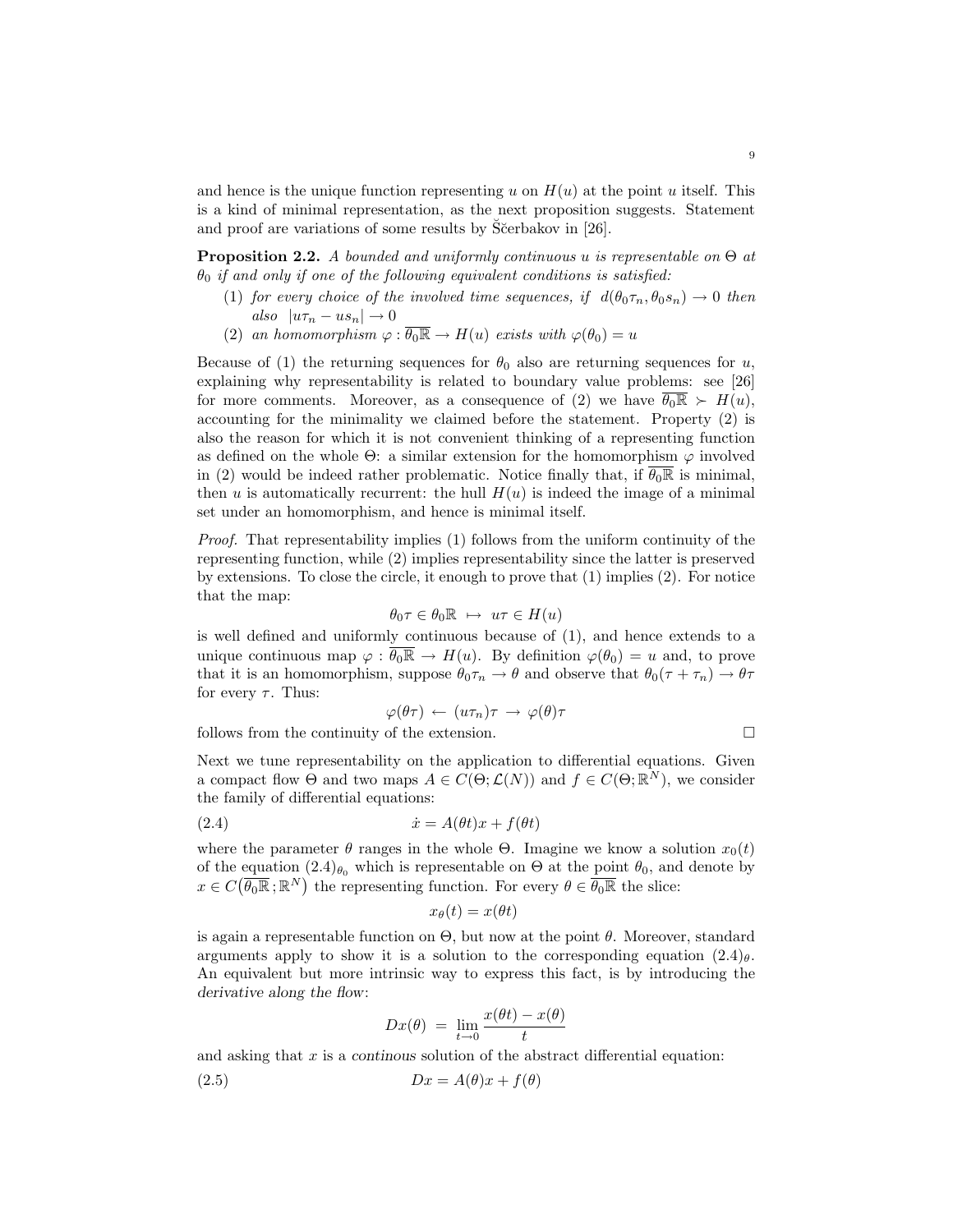though not in the whole  $\Theta$  but in the compact subset  $\overline{\theta_0\mathbb{R}}$  only. The desirable notion of representable solution is that, on the contrary, this happens for every  $\theta$ : this is automatic when  $\Theta$  is minimal or at least pointed at  $\theta_0$ , which are the cases we are really interested in, but not in all the other cases. In Section 3 we will present a concrete example where the gap cannot be filled, using it to show that minimality is optimal for Favard theory: see Example 3.2 there. These comments justify the following definition, whose role is just expressing a very classical notion in a different and more compact guise.

**Definition 2.3.** By representable solution of (2.4) we mean a function  $x \in C(\Theta;\mathbb{R}^N)$ such that Dx exists on the whole  $\Theta$  and satisfies equation (2.5).

Notice that  $Dx$  is also continuous from the equation: we denote this fact by saying that  $x \in C^1(\Theta; \mathbb{R}^N)$ . Similarly to representable functions, also representable solutions are preserved by extensions. To be more precise, assume that:

$$
\Omega \succ \Theta
$$

and use the involved epimorphism  $\varphi$  to extend equation (2.4) into:

(2.6) 
$$
\dot{z} = (A \circ \varphi)(\omega t)z + (f \circ \varphi)(\omega t) \qquad \omega \in \Omega.
$$

Equation  $(2.6)_{\omega}$  coincides with equation  $(2.4)_{\varphi(\omega)}$  for every  $\omega \in \Omega$ , so that solutions are exactly the same. However,  $\Omega$  has in general weaker recurrence properties than Θ and this may affect the representability of solutions. Of course all continuous solutions x of the equation (2.5) give rise to continuous solutions  $z = x \circ \varphi$  of the equation:

$$
Dz = A(\varphi(\omega))z + f(\varphi(\omega))
$$

but the latter may have other continuous solutions. We end the section by coming back to the framework of the Introduction, where a single equation:

$$
(2.7) \qquad \qquad \dot{x} = \mathfrak{A}(t)x + \mathfrak{f}(t)
$$

is considered, with  $\mathfrak A$  and f bounded and uniformly continuous. The smallest compact flows where we can represent both these functions is their joint hull  $H(\mathfrak{A}, \mathfrak{f}).$ Notice also that  $H(\mathfrak{A},\mathfrak{f})$  may be not minimal, also when  $H(\mathfrak{A})$  and  $H(\mathfrak{f})$  separately are. The representing functions at the point  $(\mathfrak{A}, \mathfrak{f})$  are:

$$
A(\mathfrak{B}, \mathfrak{g}) = \mathfrak{B}(0) \qquad f(\mathfrak{B}, \mathfrak{g}) = \mathfrak{g}(0)
$$

and give the way to merge (2.7) into the continuous family of equation:

$$
\dot{x} = A((\mathfrak{B}, \mathfrak{g})t)x + f((\mathfrak{B}, \mathfrak{g})t)
$$
  
=  $\mathfrak{B}(t)x + \mathfrak{g}(t)$  (B,  $\mathfrak{g}) \in H(\mathfrak{A}, \mathfrak{f})$ .

Because of Proposition 2.2, the representable solutions we considered in the Introduction are the solutions of (2.7) which are representable functions on  $H(\mathfrak{A}, \mathfrak{f})$  at the point  $(\mathfrak{A}, \mathfrak{f})$ : since  $H(\mathfrak{A}, \mathfrak{f})$  is pointed at  $(\mathfrak{A}, \mathfrak{f})$  they coincide with the representable solution we defined above. Finally notice that the homogeneous equation:

$$
\dot{x} = \mathfrak{A}(t)x
$$

can be represented either in  $H(\mathfrak{A},\mathfrak{f})$  and in  $H(\mathfrak{A})$ . Since  $H(\mathfrak{A},\mathfrak{f}) \succ H(\mathfrak{A})$  by means of the obvious projection, to some extent the choice is immaterial.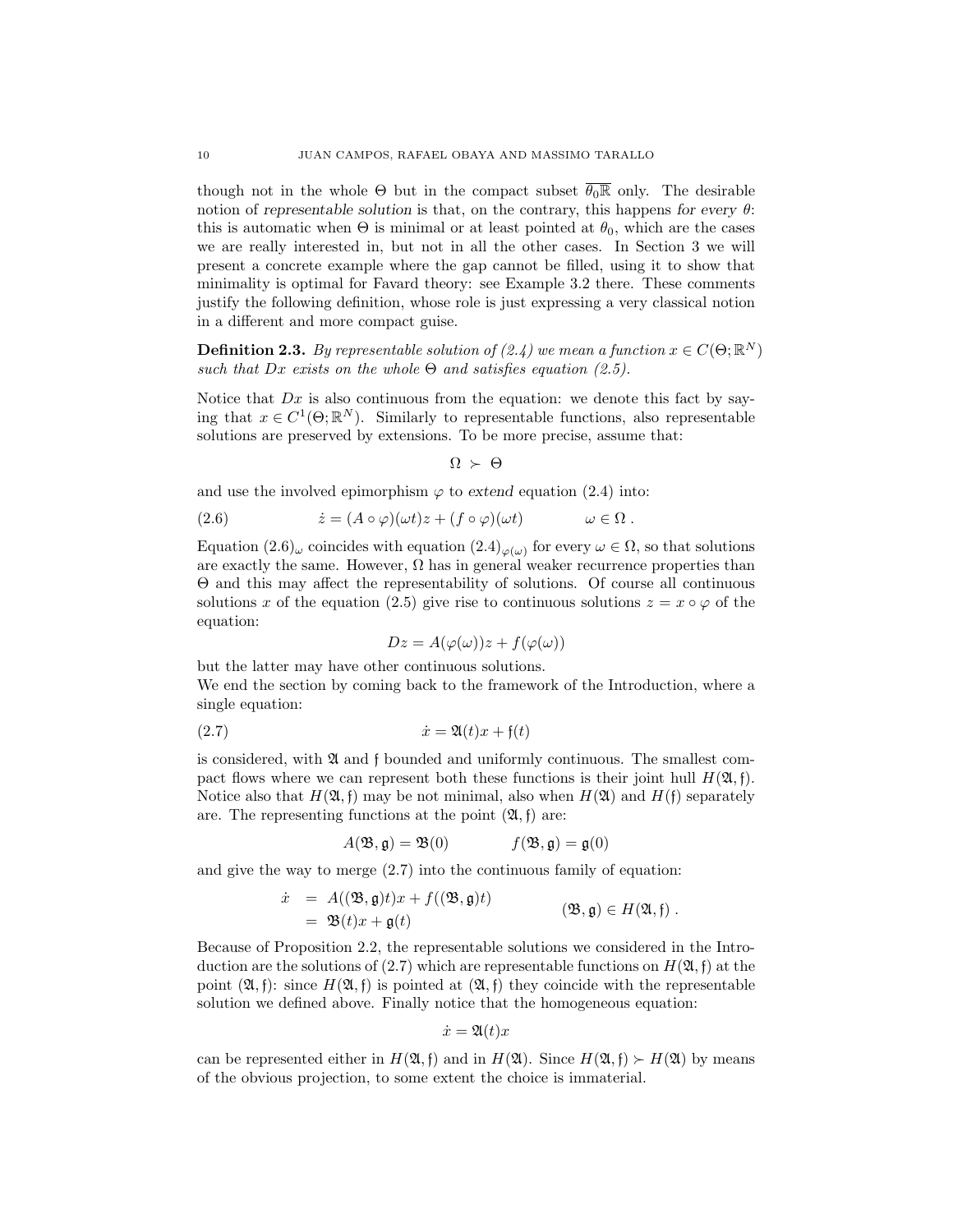#### 3. Spectral theory and Favard theory

In this section we fix a compact flow  $\Theta$  and a continuous map  $A : \Theta \to \mathcal{L}(N)$  into the space of the  $N \times N$  real matrices, with the aim of studying the class of linear homogeneous equations:

$$
(3.1) \t\t\t \dot{x} = A(\theta t)x
$$

for  $\theta$  varying in  $\Theta$ . We say that  $\Theta$  is the hull of the equation (3.1) and, to refer to single equation in the class, we use the symbol  $(3.1)_{\theta}$ .

We denote by  $\phi_A(t, \theta)$  the Cauchy operator associated to the equation (3.1), that is the unique matrix solution satisfying:

$$
\phi_A(0,\theta) = I \qquad \forall \theta \in \Theta.
$$

With it, one can introduce a so called linear skew–product flow:

$$
(\theta,\xi)t = (\theta t, \phi_A(t,\theta)\xi)
$$

namely an autonomous flow on  $\Theta \times \mathbb{R}^N$ , which retains all the features of the non autonomous equation (3.1) and has been extensively studied in the literature. Before summarizing some results we need later on, let us introduce the following notation:

$$
\mathcal{B}_{\theta}(A) = \left\{ \xi \in \mathbb{R}^{N} : \sup_{t} |\phi_{A}(t, \theta)\xi| < +\infty \right\}
$$

to denote the initial data producing bounded solutions to  $(3.1)$  for a given  $\theta \in \Theta$ . As we will see, the consistency of these vector spaces determines most of the features we are interested in.

This is for instance the case of the classical notion of exponential dichotomy. The equation (3.1) or the matrix A are said to have this property over  $\mathbb R$  when constants  $K, \alpha > 0$  exist such that the following exponential estimates hold:

(3.2) 
$$
\|\phi_A(t,\theta)\|P_{\theta}\phi_A(s,\theta)^{-1}\| \leq Ke^{-\alpha(t-s)} \quad \forall t \geq s
$$

$$
\|\phi_A(t,\theta)\|I - P_{\theta}\|\phi_A(s,\theta)^{-1}\| \leq Ke^{-\alpha(s-t)} \quad \forall s \geq t
$$

for every  $\theta \in \Theta$  and for a suitable choice of the projections  $P_{\theta} \in \mathcal{L}(N)$ . Each  $P_{\theta}$ is easily seen to be uniquely defined and to depend continuously on  $\theta$ : see [5] and [23] for more details on the subject. When A has an exponential dichotomy, it is clear that:

$$
\mathcal{B}_{\theta}(A) = \{0\} \qquad \forall \theta \in \Theta
$$

while the converse is true for minimal  $\Theta$ 's, giving rise to a very convenient characterization of exponential dichotomy. The proof of this fact has been independently obtained in [23] and [28].

The Sacker–Sell spectrum  $\sigma(A)$  has been introduced in [25] as the set of real  $\lambda$ 's such that the equation:

$$
\dot{x} = [A(\theta t) - \lambda I]x
$$

does not admit an exponential dichotomy. In view of the previous characterization, when  $\Theta$  is minimal:

(3.3) 
$$
\sigma(A) = \{ \lambda \in \mathbb{R} : \mathcal{B}_{\theta}(A - \lambda I) \neq \{0\} \text{ for some } \theta \in \Theta \}
$$

For a general but connected compact flow Θ, the spectrum is a nonempty compact subset of  $\mathbb{R}$ , made by at most N closed intervals:

.

$$
\sigma(A) = [a_1, b_1] \cup \dots \cup [a_n, b_n] \qquad n \le N
$$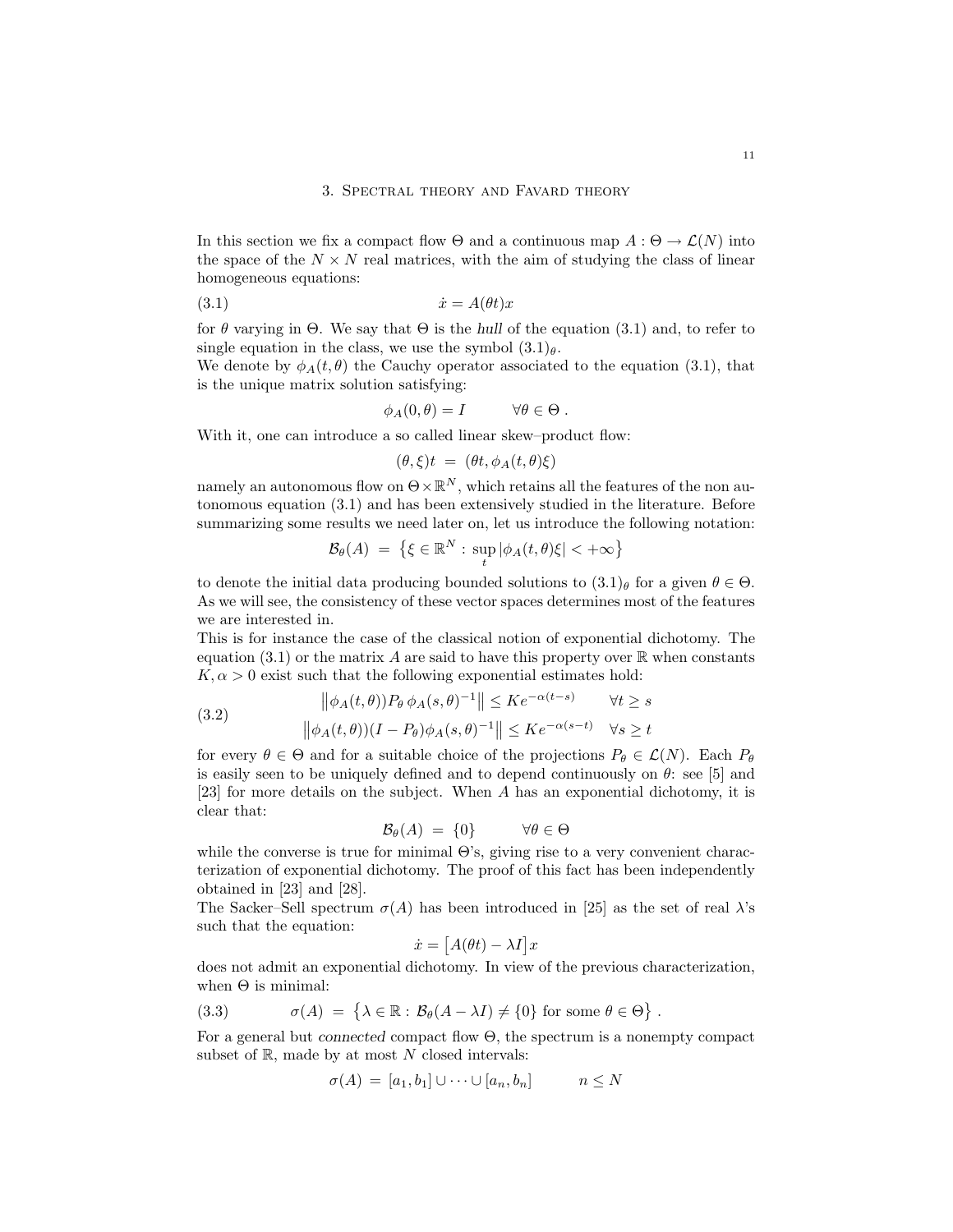which are possibly degenerate. To each interval  $[a_k, b_k]$  corresponds an invariant vector subbundle of  $\Theta \times \mathbb{R}^N$  which, roughly speaking, consists of the initial data of solutions having Lyapunov exponents in this interval. The Spectral Theorem in [25] asserts that these vector subbundles are independent and decompose the whole  $\Theta \times \mathbb{R}^N$ . For our purposes, the most relevant of these subbundle is that associated to  $0 \in \sigma(A)$ . We denote it by  $\mathcal{V}(A)$  and recall that its fibers are given by:

$$
(3.4) \qquad \mathcal{V}_{\theta}(A) = \left\{ \xi \in \mathbb{R}^N : \lim_{t \to -\infty} e^{-\mu t} \phi_A(t,\theta) \xi = 0 = \lim_{t \to +\infty} e^{-\lambda t} \phi_A(t,\theta) \xi \right\}
$$

where  $\mu < a_k \leq b_k < \lambda$  defines any open neighborhood of the spectral interval  $[a_k, b_k] \ni 0$  which avoid any other spectral interval. Its dimension is independent of  $\theta$  since  $\Theta$  is connected. We call it Sacker–Sell dimension of A and denote it by:

$$
d_S(A) = \dim(\mathcal{V}_{\theta}(A)) .
$$

Of course we agree that  $\mathcal{V}_{\theta}(A) = \{0\}$  and  $d_S(A) = 0$  when  $0 \notin \sigma(A)$ . With this agreement, the following inclusion becomes always true:

$$
\mathcal{B}_{\theta}(A) \subset \mathcal{V}_{\theta}(A) \qquad \forall \theta.
$$

The second ingredient we need is Favard theory, which is also concerned with the behavior of the bounded solutions to (3.1). The so–called Favard condition writes as:

$$
(F_A) \quad \text{inf}_t |\phi_A(t,\theta)\xi| > 0 \quad \forall \theta \in \Theta, \quad \forall \xi \in B_\theta(A) \setminus \{0\}
$$

and then it is automatically satisfied for those  $\theta$  where  $B_{\theta}(A) = \{0\}$ . Given a term  $f \in C(\Theta;\mathbb{R}^N)$ , Favard condition is crucial to guarantee the existence of representable solutions of the inhomogeneous equation:

$$
(3.5) \t\t\t \dot{x} = A(\theta t)x + f(\theta t)
$$

in the sense we already introduced in Section 2. Next result has been stated and proved in [7] for almost periodic flows, but the same proof actually works for minimal flows: see [21].

**Theorem 3.1.** Assume  $\Theta$  is minimal and (3.5) admits bounded solutions. If moreover  $(F_A)$  is satisfied then:

$$
Dx = A(\theta)x + f(\theta)
$$

admits a solution  $x \in C(\Theta; \mathbb{R}^N)$ .

Notice that, due to minimality of  $\Theta$ , either all the equations  $(3.5)$ <sub>θ</sub> admit bounded solutions or no one does: this follows from standard compactness arguments and clarifies the previous statement. Next example shows that Favard Theorem may fail when  $\Theta$  is not minimal, even if each equation  $(3.5)$  admits bounded solutions and some of them are representable on Θ at some suitable point. This is rather in contrast with spectral theory that, to a large extent, applies to every connected compact flow.

Example 3.2. Let  $f > 0$  be an even bounded and uniformly continuous function, which vanishes and is integrable at infinity, and set:

$$
F(t) = \int_0^t f(s) \, ds \qquad c = F(+\infty) = -F(-\infty) > 0 \; .
$$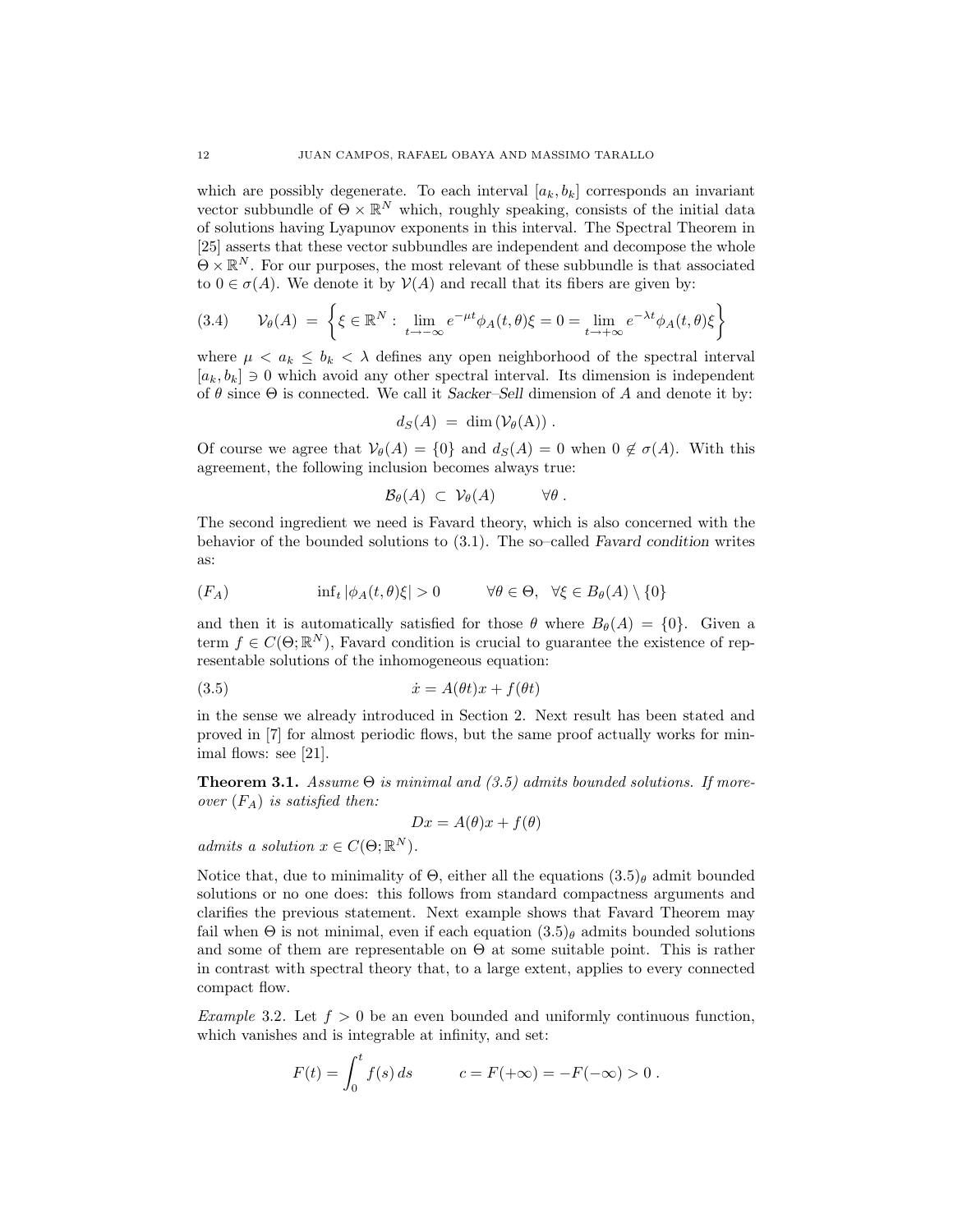We claim that the inhomogeneous equation:

$$
(3.6) \t\t\t \dot{x} = g(t) \t\t\t g \in H(f)
$$

satisfies all the assumptions of Theorem 3.1 but for the non minimality of the pointed flow:

$$
\Theta = H(f) = \{f\tau : \tau \in \mathbb{R}\} \cup \{0\}
$$

while conclusion fails. Favard separation condition clearly holds, since  $\dot{z} = 0$  is the unique homogeneous equation involved. Moreover, the general solution of (3.6) is:

(3.7) 
$$
x(t) = x_0 + \begin{cases} F(t+\tau) - F(\tau) & g = f\tau \\ 0 & g = 0 \end{cases}
$$

where  $x_0$  stands for the initial value. All these solutions are bounded. Those corresponding to  $g = 0$  are constant and then representable on  $H(f)$  at any point  $g \in H(f)$  we like and in particular at  $g = 0$ , which is the only point we are interested in. However, since 0 is a fixed point in  $H(f)$ , they possibly do not extend to representable solutions of (3.6), in the sense of Definition 2.3. After an integration, representable solutions are easily seen to be the  $u \in C(H(f))$  satisfying:

$$
u(gt) - u(g) = \begin{cases} F(t+\tau) - F(\tau) & g = f\tau \\ 0 & g = 0 \end{cases}
$$

Next we show that actually such solutions cannot exist. Suppose by contradiction we have one and consider the slice  $x(t) = u(f t)$ . Since  $ft \to 0$  as  $t \to \pm \infty$  by continuity we should have:

$$
x(+\infty) = u(0) = x(-\infty) .
$$

On the other hand  $\dot{x} = f(t)$  so that from (3.7) we have:

$$
x(+\infty) - x(-\infty) = \{x_0 + F(+\infty)\} - \{x_0 + F(-\infty)\} = 2c > 0
$$

which contradicts the previous conclusion, proving the claim.

Although necessity is an open problem, it is well known since longtime that  $(F_A)$ is optimal for the validity of Theorem 3.1, even if we restrict ourselves to the Θ's which are almost periodic: see [34], [10] and [18]. However, testing  $(F_A)$  in concrete situations is not always an easy task. A quite helpful tool for that has been provided in [33] and [1]. To introduce it, let us give the name:

$$
d_{\theta}(A) = \dim(\mathcal{B}_{\theta}(A))
$$

to the number of independent bounded solutions to  $(3.1)$ <sub>θ</sub> and consider their minimal value, together with the subset of  $\Theta$  where it is attained:

$$
d_F(A) = \min_{\theta \in \Theta} d_{\theta}(A) \qquad \Theta_F(A) = \{ \theta \in \Theta : d_{\theta}(A) = d_F(A) \}.
$$

The number  $d_F(A)$  will be called the Favard dimension of A or the equation (3.1). The corresponding set  $\Theta_F(A)$  is clearly an invariant subset of  $\Theta$ . In [1] the following result is proved.

**Theorem 3.3.** Assume  $\Theta$  is minimal. Then the set  $\Theta_F(A)$  is residual in  $\Theta$  and  $\theta \in \Theta_F(A)$  if and only if:

$$
\inf_t |\phi_A(t,\theta)\xi| > 0 \qquad \forall \xi \in \mathcal{B}_\theta(A) \setminus \{0\} .
$$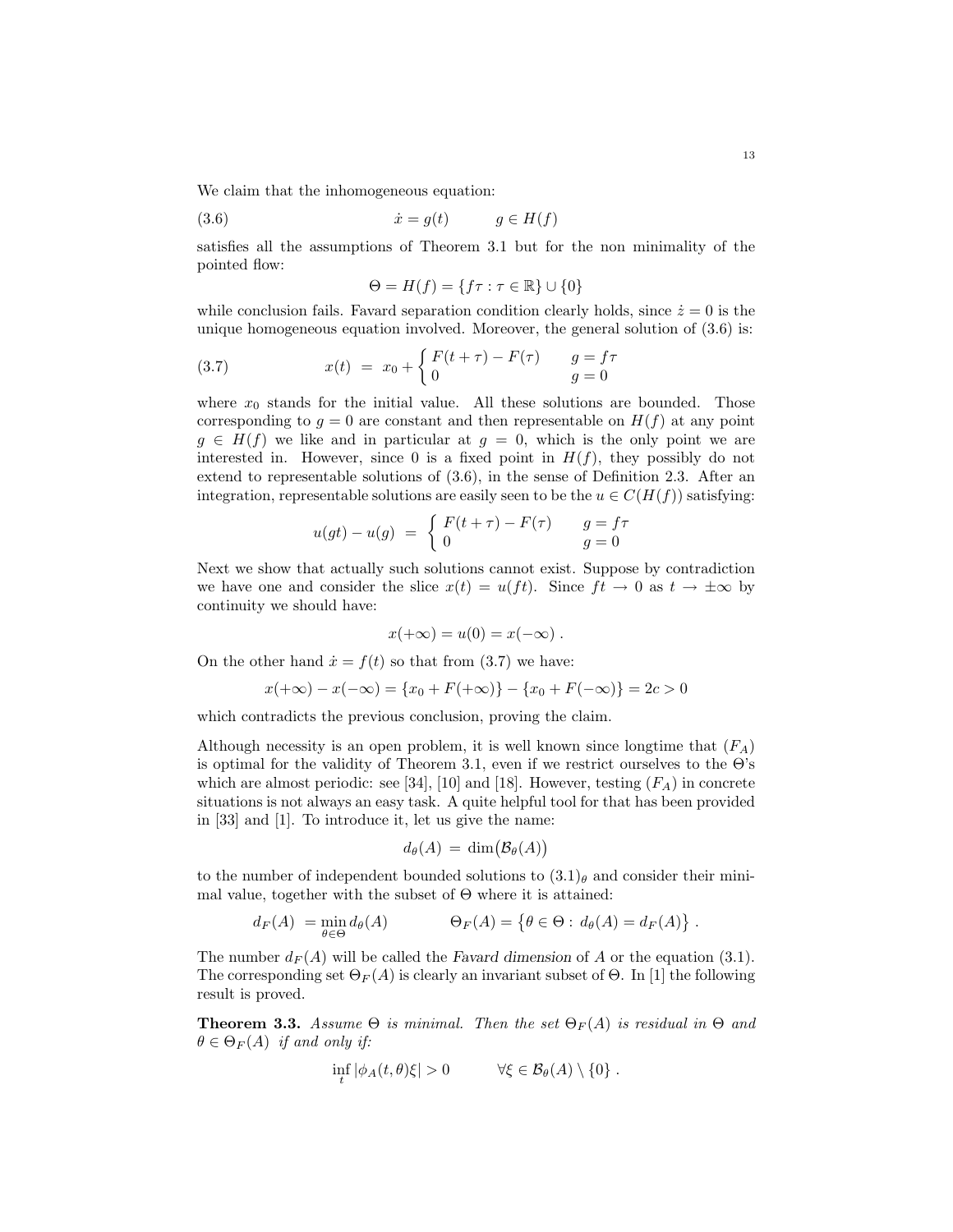Here residual must be intended as large in the classical Baire sense, that is a countable intersection of open and dense subsets of Θ. Because of this theorem, in minimal  $\Theta$ 's Favard condition  $(F_A)$  writes equivalently as  $\Theta_F(A) = \Theta$  or, more explicitly as the following purely dimensional fact:

(3.8) 
$$
d_{\theta}(A) = d_F(A) \qquad \forall \theta \in \Theta.
$$

This is also equivalent to say that the bounded fiber space:

$$
\mathcal{B}(A) = \bigcup_{\theta} \{\theta\} \times \mathcal{B}_{\theta}(A)
$$

is actually a subbundle of  $\Theta \times \mathbb{R}^N$ . Characterization (3.8) was already obtained in [33] and allows to quickly reobtain all the known cases were  $(F_A)$  is satisfied, like for instance a periodic  $\Theta$  or a minimal  $\Theta$  but  $d_F(A) = N$ : it will be crucial in many parts of the present paper, like for instance the proof of Theorem 7.5 and its consequences. It is worth to stress that the validity of this characterization and Theorem 3.3 depends on the minimality of Θ: see [1]. We conclude by pointing out a frequent case in the applications.

**Lemma 3.4.** Assume  $\Theta$  is minimal. If  $0 \in \sigma(A)$  and  $d_F(A) = 0$  then  $(F_A)$  fails.

*Proof.* The spectral characterization (3.3) says that  $d_{\theta_0}(A) \geq 1$  for some suitable  $\theta_0 \in \Omega$ . On the other hand, we know  $d_{\theta}(A) = 0$  for a residual set of  $\theta$ 's. Then the conclusion follows from Theorem 3.3.

### 4. Adjoint equation and extremal Favard dimensions

The adjoint equation to (3.1) is the equation:

(4.1) ˙y = −A(θt) T y

whose Cauchy operator is:

(4.2) 
$$
\phi_A^*(t,\theta) := \phi_{-A^T}(t,\theta) = \left\{ \phi_A(t,\theta)^T \right\}^{-1}.
$$

We agree to label with ∗ all the quantities when they are referred to the adjoint equation, instead of the direct one. For instance, we will write:

$$
\sigma^*(A) = \sigma(-A^T) \qquad d^*_{F/S}(A) = d_{F/S}(-A^T) \qquad (F^*_A) = (F_{-A^T})
$$

to denote the spectrum, the Sacker–Sell/Favard dimensions and the Favard separation condition for the adjoint equation (4.1), respectively. A well known point is that spectral theory behaves quite smoothly with respect to adjunction, since for instance:

$$
\sigma^*(A) = -\sigma(A) \qquad d_S^*(A) = d_S(A)
$$

where connectedness of  $\Theta$  is required for the second statement.

Whether or not similar conclusions hold for Favard theory, is one of the main questions we face in the present paper. For instance, this is certainly the case when  $\Theta$  is periodic. We know indeed that  $(F_A^*)$  and  $(F_A)$  hold simultaneously and, using Floquet theory, it is not difficult to check that:

$$
d_F^*(A) = d_F(A) .
$$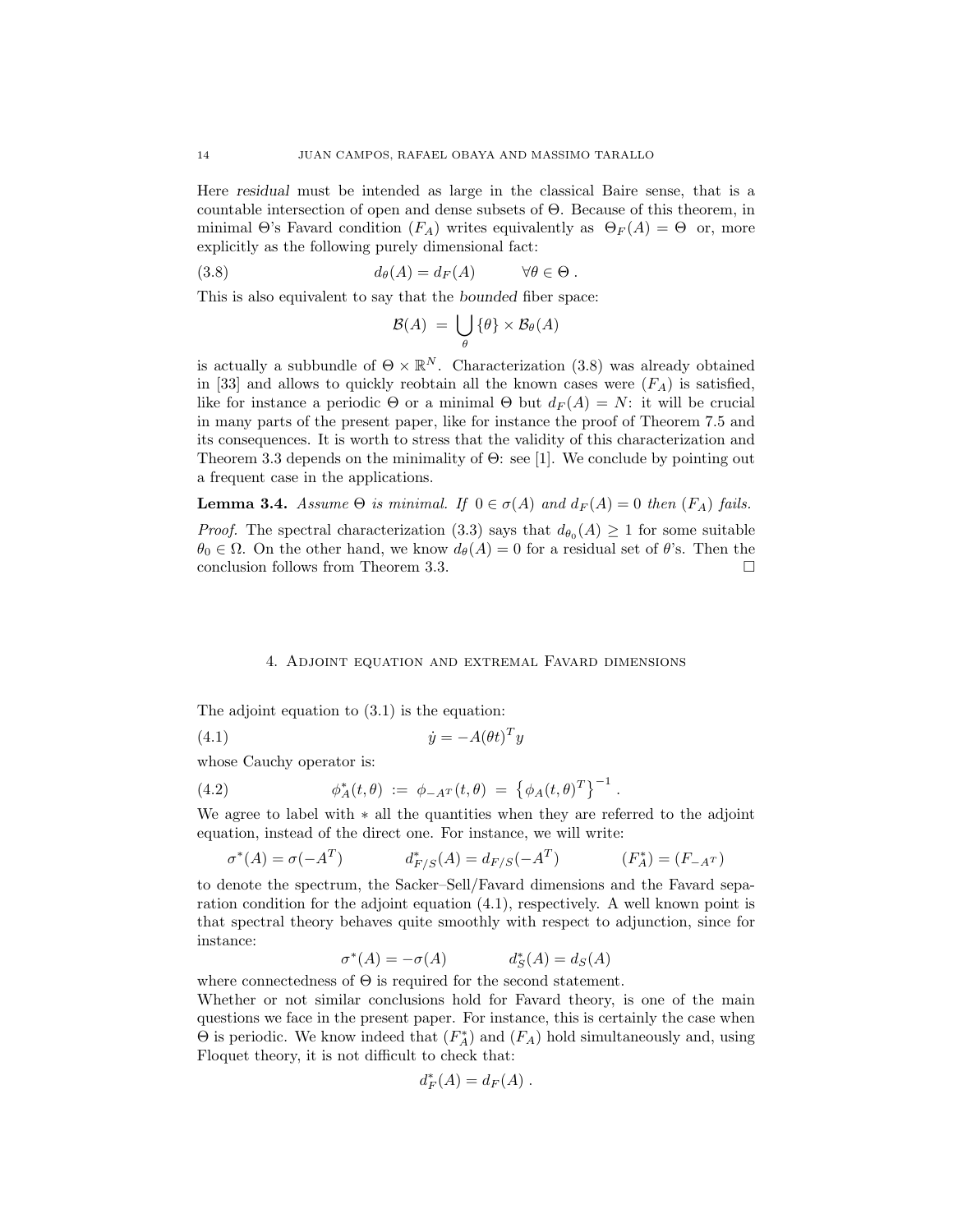The equality is true and  $(F_A)$  and  $(F_A^*)$  are equivalent also for scalar equations on a minimal Θ (see Section 5) while things are much more complicate in higher dimensions: see the discussion at the end of the section. On the contrary, it is not difficult to check that things may go wrong even in the scalar case, if Θ is not minimal: see for instance the subsequent Example 4.2.

Let us now consider the inhomogeneous equation:

(4.3) ˙x = A(θt)x + f(θt) .

Our aim is to use Favard theory to construct representable solutions on Θ, but for that we need first to guarantee that bounded solutions for (4.3) do exist. By means of a straightforward integration by parts one see that, if for some  $\theta$  the equation  $(4.3)$ <sub>θ</sub> admits a bounded solution, then the following condition:

(4.4) 
$$
\left\langle f_{\theta}, \phi_A^*(\cdot, \theta) \zeta \right\rangle \in BP(\mathbb{R}; \mathbb{R}) \qquad \forall \zeta \in \mathcal{B}_{\theta}^*(A)
$$

must be satisfied for the same  $\theta$ . A large part of our investigation is deciding wether this condition is also sufficient to get a bounded solution for  $(4.3)_{\theta}$ .

Before facing the question however, an obstruction must be removed. Notice indeed that, at least when  $\Theta$  is minimal, having bounded solutions to  $(4.3)$  is independent of  $\theta$ . If we pretend that  $(4.3)_{\theta}$  has bounded solutions if and only if condition  $(4.4)_{\theta}$ is satisfied, then also the latter must be independent of  $\theta$ . Next lemma says this is actually the case when the appropriate Favard condition is satisfied.

**Lemma 4.1.** Assume  $\Theta$  is minimal and  $(F_A^*)$  holds. If condition  $(4.4)$  is satisfied for some  $\theta_0 \in \Theta$  then it is for all  $\theta \in \Theta$ .

*Proof.* Use the minimality of  $\Theta$  to find a sequence  $\tau_n$  such that  $\theta_0 \tau_n \to \theta$ . Since  $\mathcal{B}_{\theta_0}^{*}(A)$  is finite dimensional, possibly passing to a subsequence the following limit:

$$
L\zeta_0 := \lim_{n \to +\infty} \phi_A^*(\tau_n, \theta_0)\zeta_0
$$

exists for every  $\zeta_0 \in \mathcal{B}_{\theta_0}^*(A)$ . Standard a priori estimates show that L is a linear map  $\mathcal{B}_{\theta_0}^*(A) \to \mathcal{B}_{\theta}^*(A)$ . In fact, we can say more: due to the validity of  $(F_A^*)$ , the map L is an isomorphism. Consider indeed an arbitrary  $\zeta_0 \neq 0$  and notice that:

$$
\delta_0:=\inf_t|\phi^*_A(t,\theta_0)\zeta_0|>0
$$

due to  $(F_A^*)$ . By the very definition of L we deduce  $|L\zeta_0| \ge \delta_0 > 0$  and hence that  $L\zeta_0 \neq 0$ . Summing up, L is injective and to conclude it's enough to remember that  $\mathcal{B}_{\theta_0}^*(A)$  and  $\mathcal{B}_{\theta}^*(A)$  have the same dimension, again due to  $(F_A^*)$ : see Theorem 3.3 and the comments thereafter.

Consider now an arbitrary  $\zeta \in B^*_{\theta}(A)$  and define  $\zeta_0 = L^{-1}(\zeta) \in B^*_{\theta_0}(A)$ . By hypothesis we known there exists  $M \geq 0$  such that:

$$
\left| \int_0^t \langle f(\theta_0 s), \phi_A^*(s, \theta_0) \zeta_0 \rangle \right| \leq M \qquad \forall t.
$$

Thus, as a consequence of the classical cocycle identity we get:

$$
\left| \int_0^t \langle f((\theta_0 \tau_n)s), \phi_A^*(s, \theta_0 \tau_n) \phi_A^*(\tau_n, \theta_0) \zeta_0 \rangle \right| = \left| \int_0^t \langle f(\theta_0(s + \tau_n), \phi_A^*(s + \tau_n, \theta_0) \zeta_0 \rangle \right|
$$
  
= 
$$
\left| \int_0^{t + \tau_n} \langle f(\theta_0s), \phi_A^*(s, \theta_0) \zeta_0 \rangle - \int_0^t \langle f(\theta_0s), \phi_A^*(s, \theta_0) \zeta_0 \rangle \right| \le 2M
$$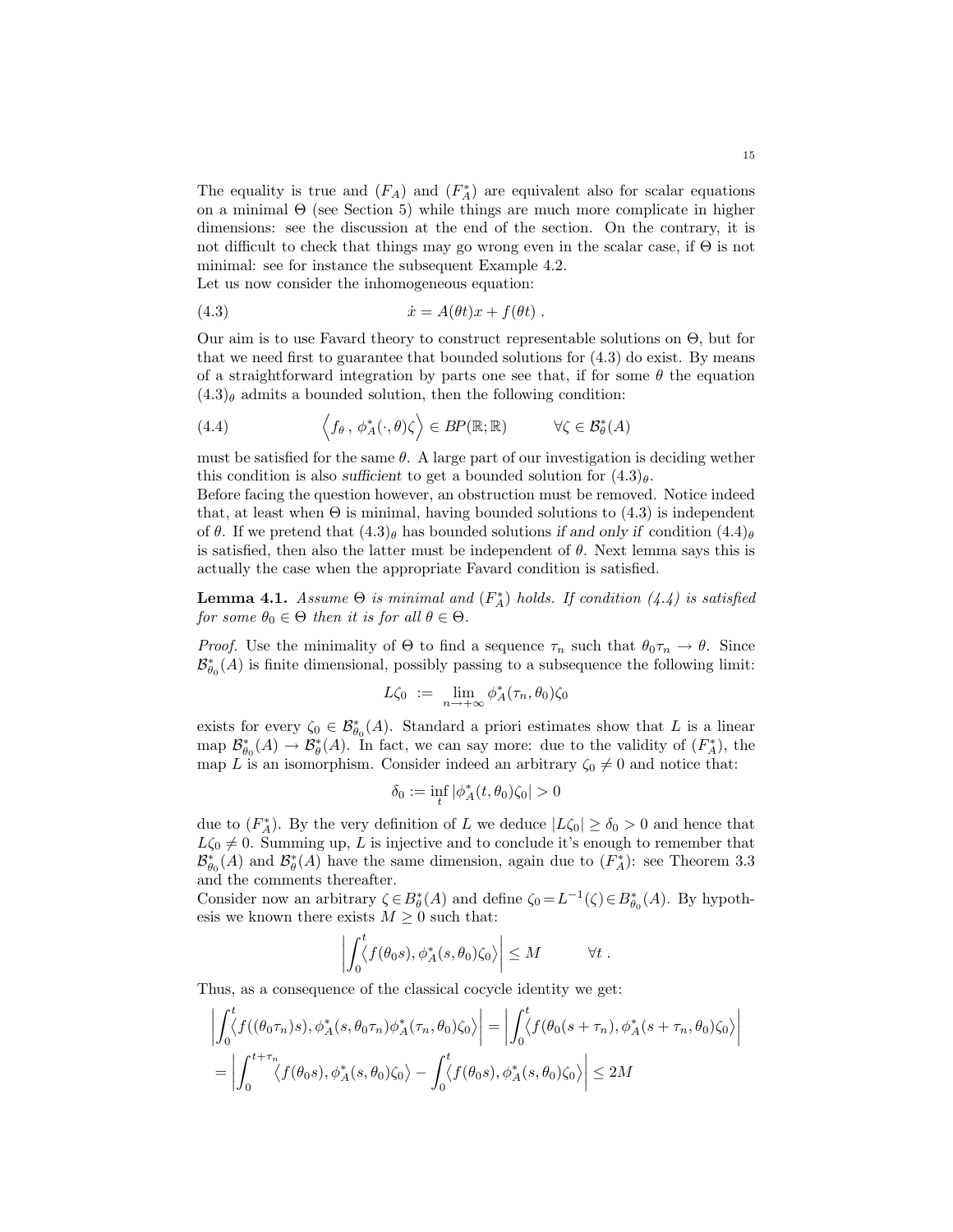independently of n. Passing to the limit as  $n \to +\infty$  we finally obtain:

$$
\left| \int_0^t \langle f(\theta s), \phi_A^*(s, \theta) \zeta \rangle \right| \le 2M
$$

for every  $t \in \mathbb{R}$ , showing that  $(4.4)_{\theta}$  is satisfied.

The assumptions of Lemma 4.1 are optimal, even for scalar equations. The counterexample showing the optimality of  $(F_A^*)$  needs Koszlov functions, so that we postpone it till the end of Section 5. Next we show that thing may go wrong, when minimality of  $\Theta$  is weakened into being pointed at  $\theta_0$ .

Example 4.2. Let a be a bounded and uniformly continuous function such that:

$$
a(-\infty) = 0 = a(+\infty) \qquad A(\pm \infty) = -\infty.
$$

where we set  $A(t) = \int_0^t a(s) ds$ . On the nonminimal pointed flow:

$$
H(a) = \{a\tau : \tau \in \mathbb{R}\} \cup \{0\}
$$

we consider the inhomogeneous equation:

$$
\dot{x} = b(t)x + 1 \qquad b \in H(a) .
$$

The involved adjoint equation is  $\dot{y} = -b(t)y$  and the general solution solution is:

$$
y(t) = y_0 \begin{cases} e^{A(\tau) - A(t + \tau)} & b = a\tau \\ 1 & b = 0 \end{cases}
$$

where  $y_0$  stands for the initial value. All these equations satisfy the Favard separation condition, those corresponding to  $b = a\tau$  since they have no bounded solutions but the trivial one. Consider now  $f \equiv 1$ : then condition (4.4) is satisfied at the point  $a \in H(a)$  while clearly is not at  $0 \in H(a)$ .

Summing up, when  $\Theta$  is minimal and  $(F_A^*)$  is satisfied, we can hope that the necessary condition (4.4) is also sufficient for (4.3) having bounded solutions. If this is the case and  $(F_A)$  is moreover satisfied, then Theorem 3.1 applies to guarantee that:

$$
(4.5) \t\t Dx = A(\theta)x + f(\theta)
$$

admits continuous solutions. Whether or not such approach really succeeds, turns out to depend on the matrix  $A \in C(\Theta; \mathcal{L}(N))$ : next we present a couple of known cases where this happens. The first one is:

$$
0\not\in\sigma(A).
$$

In this case, everything works fine for a general compact flow  $\Theta$ , possible not minimal. Conditions  $(F_A)$  and  $(F_A^*)$  hold indeed with Favard dimensions zero. Moreover, for every  $\theta \in \Theta$  condition  $(4.4)_{\theta}$  is empty and equation  $(4.3)_{\theta}$  it is well known to admit a unique bounded solution  $x_{\theta}$ . From the integral representation of such solutions (namely without using Favard Theorem) one gets that (4.5) admits a unique continuous solution:

$$
x(\theta) = \int_{-\infty}^{0} P_{\theta} \, \phi_A(s, \theta)^{-1} f(\theta s) \, ds - \int_{0}^{+\infty} (I - P_{\theta}) \phi_A(s, \theta)^{-1} f(\theta s) \, ds
$$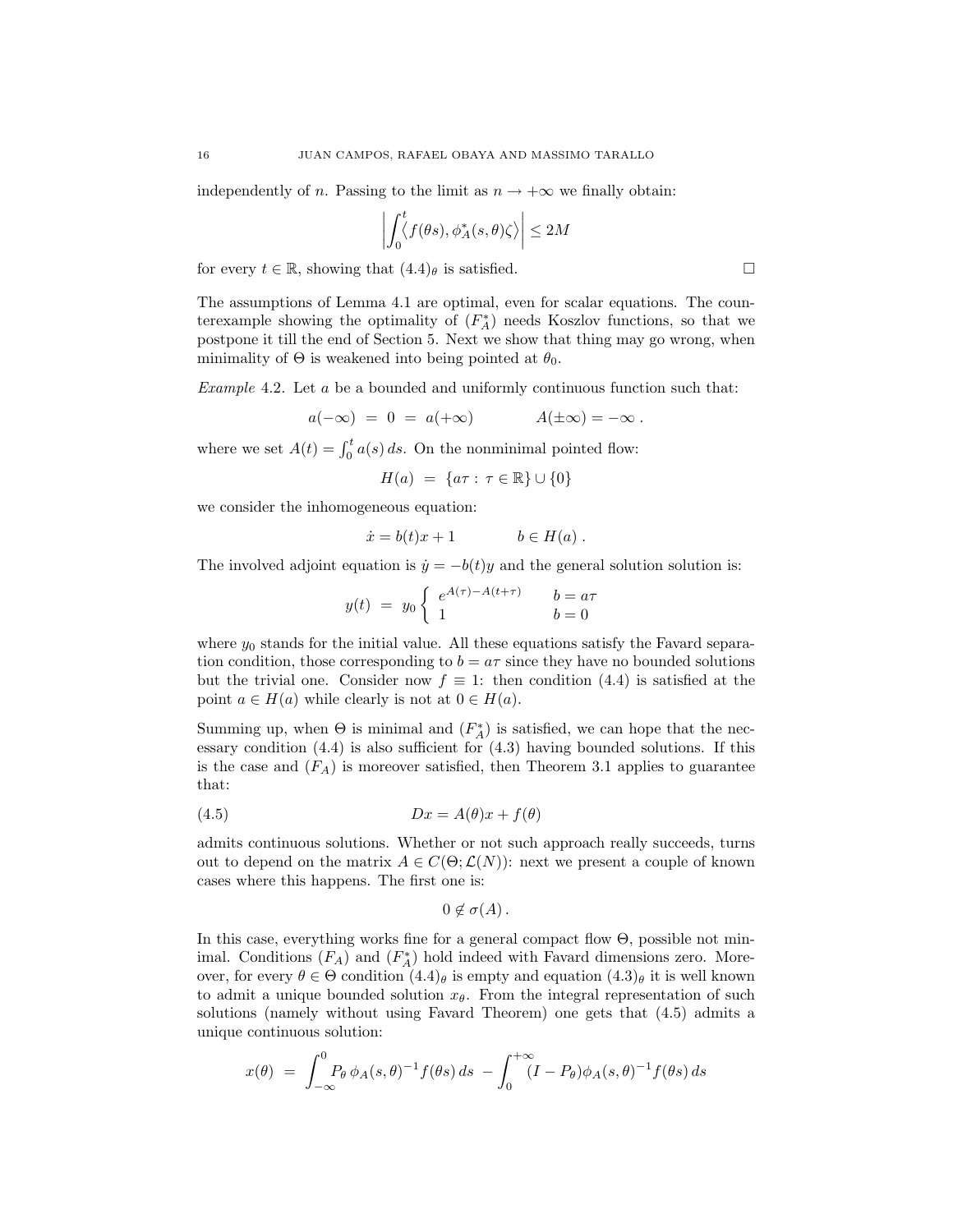where the  $P_{\theta}$ 's are the projectors involved on the definition of exponential dichotomy, see formula (3.2).

The second case where things work fine, though not for the general  $\Theta$ , is:

$$
d_F(A)=N.
$$

In [32] the following result is proved, for a general Θ: we sketch the proof since it is the only way to make clear the role of the key condition (4.4) in our approach.

**Proposition 4.3.** Assume  $d_F(A) = N$  and  $(F_A)$  holds. Then  $\sigma(A) = \{0\}$  and  $(F_A^*)$  also holds with  $d_F^*(A) = N$ . If moreover  $(4.4)_{\theta}$  is satisfied for a given  $\theta$ , then all the solutions of  $(4.3)$ <sub>θ</sub> are bounded.

*Proof.* Fix an arbitrary  $\theta \in \Theta$ . There exists constants  $0 < m \leq M < +\infty$  such that:

$$
m|\xi| \le |\phi_A(t,\theta)\xi| \le M|\xi|
$$

for every  $\xi \in \mathbb{R}^N$  and every  $t \in \mathbb{R}$ . The right inequality follows from  $d_F(A) = N$  and the finite dimensionality of  $\mathbb{R}^N$ . The left inequality is obtained by contradiction, using the right one and the validity of  $(F_A)$ . In particular, from the right inequality:

$$
\lim_{t \to -\infty} e^{-\mu t} \phi_A(t\theta) = 0 = \lim_{t \to +\infty} e^{-\lambda t} \phi_A(t\theta)
$$

for every  $\mu < 0 < \lambda$ , which in turn implies  $\sigma(A) = \{0\}$ . Using now (4.2) we deduce:

$$
\frac{1}{M}|\xi| \ \leq \ |\phi^*_A(t,\theta)\xi| \ \leq \ \frac{1}{m}|\xi|
$$

for every  $\xi \in \mathbb{R}^N$  and every  $t \in \mathbb{R}$ . In particular  $(F_A^*)$  holds with  $d_F^*(A) = N$ . To conclude, assume now that  $(4.4)$  is satisfied and observe that:

$$
\langle \int_0^t \phi_A^{-1}(s,\theta) f(\theta s) ds, \zeta \rangle = \int_0^t \langle f(\theta s), \phi_A^*(s,\theta) \zeta \rangle ds
$$

for every  $\zeta \in \mathbb{R}^N$ , showing that the integral on the left hand side is uniformly bounded in  $t$ .

The optimality of  $(F_A)$  for the proposition is also proved in [32]. Due to Theorem 3.3, when  $\Theta$  is minimal, the validity of  $(F_A)$  actually follows from  $d_F(A) = N$ . In this case, Theorem 3.1 applies to get the desired conclusion.

Corollary 4.4. Assume  $\Theta$  is minimal and  $d_F(A) = N$ . Then  $(F_A)$  and  $(F_A^*)$  hold with  $d_F^*(A) = N$  and, if moreover  $(4.4)$  is satisfied, then  $(4.5)$  admits continuous solutions.

In the statement, no more reference to any particular  $\theta$  is done: this is possible due to Lemma 4.1. As for Favard Theorem, next example shows the minimality of  $\Theta$  is optimal for the validity of Corollary 4.4.

Example 4.5. It is sufficient to look a bit closer at Example 3.2. The homogeneous equation  $\dot{z} = 0$  is self-adjoint and fulfills the Favard separation condition with maximal Favard dimension  $N = 1$ . Condition (4.4) writes as:

$$
g \in BP(\mathbb{R}; \mathbb{R})
$$

and then is satisfied for every  $g \in H(f)$ , in view of the integrability of f. All the solutions to (3.6) are bounded, according to Proposition 4.3, but we know from Example 3.2 that there are no representable solutions.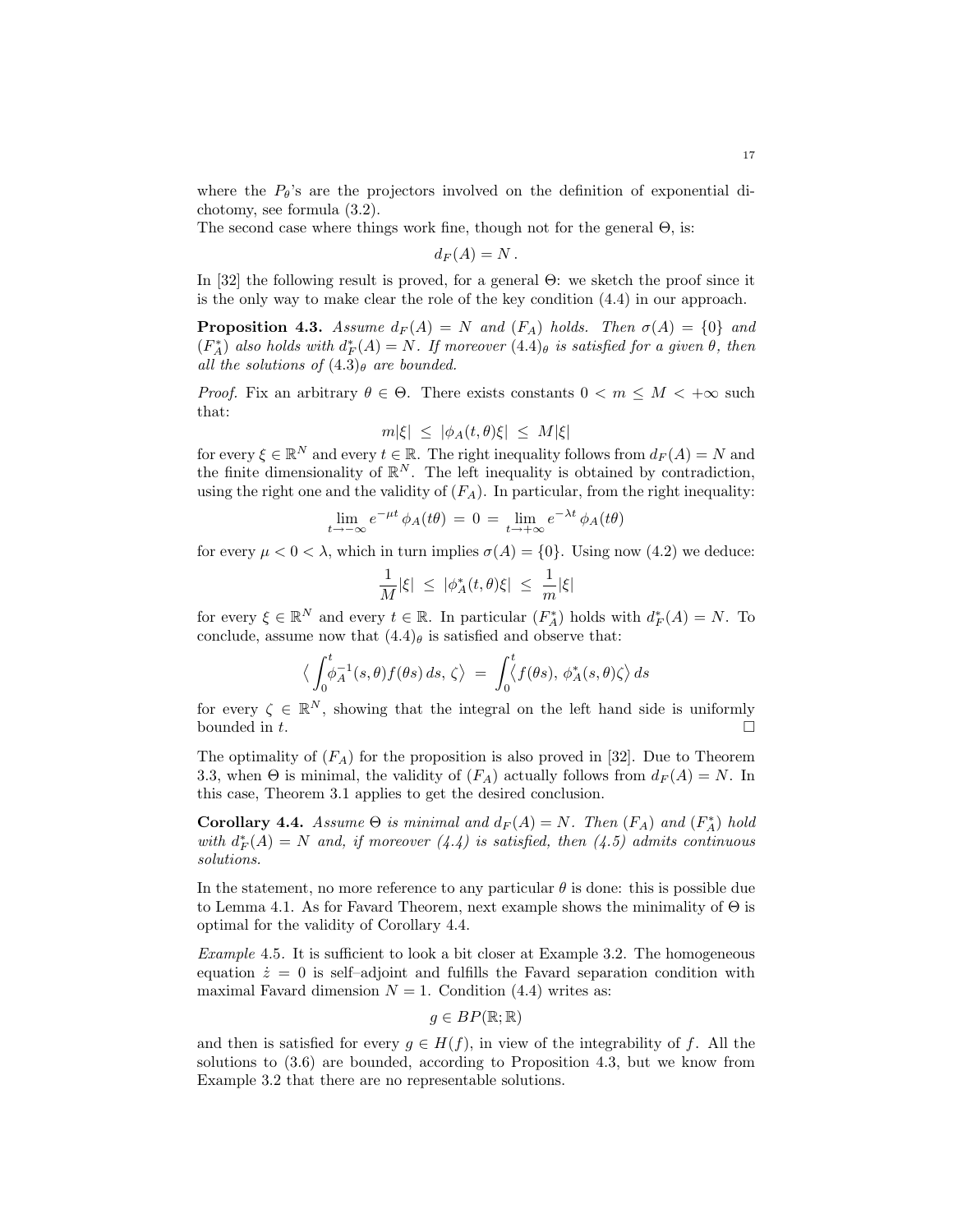The pending question is whether of not similar conclusions hold when  $\Theta$  is minimal and:

$$
0 \in \sigma(A) \qquad \qquad 0 < d_F(A) < N \; .
$$

On the one hand, we will show that anything that can go wrong, will go wrong sometimes. For instance, there are cases where  $(F_A)$  and  $(F_A^*)$  are not equivalent. Moreover, when they are both satisfied, it may happen that  $d_F(A) \neq d_F^*(A)$ . The lowest dimensions are however exceptional, from this point of view.

**Lemma 4.6.** Assume that  $\Theta$  is minimal and  $N \leq 2$ . If  $(F_A)$  and  $(F_A^*)$  are both satisfied, then  $d_F(A) = d_F^*(A)$ .

*Proof.* The thesis is trivially true when  $0 \notin \sigma(A)$ . The case  $N = 1$  then follows from Corollary 4.4. The same corollary covers also the case  $N = 2$  with  $d_F(A) = 2$ . It remains only the case  $N = 2$  with  $d_F(A) = 1$ . We cannot have  $d_F^*(A) = 0$  since otherwise  $0 \notin \sigma(A)$ , and we cannot have  $d_F^*(A) = 2$  since otherwise Corollary 4.4 applies to the adjoint equation: thus necessarily  $d_F^*(A) = 1$ .

The construction of the counter–examples rests on a classification of planar recurrent equations, which allows to localize all the possible troubles into a restricted number of normal forms: this is essentially done in Sections 7 and 8. As a consequence of this classification, it will be clear that there are no troubles for most planar equations.

Before all the counter–examples, we will distill Corollary 4.4 into the main positive result of the paper: this is done in Section 6 by means of some suitable change of variables. By using the above mentioned classification, in Section 9 we will also show that our positive result is the best one for planar equations. Next section is devoted to scalar equation, where clearly change of variables play no role.

### 5. Scalar equations

In all the section  $\Theta$  stands for a given minimal flow and  $a \in C(\Theta;\mathbb{R})$ . We summarize some well known results about the scalar equation:

$$
(5.1) \t\t\t \dot{x} = a(\theta t)x
$$

and present a couple of less known or new results. It is well known [25] that  $\sigma(a)$  is a single closed interval, which can be also described as the set of the mean values:

$$
\int_{\Theta} a \, d\mu
$$

where  $\mu$  ranges over the invariant probability measures on  $\Theta$ . The spectrum can degenerate to a single point, when for instance  $\Theta$  is uniquely ergodic: in this case, the unique mean value is denoted by  $\bar{a}$ .

Coming back to the general minimal case, from the point of view of Favard theory we have to distinguish three different situations. The first one is:

$$
(5.2) \t\t 0 \notin \sigma(a) .
$$

The scalar equation (5.1) admits an exponential dichotomy, so that the Favard condition  $(F_a)$  holds in the minimal sense  $d_F(a) = 0$ .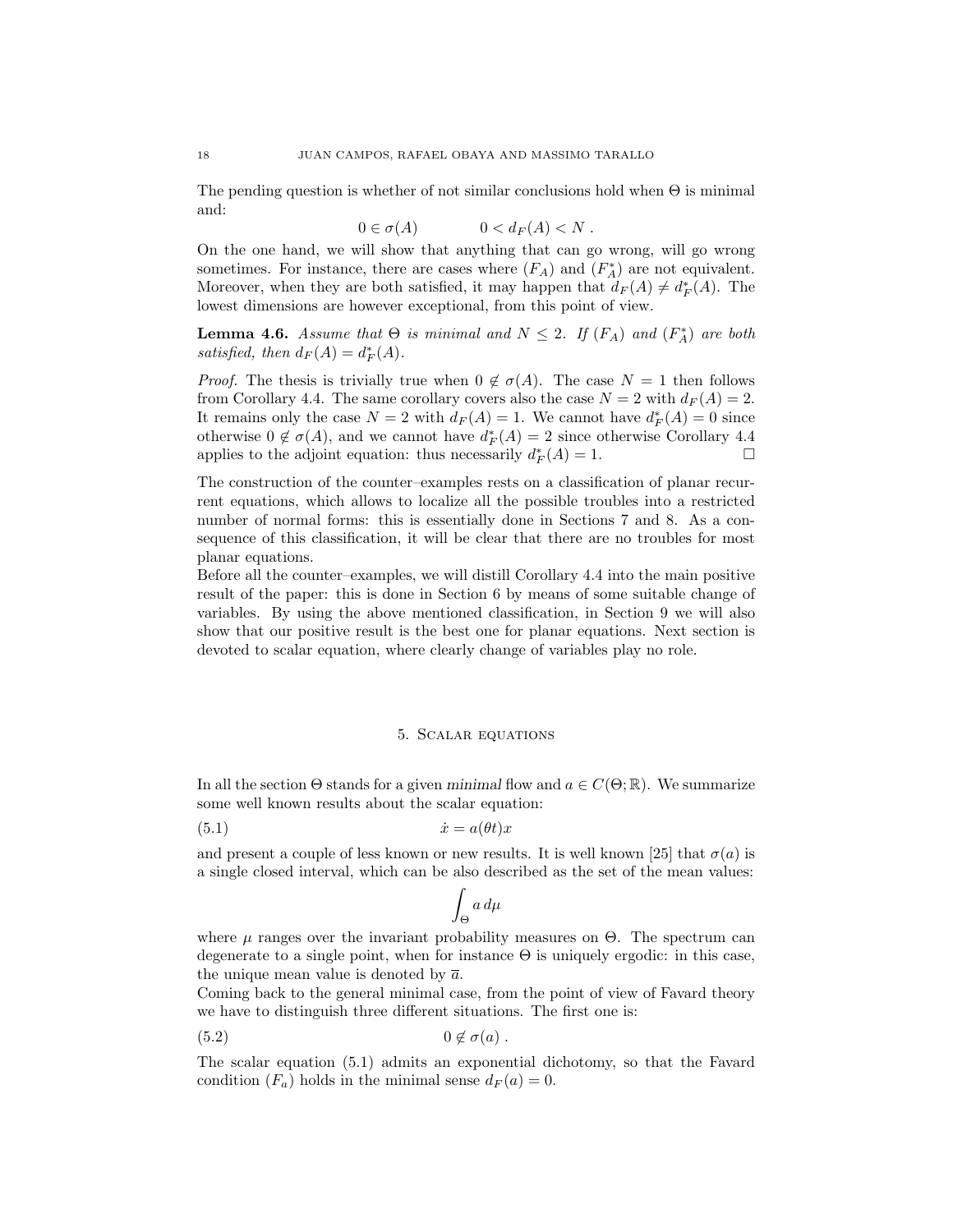A more interesting situation is obtained when we assume  $0 \in \sigma(a)$  but for some  $\theta$ the primitive:

$$
\mathfrak{a}_{\theta}(t) = \int_0^t a(\theta s) \, ds
$$

is bounded in t. In this case, due to the minimality of  $\Theta$ , the same is true for every  $\theta \in \Theta$ . In particular, Favard condition  $(F_a)$  is again satisfied but now in the maximal sense  $d_F(a) = 1$ . Moreover, a straightforward application of Favard Theorem 3.1 shows that a function  $\hat{a} \in C(\Theta; \mathbb{R})$  exists such that:

$$
D\hat{a} = a
$$

in the whole  $\Theta$ , see also [8] or [9]. We will use many times such function in the next sections and, to define the situations where it does exist, we simply write:

$$
(5.3) \t\t a \in BP(\Theta; \mathbb{R})
$$

with no reference to the initial assumption  $0 \in \sigma(a)$ . The reason is that, as explained at the end of the previous section, the maximality of the Favard dimension automatically yields the stronger conclusion  $\sigma(a) = \{0\}$ . Next result says that, in general, only a s small portion of:

$$
C_0(\Theta; \mathbb{R}) = \left\{ a \in C(\Theta; \mathbb{R}) : \sigma(a) = \{0\} \right\}
$$

is really covered by these functions. Actually, the main point is to show  $BP(\Theta; \mathbb{R})$ does not exhaust the whole  $C_0(\Theta; \mathbb{R})$ . The conclusion is common knowledge when Θ is almost periodic, but seems to be overlooked in the general minimal case.

**Theorem 5.1.** Let  $\Theta$  be minimal aperiodic. Then  $BP(\Theta; \mathbb{R})$  is a dense subset of  $C_0(\Theta; \mathbb{R})$  of first Baire category in  $C_0(\Theta; \mathbb{R})$ .

Since  $C_0(\Theta;\mathbb{R})$  is a closed meager subset of  $C(\Theta;\mathbb{R})$ , the category information transfers from the former to the latter. Moreover, clearly  $BP(\Theta; \mathbb{R}) = C_0(\Theta; \mathbb{R})$ when  $\Theta$  is periodic.

*Proof.* In [27] Schwartzman proved that the closure of  $BP(\Theta;\mathbb{R})$  is the intersection of all the spaces:

$$
C_0^{\mu}(\Theta; \mathbb{R}) = \left\{ a \in C(\Theta; \mathbb{R}) : \int_{\Theta} a \, d\mu = 0 \right\}
$$

where  $\mu$  ranges over the invariant probability measure on  $\Theta$ , independently of the minimality of the latter. But, in the minimal case, this intersection is  $C_0(\Theta; \mathbb{R})$  due to the spectral characterization given at the beginning of the section: the proof of density claim is then complete.

To prove the second part of the theorem, we exploit the minimality of  $\Theta$  to measure the boundedness or primitives at a given  $\theta_0 \in \Theta$  only. For every  $M \geq 0$  let  $S_M$  be the subset of  $C(\Theta; \mathbb{R})$  defined by:

$$
\sup_t \left| \int_0^t f(\theta_0 s) \, ds \right| \leq M.
$$

The  $S_M$  are closed in  $C(\Theta; \mathbb{R})$  and their union along any diverging sequence of M's is exactly  $BP(\Theta; \mathbb{R})$ . Due to classical Baire's Theorem, to conclude it is enough to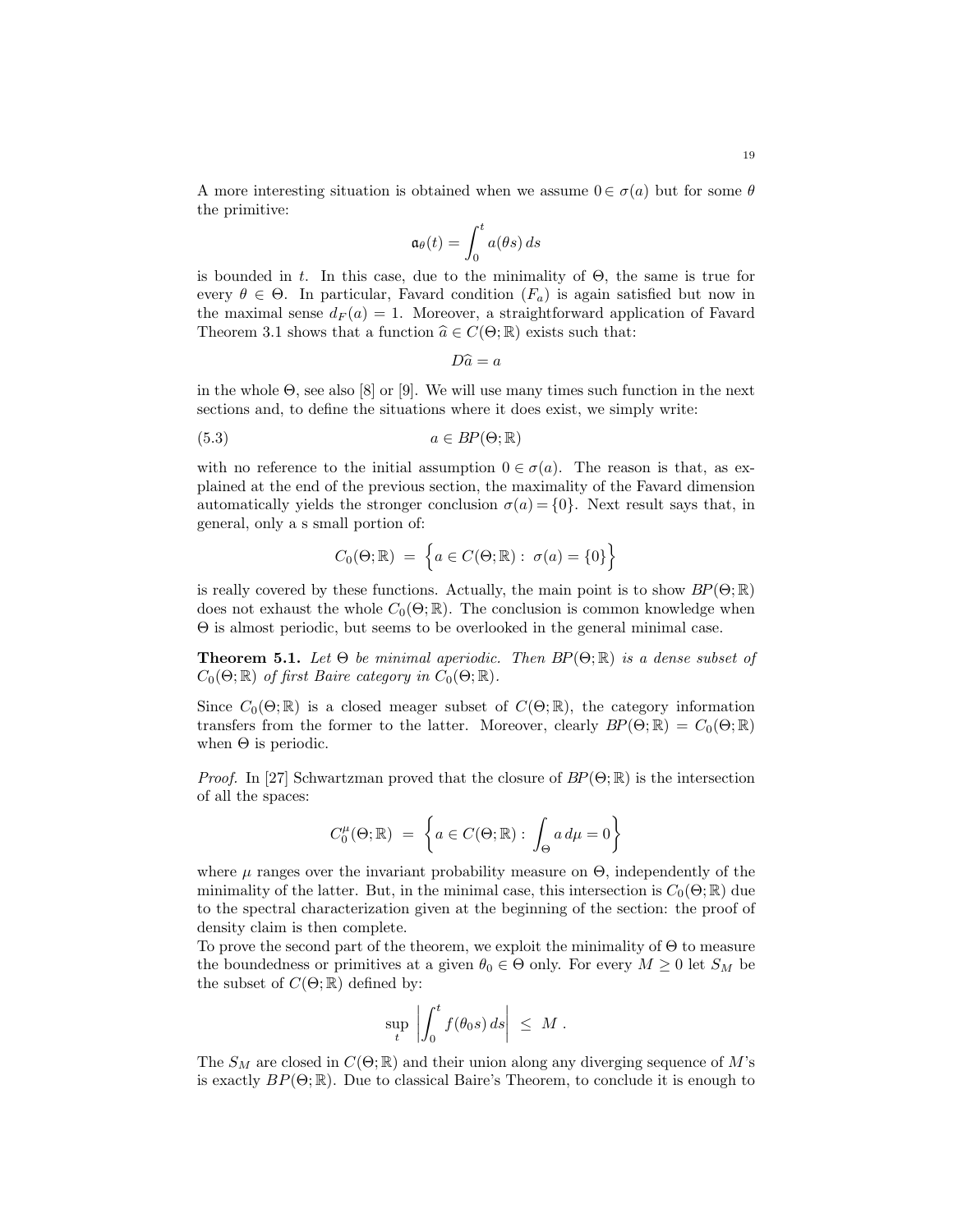show that each  $S_M$  has empty interior in  $C_0(\Theta; \mathbb{R})$ . We claim that, for every  $\tau > 0$ there exists  $\varphi \in C_0(\Theta; \mathbb{R})$  such that:

(5.4) 
$$
\|\varphi\|_{\infty} = 1 \qquad \qquad \int_0^{\tau} \varphi(\theta_0 t) dt = \tau.
$$

To construct this function, use the aperiodicity of  $\Theta$  to guarantee that  $\theta_0[0, \tau]$  does not intersect  $\theta_0[2\tau, 3\tau]$ . Then choose an open neighborhood U of  $\theta_0[0, \tau]$  such that  $U \cap U(2\tau) = \emptyset$ . Finally consider an Urysohn function satisfying:

$$
\psi(\theta) \ = \ \left\{ \begin{array}{ll} 1 & \quad \theta \in \theta_0[0,\tau] \\ 0 & \quad \theta \not\in U \end{array} \right.
$$

and use it to define:

$$
\varphi(\theta) \ = \ \psi(\theta) - \psi(\theta(2\tau)) \ .
$$

Conditions (5.4) are trivial to check. Moreover:

$$
\int_{\Theta} \varphi \, d\mu \ = \ 0
$$

for every invariant probability measure  $\mu$  on  $\Theta$ . Hence  $\sigma(\varphi) = \{0\}$  follows from the characterization of the spectrum given at the beginning of the section, so proving the claim.

To conclude the proof, assume by contradiction that some  $S_M$  has nonempty interior in  $C(\Theta; \mathbb{R})$ . Choose  $f \in S_M$  and  $\varepsilon > 0$  such that  $||f - g||_{\infty} \leq \varepsilon$  implies  $g \in S_M$ . Then take any  $\tau > 2M/\varepsilon$  and consider the corresponding function  $\varphi$ . Finally set  $g = f + \varepsilon \varphi$  and notice that:

$$
M \geq \int_0^{\tau} g(\theta_0 s) ds \geq -M + \varepsilon \tau > M
$$

giving the desired contradiction.

The two situations considered until now cover all the cases where  $(F_a)$  is satisfied, since no other Favard dimensions than 0 and 1 are available in the scalar case. Thus, in the third and last situation to be considered:

(5.5) 
$$
\begin{cases} 0 \in \sigma(a) \\ a \notin BP(\Theta; \mathbb{R}) \end{cases}
$$

the Favard separation condition  $(F_a)$  must fail. This situation cannot occur when Θ is periodic. When on the contrary Θ is aperiodic, Theorem 5.1 says this is the most common situation. In this case, the dimension  $d_{\theta}(a)$  must vary in  $\Theta$ , taking both the value 0 and 1. In particular the Favard dimension is  $d_F(a) = 0$  and is attained at the residual invariant subset of  $\Theta$  which we already denoted by  $\Theta_A(a)$ in Section 3. Its complement, which is again invariant and dense though of first Baire category, is where the dimension is 1. In other words,  $\theta_0 \notin \Theta_F(a)$  means:

(5.6) 
$$
\sup_t \mathfrak{a}_{\theta_0}(t) < +\infty.
$$

Since  $a \notin BP(\Theta;\mathbb{R})$ , the primitive  $\mathfrak{a}_{\theta_0}(t)$  must be unbounded from below; in fact, it is not difficult to prove that this must happens bilaterally, in the sense that:

$$
\liminf_{t\to\pm\infty} \mathfrak{a}_{\theta_0}(t) = -\infty.
$$

A special but relevant case is given by:

(5.7) 
$$
\lim_{|t| \to +\infty} \mathfrak{a}_{\theta_0}(t) = -\infty.
$$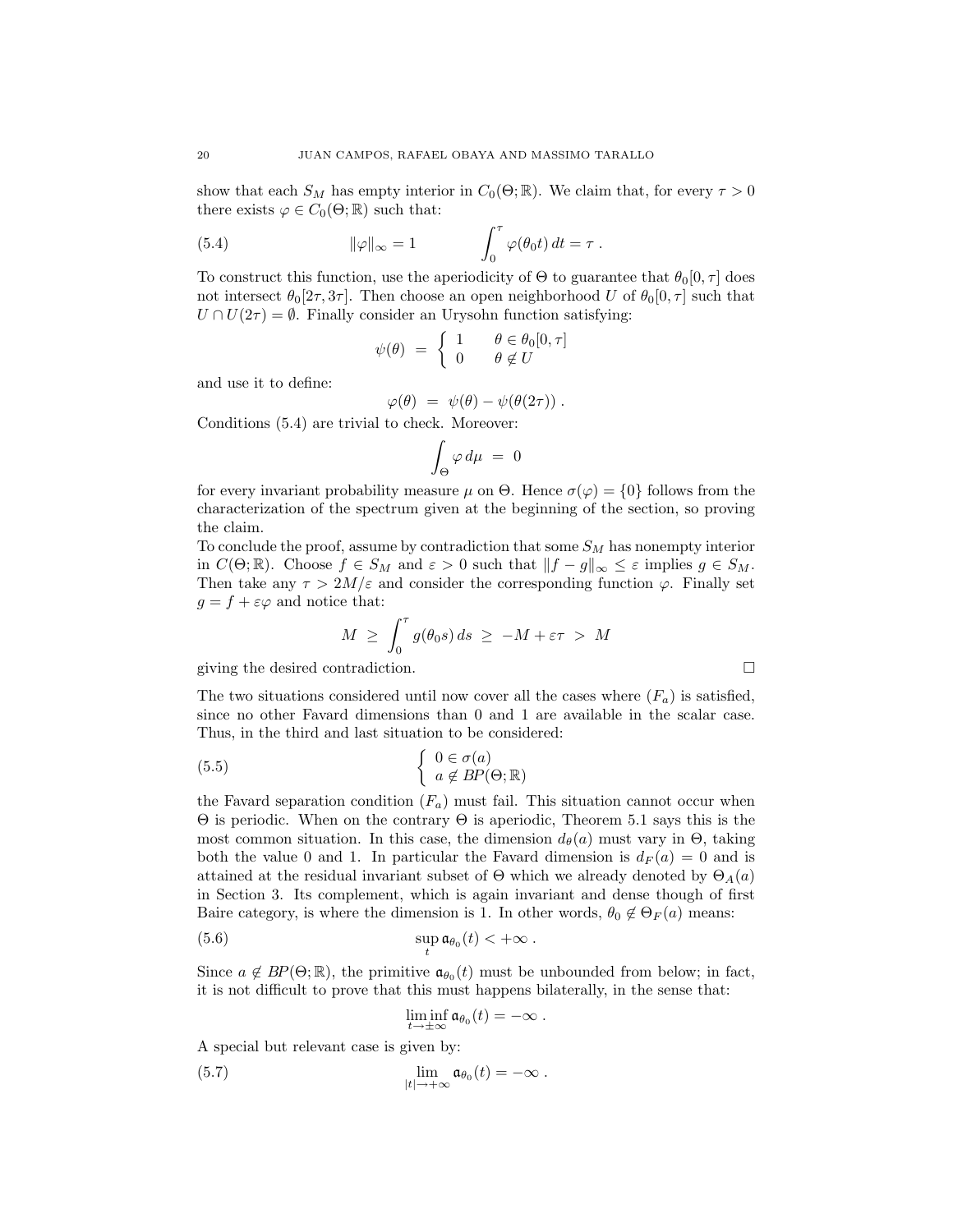From a dynamical point of view, this means that the equation  $(5.1)_{\theta_0}$  has a nontrivial homoclinic solution to zero. Many concrete examples of such strong failure of the Favard separation condition can be found in the literature, typically aimed to show that the almost periodic world behaves very differently from the periodic one: see for instance [3], [34], [10] and [18].

There is another way for  $(F_a)$  to fail that is relevant to the present paper and, in some sense, is transversal to condition (5.7). Under the assumption (5.5), Johnson proved in [9] that:

(5.8) 
$$
\liminf_{t \to \pm \infty} \mathfrak{a}_{\theta}(t) = -\infty \qquad \limsup_{t \to \pm \infty} \mathfrak{a}_{\theta}(t) = +\infty
$$

holds for all the  $\theta$  in a residual subset of  $\Theta$ . As a consequence of this fact, condition (5.7) can be only rarely satisfied in Θ: hereafter, we are interested in those cases where it is never satisfied. More precisely, to construct some crucial counterexamples in Section 7 and Section 9, we have to consider functions  $a \in C(\Theta; \mathbb{R})$  satisfying (5.5) and such that moreover:

(5.9) 
$$
\forall \theta \in \Theta \qquad \lim_{|t| \to +\infty} \mathfrak{a}_{\theta}(t) \quad \text{does not exist}.
$$

For reasons which will be clear in a while, we call them Kozlov functions. To be more clear, saying that the limit in (5.9) exists means that both the limits as  $t \to \pm \infty$  exist and, in addition, they are equal: in view of (5.5), such common value must be infinite. In other words, for a function to be Kozlov, either one the two aforementioned limits does not exist, or both do exist but their values are different: moreover, this must happen for every  $\theta \in \Theta$ .

Starting from the seminal paper [13] by Kozlov, the Russian literature has provided a very interesting class of functions which satisfy simultaneously condition (5.5) and condition (5.9). The context there is the quasi–periodic one:

$$
\Theta = \mathbb{T}^N = \mathbb{R}^N / \mathbb{Z}^N \qquad \theta t = \theta + \nu t
$$

where  $\nu \in \mathbb{R}^N$  is a nonresonant vector, namely its components are independent over Z. Suppose now that  $a \in C(\mathbb{T}^N)$  and  $\overline{a} = 0$ , so that the first part of condition (5.5) is satisfied. The question to be discussed is whether the primitive:

$$
\mathfrak{a}(t)=\int_0^t a(\nu s)\,ds
$$

is Poisson stable, in the sense that is returns near to the initial position  $\mathfrak{a}(0) = 0$  for arbitrarily large times. More explicitly, the question is the existence of sequences of times such that:

$$
t_n^{\pm} \to \pm \infty \qquad \qquad \mathfrak{a}(t_n^{\pm}) \to 0 \; .
$$

This is certainly true if  $a \in BP(\mathbb{T}^N;\mathbb{R})$ , since in this case  $\mathfrak{a}(t)$  is a quasi-periodic function with zero mean value. The problem becomes challenging when on the contrary  $a \notin BP(\mathbb{T}^N;\mathbb{R})$ : the general answer is well known to be negative (see for instance [34]) but Kozlov proved that it becomes positive, as soon as sufficiently smooth functions are considered.

**Theorem 5.2.** Assume that  $a \in C^d(\mathbb{T}^N;\mathbb{R})$  with d large enough (depending on N only) and that moreover  $\overline{a} = 0$ . Then the primitive  $a(t)$  is Poisson stable.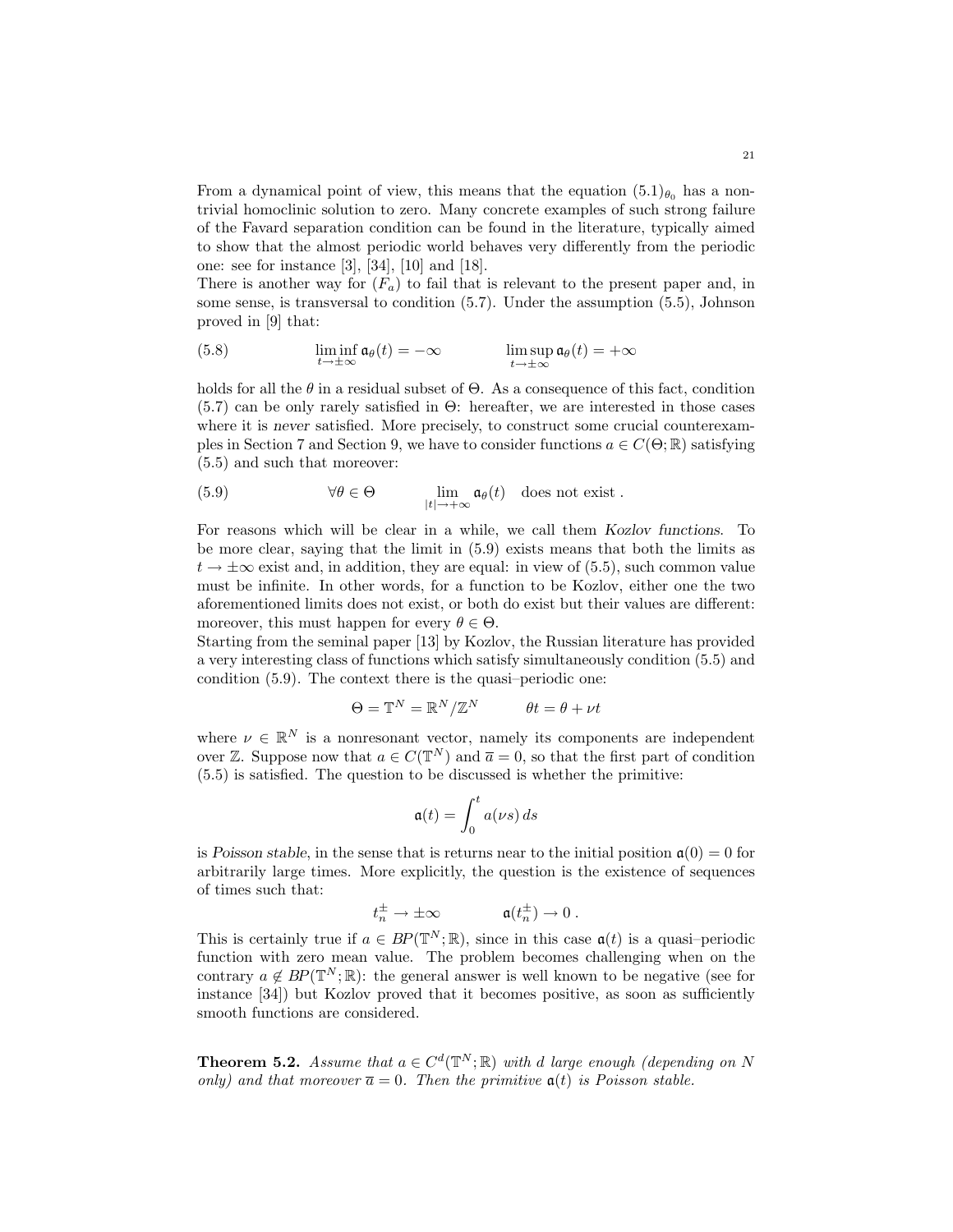This theorem has been proved by Kozlov in [13] for the case  $N = d = 2$ , with an elementary and very attractive approach. The general form is due to Moshchevitin in [16], where the history of the intermediate steps can be also traced. Two crucial facts have to be stressed, about the statement. The first one is that, since smoothness is not affected by translations in  $\mathbb{T}^N$ , the same conclusion clearly holds for every primitive:

$$
\mathfrak{a}_{\theta}(t) = \int_0^t a(\theta + \nu s) \, ds
$$

whichever  $\theta \in \mathbb{T}^N$  we take. The second fact is, that no assumptions are made on the frequency vector  $\nu$  but its nonresonance. For instance, highly nonresonant vectors  $\nu$  are covered by the Kozlov result, in which case the smoothness of  $a(\theta)$ implies the boundedness of the primitive: this is a classical result in the so–called K.A.M. theory. However, when  $\nu$  is less nonresonant, it is possible to find analytic functions  $a(\theta)$  with zero mean value and unbounded primitive: see [8] for a concrete example. Also these functions are in the scope of Theorem 5.2 and they are exactly those we are looking for: indeed, they satisfy condition (5.5) and condition(5.9) at the same time.

Passing to the adjoint equation, in view of the scalar character of (5.1) is simply:

$$
(5.10) \t\t\t \dot{y} = -a(\theta t)y.
$$

It is manifest that none of the conditions  $(5.2)$ ,  $(5.3)$  and  $(5.5)$  is affected by the change in the sign of a. The Favard conditions  $(F_a)$  and  $(F_a^*)$  are then equivalent and, independently of their validity, the equality  $d_F(a) = d_F^*(a)$  holds true. This equivalence restore the expected symmetry in the class of primitives of  $\mathfrak{a} \in C(\Omega;\mathbb{R})$ . Just to make a trivial example notice that, when Favard condition fails, there exists not only a  $\theta_0$  satisfying (5.6), but also a  $\theta_1$  such that:

$$
\inf_t \mathfrak{a}_{\theta_1}(t) > -\infty.
$$

The oscillation properties  $(5.8)$ , are also unaffected by changing the sign of a, as far a the notion of Kozlov function and Theorem 5.2.

Given an  $f \in C(\Theta;\mathbb{R})$ , consider finally the inhomogeneous equation:

(5.11) 
$$
\dot{x} = a(\theta t)x + f(\theta t).
$$

When Favard condition is satisfied, either  $0 \notin \sigma(a)$  or Corollary 4.4 applies: thus condition (4.4) is sufficient for the existence of representable solutions. The same conclusion is also manifest from the explicit expression of the solutions to (5.11), that is:

(5.12) 
$$
x(t) = e^{\mathfrak{a}_{\theta}(t)} \left\{ x(0) + \int_0^t e^{-\mathfrak{a}_{\theta}(t)} f(\theta s) ds \right\}.
$$

We end the section by proving that Favard separation condition is optimal for the validity of Lemma 4.1, as already anticipated in Section 4. Start noticing that, if the Favard condition fails, then condition (4.4) is trivially satisfied for every  $\theta \in \Theta_F^*(a)$ while writes:

(5.13) 
$$
e^{-\mathfrak{a}_{\theta}}f_{\theta} \in BP(\mathbb{R};\mathbb{R})
$$

for every  $\theta \notin \Theta_F^*(a)$ . Suppose now a is Kozlov function and  $f \equiv 1$ : clearly  $(F_a^*)$ fails and we claim that condition (5.13) also fails outside  $\Theta_F^*(a)$ , showing that the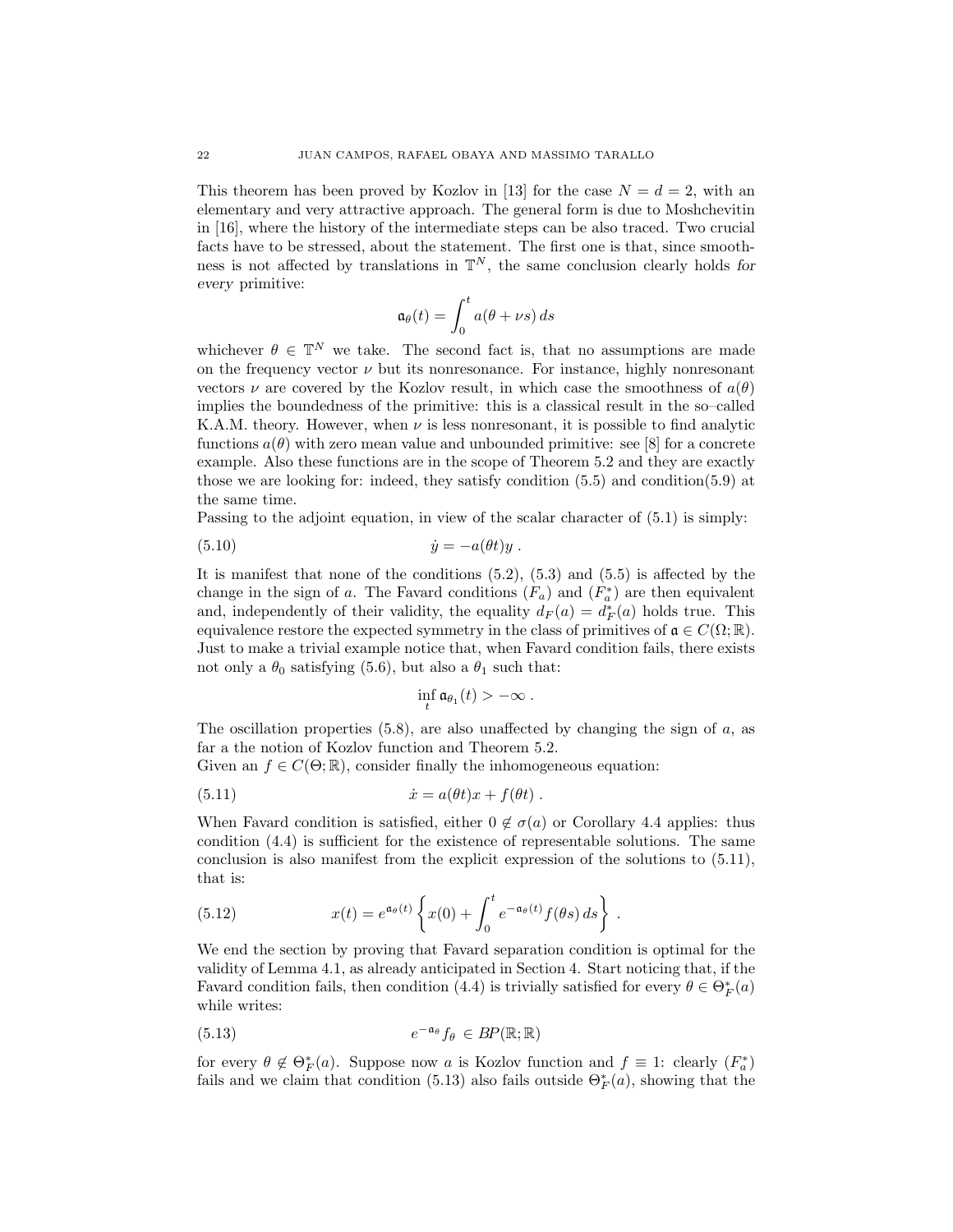validity of (4.4) depends on  $\theta$ . To prove the claim observe that for every  $\theta \notin \Theta_F^*(a)$ we have:

$$
\sup_t \{-\mathfrak{a}_\theta(t)\} < +\infty \qquad \qquad \liminf_{t \to \pm \infty} \{-\mathfrak{a}_\theta(t)\} = -\infty
$$

and hence, by definition of Kozlov function, at least one of the two following conditions must be satisfied:

$$
\limsup_{t\to-\infty}\{-\mathfrak{a}_{\theta}(t)\} > -\infty \qquad \qquad \limsup_{t\to+\infty}\{-\mathfrak{a}_{\theta}(t)\} > -\infty.
$$

Since  $\mathfrak{a}_{\theta}$  is Lipschitz by construction, it is not difficult to see that the primitive of  $e^{-\mathfrak{a}_{\theta}}$  must explode in both cases.

We suspect that the Favard condition it is also optimal for the validity of Corollary 4.4: finding an f such that  $(5.13)$  is satisfied but none of the  $(5.12)$  is representable on Θ, seems however a difficult task.

# 6. Change of variables and Fredholm Alternative

Given a matrix  $A \in C(\Theta; \mathcal{L}(N))$  with  $N > 1$ , the standard way to study the dynamical properties of:

$$
(6.1) \t\t\t \dot{x} = A(\theta t)x
$$

is by making use of change of variables. We will see that actually they are also relevant to defines an appropriate notion of Fredholm Alternative. Here by change of variable, we mean the result of the consecutive steps. The first step is taking an epimorphism  $\varphi : \Omega \to \Theta$  and considering the new equation:

(6.2) 
$$
\dot{z} = (A \circ \varphi)(\omega t)z
$$

where now  $\omega \in \Omega$ . We say that  $\mathcal{A} = A \circ \varphi$  extends A, using the same terminology for the corresponding equations, and we write:

$$
\mathcal{A} \succ A.
$$

By minimal extension we mean of course that  $\Omega$  is minimal, which is only possible when  $\Theta$  is minimal too. Notice that, since  $\varphi$  respect the flows, the extended equation  $(6.2)_{\omega}$  is nothing else than the old equation  $(6.1)_{\varphi(\omega)}$  for every  $\omega \in \Omega$ . Their solutions are then exactly the same, giving to extensions the look of a rather useless operation: the point is that, the larger is  $\Omega$  the easier is finding a Lypapunov– Perron transformation giving equation (6.2) some convenient form. As usual, by Lypapunov–Perron transformation on  $\Omega$  we mean a map  $Q \in C(\Omega; \mathcal{GL}(N))$  such that DQ exists and is also continuous. The time–dependent change of variable  $z = Q(\omega t) u$  then transforms the extended equation (6.2) into:

(6.3) ˙u = B(ωt) u

where the continuous matrix  $B$  is given by:

(6.4) 
$$
B(\omega) = Q(\omega)^{-1} \{ A(\varphi(\omega))Q(\omega) - DQ(\omega) \}
$$

Such  $B$  is called kinematic extension of  $A$  and we write:

 $B > A$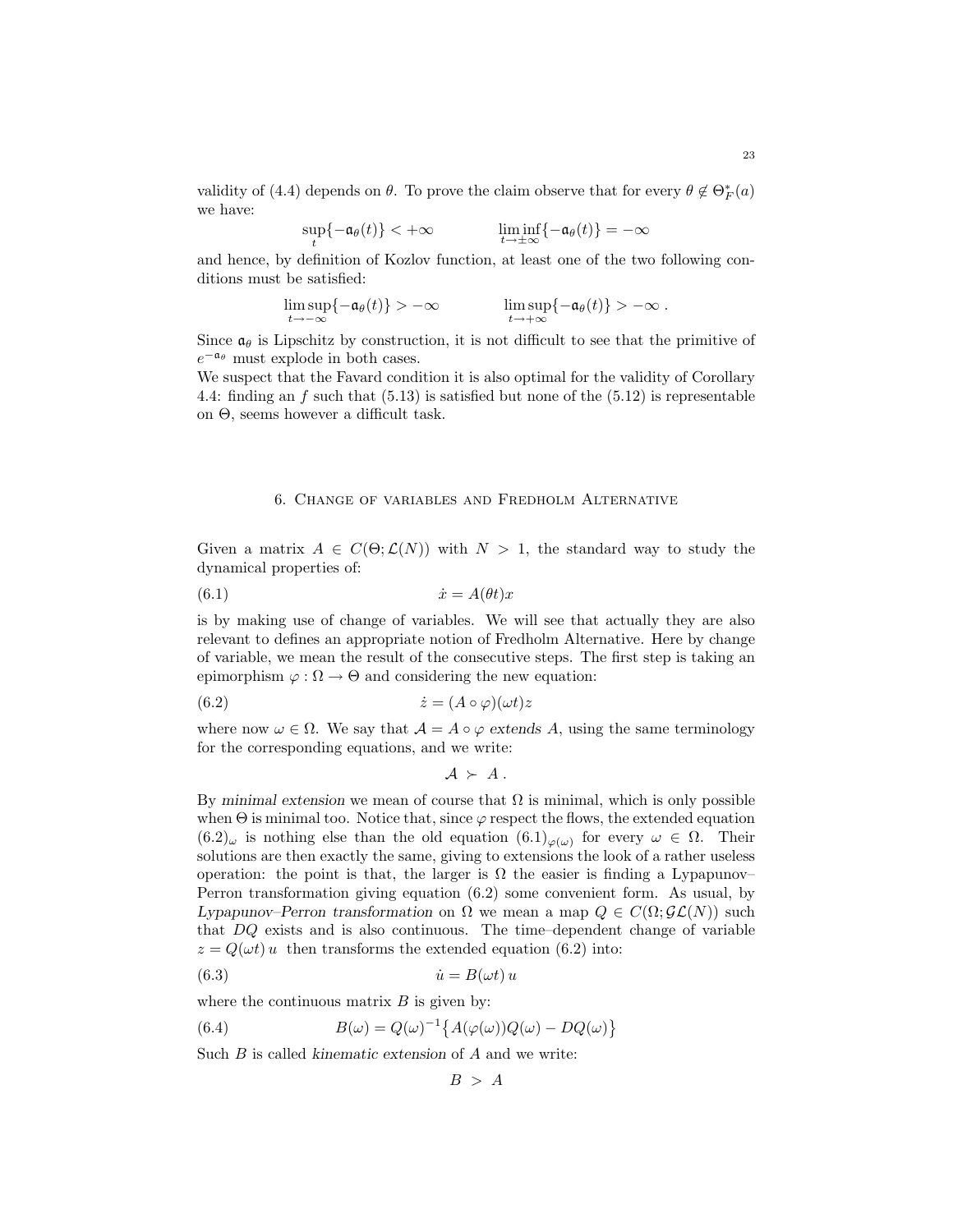adding the adjective minimal to denote that the underling extension is. Clearly extensions are just particular cases of kinematic extensions, but two different symbols turns out to be convenient. It is trivial to check that the above relations are reflexive and transitive. They become symmetric when  $\varphi$  is an isomorphism: in this case, we talk about similarity and kinematic similarity, writing  $B \sim A$  for the latter. With this language, we can decompose  $B > A$  into the chain:

$$
B \sim A = A \circ \varphi \succ A
$$

where the first is a kinematic similarity of special type, the involved epimorphism being the identity on  $\Omega$ .

A crucial point is that kinematic extensions do not affect neither spectral theory, nor Favard theory. Start indeed noticing that the Cauchy operator associated to equation (6.3) writes:

$$
\phi_B(\omega, t) = Q(\omega t)^{-1} \phi_A(t, \varphi(\omega)) Q(\omega) .
$$

Since  $Q$  and  $Q^{-1}$  are bounded on  $\Omega$ , it is for instance clear that:

$$
\sigma(B) = \sigma(A) \qquad \qquad d_S(B) = d_S(A)
$$

where  $d<sub>S</sub>$  stands for the Sacker–Sell dimension we introduced in Section 3. The same argument shows that  $(F_B)$  and  $(F_A)$  are equivalent and:

$$
d_F(B) = d_F(A)
$$

while to preserve the full force of Favard theory, namely Theorem 3.1 and Theorem 3.3, we need that  $\Omega$  is a minimal extension of  $\Theta$ . Observe moreover that similar conclusions hold for starred quantities, since:

(6.5) 
$$
Q^*(\omega) = (Q(\omega)^{-1})^T
$$

is again a Lyapunov–Perron transformation, taking now the first adjoint equation into the second one:

$$
\dot{y} = -A(\theta t)^T y \qquad \qquad \dot{v} = -B(\omega t)^T v \ .
$$

We are now ready to introduce a Fredholm–type Alternative for the recurrent setting. As already pointed out in the Introduction, admitting or not such alternative is a property of the matrix A: based on the arguments of Section 4, the following definition is expected to identify such good  $A$ 's.

**Definition 6.1.** We say that  $A \in C(\Theta; \mathcal{L}(N))$  has the property  $(C_A)$  when, whatever  $f \in C(\Theta; \mathbb{R}^N)$  we take, if condition:

(6.6) 
$$
\left\langle f_{\theta}, \phi_A^*(\cdot, \theta) \zeta \right\rangle \in BP(\mathbb{R}; \mathbb{R}) \qquad \forall \zeta \in \mathcal{B}_{\theta}^*(A)
$$

is satisfied for every  $\theta \in \Theta$ , then equation:

(6.7) 
$$
\dot{x} = A(\theta t)x + f(\theta t)
$$

admits bounded solutions for every  $\theta \in \Theta$ .

Indeed, if moreover  $\Theta$  is minimal and  $(F_A)$  holds, then Favard Theorem 3.1 guarantees that the abstract equation:

$$
Dx = A(\theta)x + f(\theta)
$$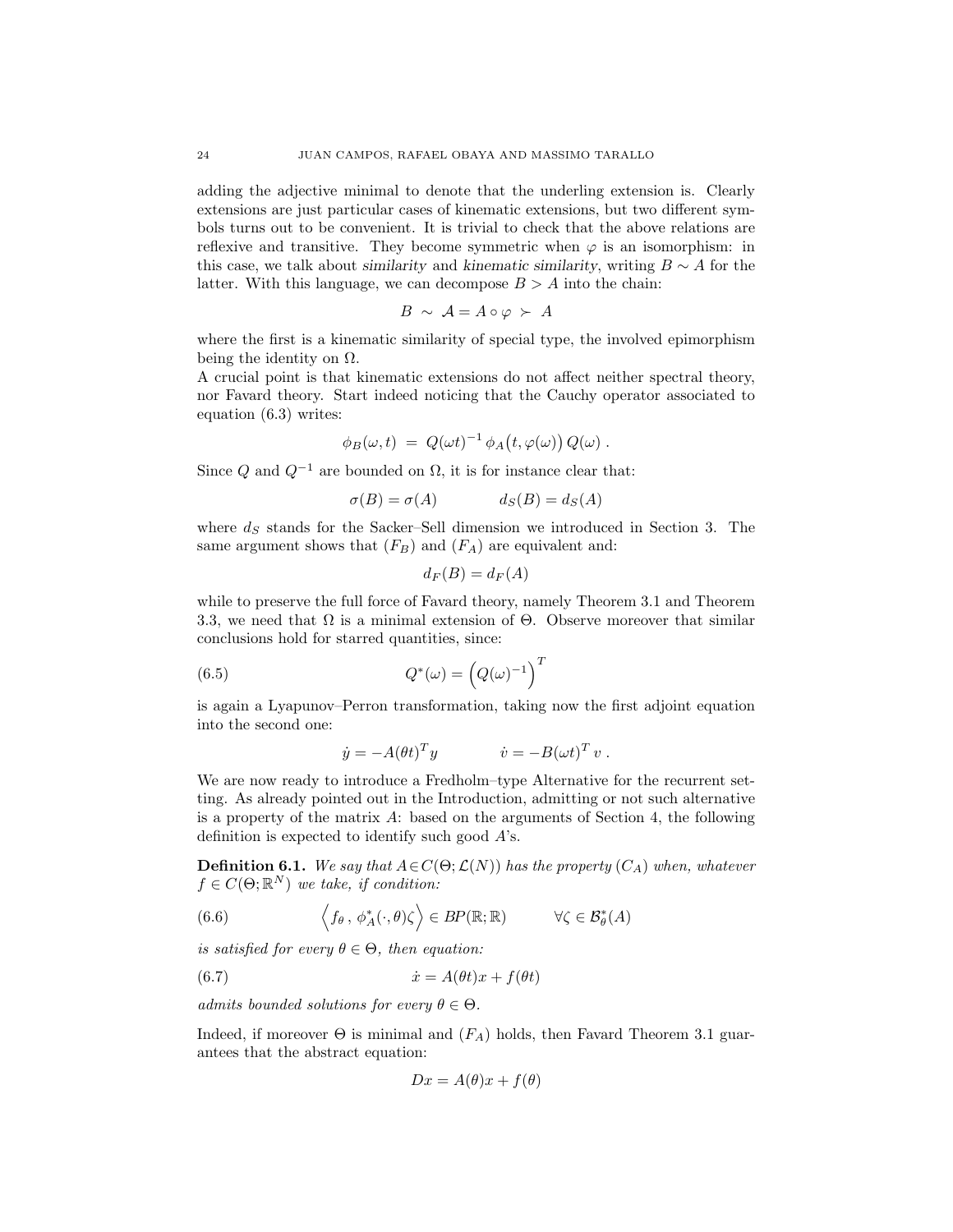admits continuous solutions, which is actually the final goal of all our efforts. However, condition  $(C_A)$  is not enough to solve the boundary value problem we formulated in the Introduction: next remark explains why and suggests how to overcome the problem.

Remark 6.2. Consider an equation of the type:

$$
(6.8) \qquad \qquad \dot{x} = \mathfrak{A}(t)x + \mathfrak{f}(t)
$$

where the matrix  $\mathfrak A$  and the vector f are recurrent and we suppose that the integral condition:

$$
(6.9) \qquad \qquad \langle \mathfrak{f}, y \rangle \in BP(\mathbb{R}; \mathbb{R})
$$

is satisfied for every bounded solution y of the adjoint equation  $\dot{y} = -\mathfrak{A}(t)^T y$ . The problem in the Introduction was deciding which matrices  $\mathfrak{A}$ 's have the following property: for every f satisfying (6.9) and such that  $H(\mathfrak{A}, \mathfrak{f})$  is minimal, equation  $(6.8)$  has a representable solution on  $H(\mathfrak{A}, \mathfrak{f})$ . Denoted by:

$$
A(\mathfrak{B}) = \mathfrak{B}(0) \qquad \qquad \mathcal{A}(\mathfrak{B}, \mathfrak{g}) = \mathfrak{B}(0)
$$

the representations of  $\mathfrak{A}$  on  $H(\mathfrak{A})$  and  $H(\mathfrak{A},\mathfrak{f}) \succeq H(\mathfrak{A})$  respectively, the relevant condition to take such decision is not  $(C_A)$  but instead  $(C_A)$ .

Notice however that, in general, condition  $(C_A)$  involves a more restrictive integral condition than we have. It requires indeed that, whatever  $(\mathfrak{B}, \mathfrak{g}) \in H(\mathfrak{A}, \mathfrak{f})$  we take, the integral condition  $\langle \mathfrak{g}, y \rangle \in BP(\mathbb{R}; \mathbb{R})$  is satisfied for every bounded y solving the adjoint equation  $\dot{y} = -\mathfrak{B}(t)^T y$ . This is not equivalent to (6.9) unless the adjoint equation satisfies Favard condition: see Lemma 4.1 and the comments thereafter.

Summing up, the matrix  $A$  being good or not depends on the whole class of its extensions: by adding the requirements for Favard theory, we are then led to the following definition.

**Definition 6.3.** Let  $\Theta$  be minimal and  $A \in C(\Theta; \mathcal{L}(N))$ . We say that A has the recurrent Fredholm Alternative property when:

- (a) conditions  $(F_A)$  and  $(F_A^*)$  are satisfied;
- (b) every minimal extension  $A \succ A$  has the property  $(C_A)$ .

Though the equality  $d_F(A) = d_F^*(A)$  is satisfied in all the cases where things work fine, we are not sure about its role in the theory we are trying to develop: because of that, we decided not to insert the equality into the definition, discussing it in all the results we prove.

A class of A's satisfying the recurrent Fredholm Alternative have been already considered in Section 4. To be precise, there it was proved that, when A verifies one of the following two conditions:

$$
0 \notin \sigma(A) \qquad d_F(A) = N
$$

then A has the property  $(C_A)$ . But these conditions are preserved under extensions, so that  $(C_A)$  is also satisfied for every  $A \succ A$ . To go further, we have to understand what happens to property  $(C_A)$  during extensions. This is done by next two lemmas.

**Lemma 6.4.** Assume that  $A \succ A$ . If  $(C_A)$  holds, then  $(C_A)$  holds too.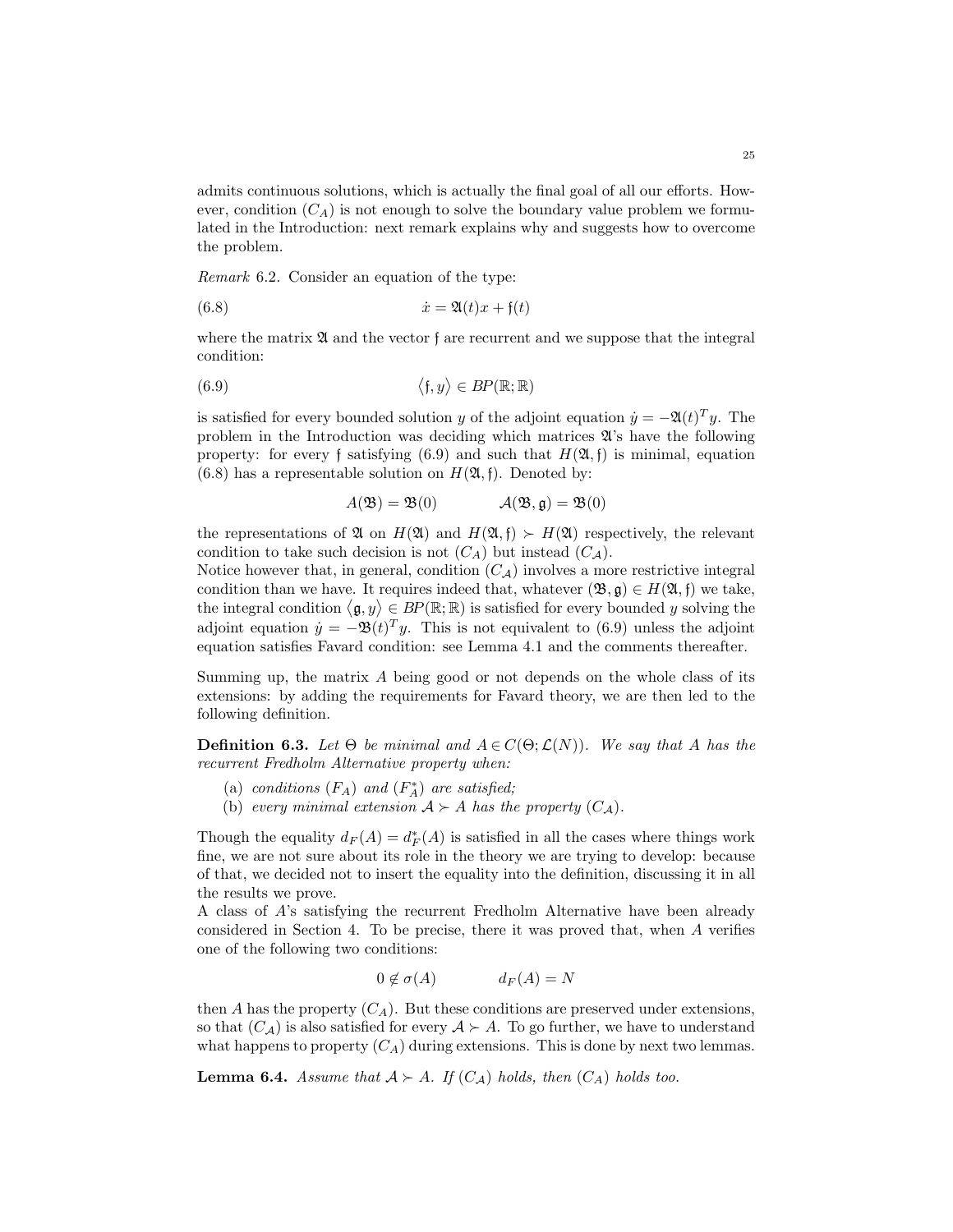*Proof.* Write  $A = A \circ \varphi$  where  $\varphi : \Omega \to \Theta$  is an epimorphism. Take an arbitrary  $f \in C(\Theta;\mathbb{R}^N)$  and suppose that  $(6.6)_{\theta}$  is satisfied. Since  $f \circ \varphi \in C(\Omega;\mathbb{R}^N)$  we are in the scope of condition  $(C_{\mathcal{A}})$ . To conclude, set  $\varphi(\omega) = \theta$  and observe that:

$$
(f \circ \varphi)_{\omega} = f_{\theta} \qquad \phi_{A \circ \varphi}^*(t, \omega) = \phi_A^*(t, \theta)
$$

while equation:

$$
\dot{z} = (A \circ \varphi)(\omega t)z + (f \circ \varphi)(\omega t)
$$

is just another way to write equation  $(6.6)_{\theta}$ .

Remark 6.5. It is worth to stress that the same lemma could have been false if property  $(C_A)$  were referred to representable solutions of (6.7), instead of bounded solutions. The reason is that, in principle, a bounded solution to  $(6.6)$  may be representable on Ω but not on Θ. We need that  $\Theta$  is minimal and  $(F_A)$  holds to deduce, via Favard theory, the existence of another bounded solution which is representable on Θ.

# **Lemma 6.6.** Assume that  $B \sim A$ . Then  $(C_B)$  is equivalent to  $(C_A)$ .

*Proof.* Let  $\varphi : \Omega \cong \Theta$  and be the underlying isomorphism and  $Q : \Omega \to \mathcal{GL}(N)$ the Lypapunov–Perron transformation. Condition  $(C_B)$  refers to the existence of bounded solutions of the equation:

(6.10) 
$$
\dot{u} = B(\omega t)u + g(\omega t)
$$

where B is given by (6.4) and g is an arbitrary element of  $C(\Omega;\mathbb{R}^N)$ . Since  $\varphi$  is invertible, it is easy to check that  $f \mapsto g$  where:

$$
g(\omega) = Q(\omega)^{-1} f(\varphi(\omega))
$$

defines a bijection  $C(\Theta; \mathbb{R}^N) \cong C(\Omega; \mathbb{R}^N)$ . Assume from now on that g has this form and that  $\theta$  is chosen according to  $\varphi(\omega) = \theta$ . The change of variables  $x =$  $Q(\omega t)u$  transforms equation  $(6.6)_{\theta}$  into  $(6.10)_{\omega}$  and defines a bijection between their bounded solutions. Moreover, the change of variables  $y = Q^*(\omega t)v$  with  $Q^*$ as in (6.5) does exactly the same job for the adjoint equations. To conclude it is then enough to observe that:

$$
\langle g(\omega t), v(t) \rangle = \langle Q(\omega t)^{-1} f(\varphi(\omega t)), v(t) \rangle = \langle f(\theta t), Q^*(\omega t) v(t) \rangle = \langle f(\theta t), y(t) \rangle
$$
  
for every  $t$ .

On the basis of the previous lemmas, the arbitrariness of the extensions in Definition 6.3 can be relaxed to some extent: this is done in next proposition, which is the technical key for the subsequent characterization of recurrent Fredholm Alternative. We state the result for minimal flows but it holds also in other categories, like that of compact or almost periodic flows.

**Proposition 6.7.** Let  $B > A$  be a given minimal kinematic extension. The two following facts are equivalent:

- (1) every minimal extension  $A \succ A$  has the property  $(C_A)$ ;
- (2) every minimal extension  $\mathcal{B} \succ B$  has the property  $(C_{\mathcal{B}})$ .

As a consequence, the matrix A has the recurrent Fredholm Alternative property if and only if B has.

$$
\sqcup
$$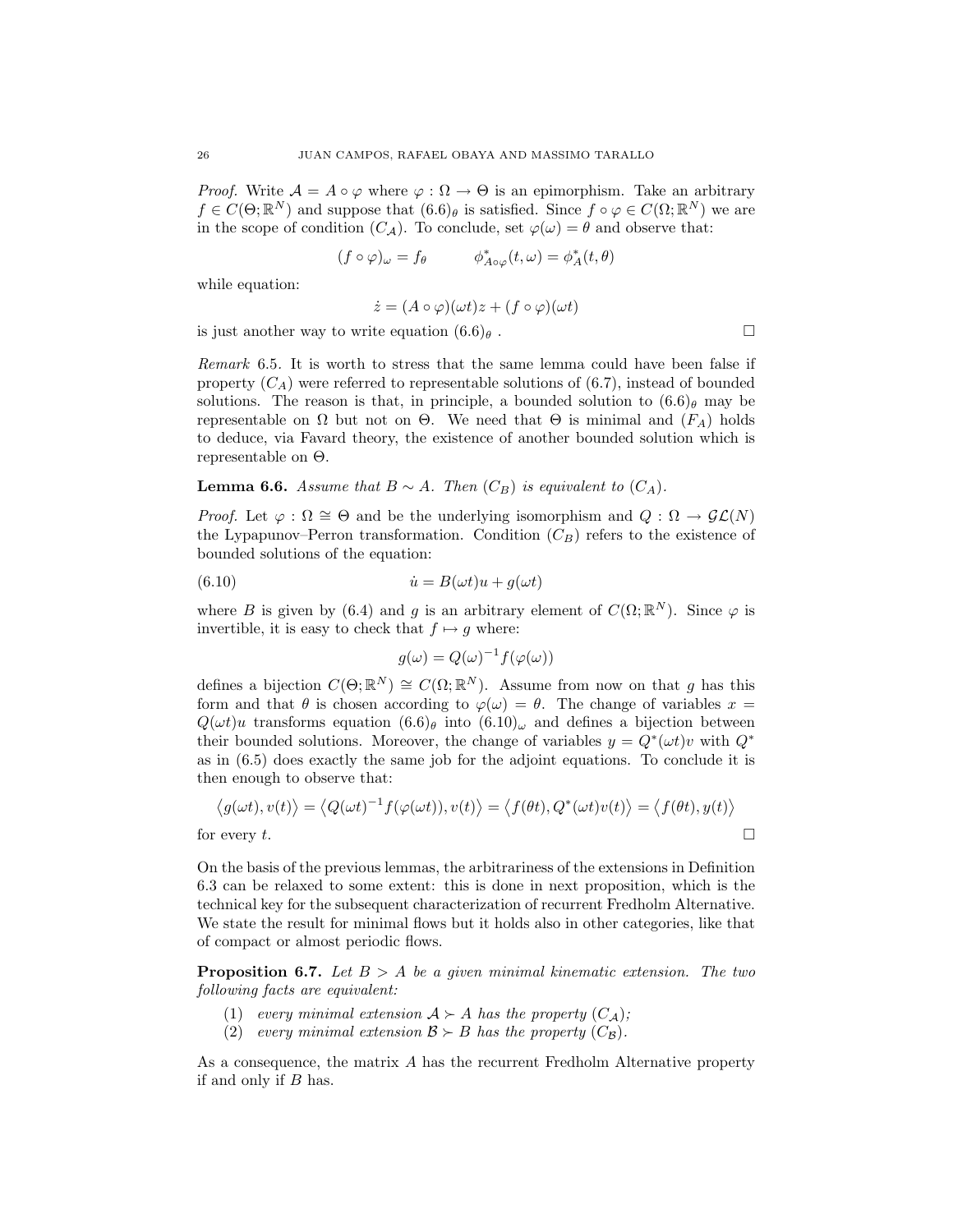*Proof.* Let  $\varphi : \Omega \to \Theta$  be the epimorphism underlying  $B > A$ , and  $Q : \Omega \to \mathcal{GL}(N)$ the Lypapunov–Perron transformation allowing to write  $B$  as in (6.4).

Assume first (1) is satisfied and consider an arbitrary minimal extension  $\mathcal{B} \succ B$ . Write  $\mathcal{B} = B \circ \psi$  where  $\psi : \Sigma \to \Omega$  is the involved epimorphism. From  $B \sim A \circ \varphi$ we deduce:

$$
\mathcal{B} = B \circ \psi \sim (A \circ \varphi) \circ \psi = A \circ (\varphi \circ \psi) =: \mathcal{A} \succ A.
$$

Since  $(C_A)$  holds by assumption, the same is true for  $(C_B)$  because of Lemma 6.6. Assume now (2) is satisfied and consider an arbitrary minimal extension  $A \succ A$ . Write  $A = A \circ \psi$  where  $\psi : \Sigma \to \Theta$  is the involved epimorphism. To prove that property  $(C_A)$  is satisfied, we construct a special common extension of  $\Omega$  and  $\Sigma$ . Consider the product flow in  $\Omega \times \Sigma$  and denote by p and q the projections on  $\Omega$ and  $\Sigma$  respectively, which are clearly epimorphisms. The subset:

$$
\{(\omega,\sigma)\in\Omega\times\Sigma:\ \phi(\omega)=\psi(\sigma)\}\
$$

is closed invariant and nonempty, so that it admits a minimal subset  $M$ . Redefine p and q to be their restrictions to  $M$ : they are again surjective, since the target spaces  $\Omega$  and  $\Sigma$  are minimal. Moreover, by construction the following identity:

(6.11) ϕ ◦ p ≡ ψ ◦ q .

holds in M. From  $B \sim A \circ \psi$  we then deduce:

$$
\mathcal{B} := B \circ p \sim (A \circ \varphi) \circ p = (A \circ \psi) \circ q = \mathcal{A} \circ q \succ \mathcal{A}
$$

where the central equality depends on  $(6.11)$ . Property  $(C_B)$  holds by assumption. Lemma 6.6 and Lemma 6.4 then apply to show that  $(C_{A \circ q})$  and  $(C_A)$  hold too.  $\square$ 

Remark 6.8. Let us come back to the setting of Remark 6.2. Because of Proposition 6.7, having the recurrent Fredholm Alternative is an intrinsic property of the matrix A, totally independent of the particular representation we choose for it.

We are finally ready for the main result of the section.

**Theorem 6.9.** Assume  $\Theta$  is minimal and  $A \in C(\Theta; \mathcal{L}(N))$ . If:

$$
(6.12)\qquad \qquad d_F(A) = d_S(A)
$$

then A has recurrent Fredholm Alternative property and moreover  $d_F(A) = d_F^*(A)$ .

In view of Remark 6.2, as a corollary we obtain Theorem 1.1 in the Introduction. The minimality of  $\Theta$  is optimal for the result: notice indeed that Corollary 4.4 is a particular case of Theorem 6.9, and hence Example 4.5 can be used to conclude. Finally, a partial inverse of Theorem 6.9 will be given in Section 9, based on the results of Sections 7 and 8.

Proof. Since we already know that conclusions are otherwise true, we suppose from now on that  $0 \in \sigma(A)$  and  $0 < d_S(A) < N$  and we set:

$$
n = d_S(A) \qquad m = N - n
$$

Let  $\mathcal{V}(A)$  be the spectral subbundle corresponding to spectral interval containing zero: see Section 3 and in particular formula (3.4). Assumption (6.12) says that:

$$
\mathcal{B}_{\theta}(A) = \mathcal{V}_{\theta}(A) \qquad \forall \theta \in \Theta.
$$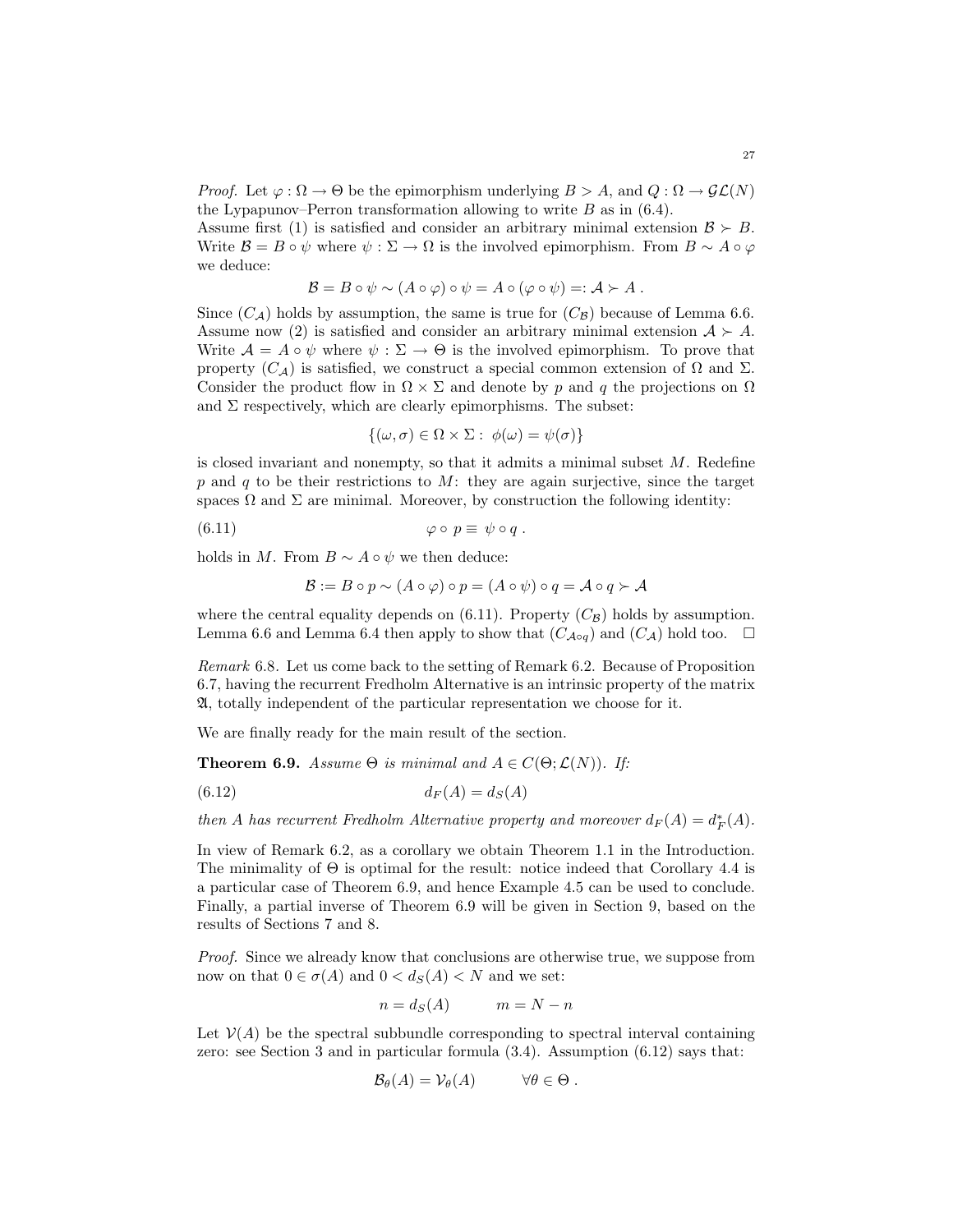As a consequence, the involved spectral interval reduce to  $\{0\}$  and  $(F_A)$  holds with  $d_F(A) = n$ . Consider now the spectral decomposition:

(6.13) 
$$
\Theta \times \mathbb{R}^N = \mathcal{V}(A) \oplus \mathcal{W}(A)
$$

where  $W(A)$  is the direct sum of the invariant subbundles corresponding to the spectral intervals in  $\sigma(A) \setminus \{0\}$ . Palmer proved in [19] that  $\mathcal{V}(A)$  and  $\mathcal{W}(A)$  can be untwisted by means of a kinematic extension  $B > A$  on a minimal  $\Omega \succ \Theta$ , see also [6]. That is, the resulting  $B$  is block–diagonal:

$$
B = \left(\begin{array}{cc} B_V & 0 \\ 0 & B_W \end{array}\right)
$$

with blocks  $B_{\mathcal{V}}$  and  $B_{\mathcal{V}}$  having dimensions n and m respectively, and the solutions of the two uncoupled equations:

(6.14) 
$$
\begin{cases} \dot{v} = B_{\mathcal{V}}(\omega t) v \\ \dot{w} = B_{\mathcal{W}}(\omega t) w \end{cases}
$$

are, modulo the change of variables underlying  $B$ , the solutions of  $(6.1)$  that lie in  $V(A)$  and  $W(A)$  respectively. Because of that, we have:

(6.15) 
$$
d_F(B_V) = n \qquad \qquad 0 \notin \sigma(B_W) .
$$

Proposition 6.7 says that A has the recurrent Fredholm Alternative property if and only if  $B$  has. To prove that the property is possessed by  $B$ , we have to consider an arbitrary epimorphism  $\psi : \Sigma \to \Omega$  and the associated minimal extension  $\mathcal{B} = B \circ \psi \succ B$ . The decomposition (6.13) transfers to  $\Sigma \times \mathbb{R}^N$  and the corresponding  $\mathcal{B}_{\mathcal{V}}$  and  $\mathcal{B}_{\mathcal{W}}$  satisfy again condition (6.15): since this is actually all we need to conclude, we can forget  $\beta$  and work directly with  $B$ .

The adjoint equation to  $(6.14)$  is of course:

$$
\begin{cases} \n\dot{y} = -B_{\mathcal{V}}(\omega t)^{T} y \\ \n\dot{z} = -B_{\mathcal{W}}(\omega t)^{T} z \n\end{cases}
$$

and a solution is bounded if and only if y is bounded and  $z \equiv 0$ . Corollary 4.4 applies to the first equation in (6.14) and says that  $(F_{B<sub>V</sub>})$  and  $(F_{B<sub>V</sub>}^*)$  are satisfied with the same Favard dimensions:

$$
d_F(B_{\mathcal{V}})=n=d_F^*(B_{\mathcal{V}}).
$$

Thus  $(F_B^*)$  holds with dimension  $d_F^*(B) = d_F^*(B_\mathcal{V}) = n$ . Since these conclusion are invariant by kinematic extensions, also  $(F_A)$  holds with  $d_F^*(A) = n$ .

Consider moreover an arbitrary  $f \in C(\Omega;\mathbb{R}^N)$  and decompose it as  $f = (g,h)$ according to  $\mathbb{R}^N = \mathbb{R}^n \times \mathbb{R}^m$ . The integral condition involved in property  $(C_B)$ write as:

$$
\Big \langle g_\omega \, , \, \phi_{B_{\mathcal V}}^*(\cdot, \omega) \zeta \Big \rangle \in BP(\mathbb{R}; \mathbb{R}) \qquad \quad \forall \zeta \in \mathcal B_\omega^*(B_{\mathcal V})
$$

and, because of Proposition 4.3, is equivalent to the existence of bounded solutions for the equation  $\dot{v} = B_{\mathcal{V}}(\omega t)v + g(\omega t)$ . Let now w be the unique bounded solution of  $\dot{w} = B_{\mathcal{W}}(\omega t)v + h(\omega t)$ , which exists due to the second part of (6.15). Then  $x = (v, w)$  is a bounded solution of:

$$
\dot{x} = B(\omega t)x + f(\omega t)
$$

concluding the proof that B has the property  $(C_B)$ .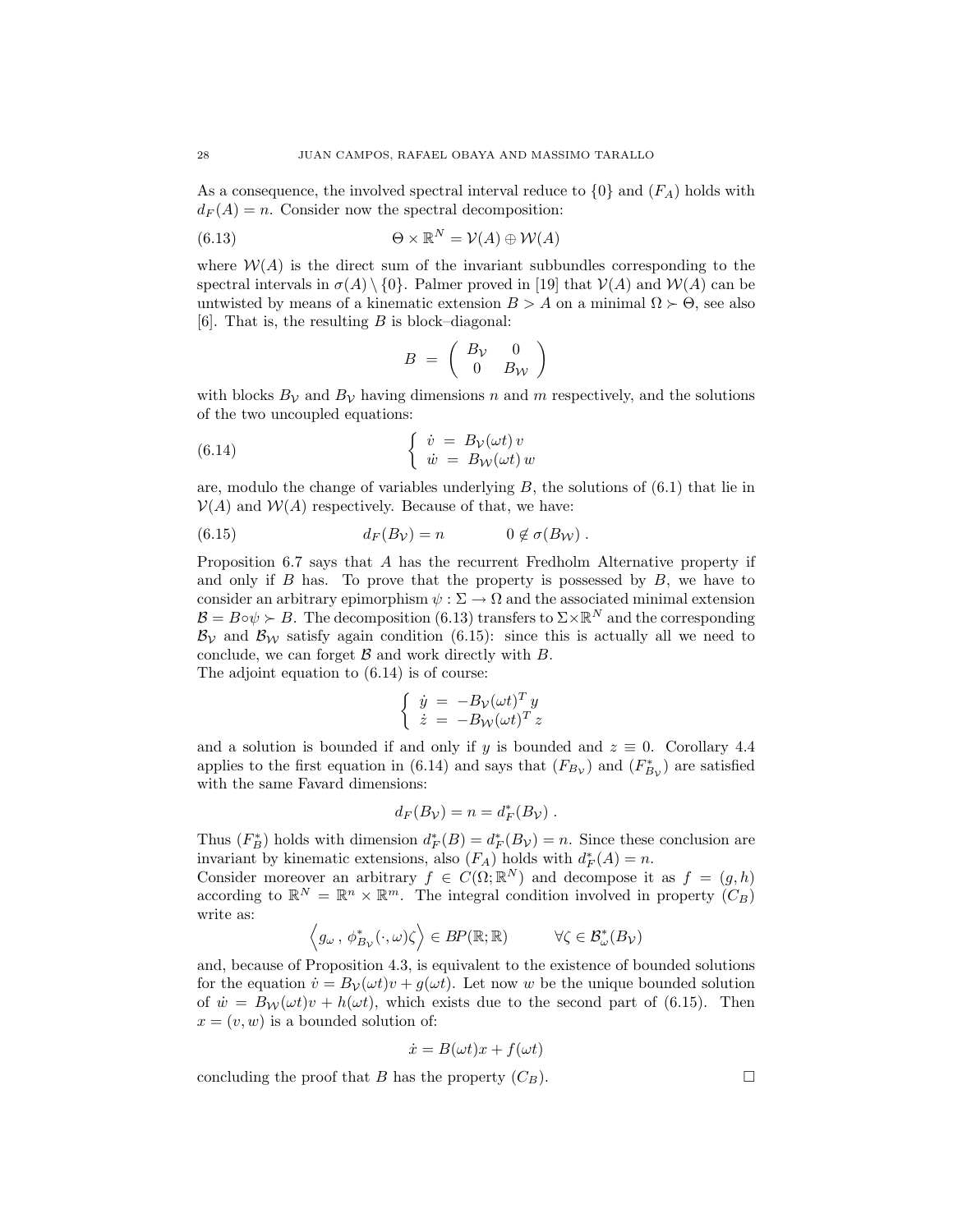Remark 6.10. A notion of almost periodic Fredholm Alternative can be introduced by specializing Definition 6.3, by taking Θ almost periodic and restricting to almost periodic extensions of Θ. Proposition 6.7 holds also in the category of almost periodic flows and then Theorem 6.9 states a sufficient condition for the validity of the almost periodic Fredholm Alternative. It is worth stress that, however, the proof is anyway outside the almost periodic framework. The reason is that the extension  $\Omega \succ \Theta$  where A diagonalizes by blocks may fail to be almost periodic, even when  $\Theta$  is: see the already mentioned Palmer paper [19]. A similar comment applies to the triangularization procedure we will use in the Section 9.

As we already anticipated in the Introduction, an equivalent condition to (6.12) has been already used in [24]. Two assumptions are actually made by Sacker and Sell in this paper. The first one is that  $(F_A)$  holds, saying that the invariant fiber space  $\mathcal{B}(A)$  is indeed a subbundle of  $\Theta \times \mathbb{R}^N$ . In general  $\mathcal{B}(A)^{\perp}$  is not invariant but an induced flow can be defined on it, by projecting the Cauchy operator  $\phi_A$ . The second assumption in [24] is that this induced flow has no bounded solutions but the trivial one. Sacker and Sell prove that these assumptions are equivalent to the existence of a trichotomy. That is, the stable and unstable fibers spaces  $\mathcal{U}(A)$  and  $S(A)$  defined in [24] are also subbundles and moreover:

$$
\Theta \times \mathbb{R}^N = \mathcal{U}(A) \oplus \mathcal{B}(A) \oplus \mathcal{S}(A) .
$$

Since by construction  $\mathcal{U}(A)$  and  $\mathcal{S}(A)$  have spectra strictly to the left and to the right of 0, the decomposition implies  $d_F(A) = d_S(A)$ . The Spectral Theorem in [25] allows finally to reverse the conclusion.

In a forthcoming paper, we will show that those parts of [2] and [17], which are concerned with Fredholm Alternative, are covered by Theorem 6.9: actually, we will also provide some extensions of these results. We end the present section by noticing that (6.12) implies:

$$
d^*_F(A) = d^*_S(A) .
$$

Thus the conclusion of Theorem 6.9 can be strengthened by saying that also the adjoint equation satisfies the recurrent Fredholm Alternative: this is another good reason, besides that considered in Remark 6.2, to require that both the direct and the adjoint Favard conditions enter in the definition of recurrent Fredholm Alternative.

#### 7. Favard condition for planar triangular equations

In this and the next section we consider a minimal flow  $\Omega$  and an upper triangular matrix:

$$
(7.1) \t\t B = \begin{pmatrix} a & b \\ 0 & c \end{pmatrix}
$$

where  $a, b, c \in C(\Omega;\mathbb{R})$ . The aim hereafter is to investigate the validity of the Favard separation condition for the corresponding planar equation:

(7.2) 
$$
\begin{pmatrix} \dot{x}_1 \\ \dot{x}_2 \end{pmatrix} = \begin{pmatrix} a(\omega t) & b(\omega t) \\ 0 & c(\omega t) \end{pmatrix} \begin{pmatrix} x_1 \\ x_2 \end{pmatrix}
$$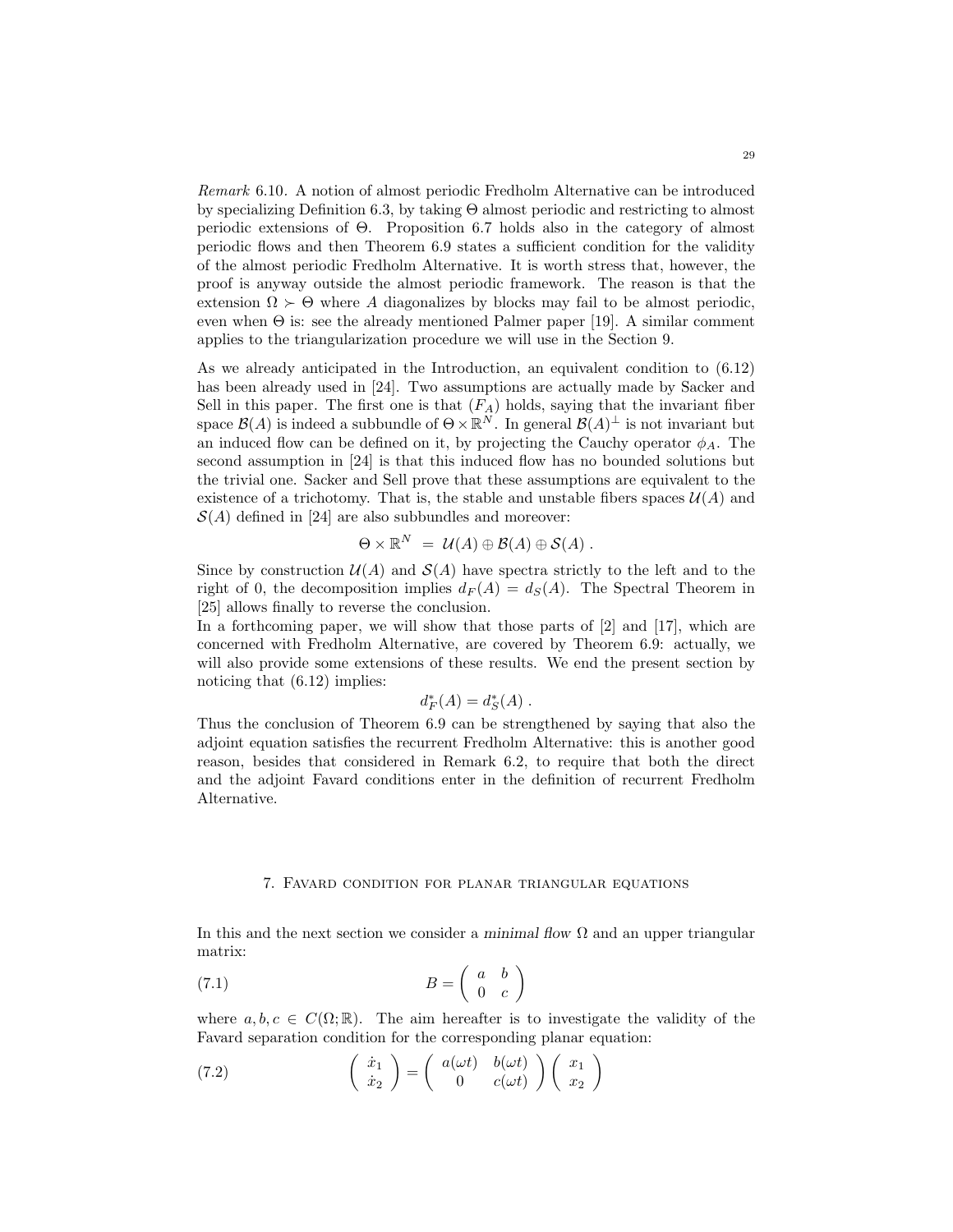The two scalar diagonal equations:

(7.3) 
$$
\dot{x}_1 = a(\omega t)x_1 \qquad \dot{x}_2 = c(\omega t)x_2
$$

are expected to drive, to some extent, the behavior of the whole equation (7.2). For instance, if  $x_1$  solves the first equation in (7.3) then  $x = (x_1, 0)$  solves (7.2), while if  $x = (x_1, x_2)$  solves (7.2) then  $x_2$  solves the second equation. The first fact proves the following lemma.

**Lemma 7.1.** The inequality  $d_F(B) \geq d_F(a)$  holds and moreover condition  $(F_B)$ implies condition  $(F_a)$ .

The inequality in the above statement may be strict. A partial converse of the lemma can be also easily proved.

**Lemma 7.2.** If conditions  $(F_a)$  and  $(F_c)$  hold simultaneously, then condition  $(F_B)$ holds too.

Concerning Favard dimensions, the estimate  $d_F(B) \leq d_F(a) + d_F(c)$  is the expected result: the claim will be proved for higher dimensional equations in Section 9, where an example where the strict inequality will be also provided.

*Proof.* Let  $x = (x_1, x_2)$  a nontrivial bounded solution to (7.2). Then  $x_2$  is a bounded solution to the second equation in (7.3) and, since  $(F_c)$  holds, either  $x_2$  is nontrivial and separated from zero or  $x_2 \equiv 0$ . In the first case x is separated from zero too. In the second case  $x = (x_1, 0)$  and the conclusion follows from the validity of  $(F_a)$ .  $\Box$ 

A crucial benefit of the triangular form is that (7.2) admits an exponential dichotomy if and only if the two scalar equations in (7.3) do. This is well known in the literature (see for instance [11]) and generalizes to:

$$
\sigma(B) = \sigma(a) \cup \sigma(c) .
$$

Next two lemmas make use of exponential dichotomy to strengthen the conclusions of Lemma 7.2.

**Lemma 7.3.** Assume that  $0 \notin \sigma(c)$ . Then  $d_F(B) = d_F(a)$  and moreover  $(F_B)$  is equivalent to  $(F_a)$ .

*Proof.* Let  $x = (x_1, x_2)$  be a bounded solution of  $(7.2)_{\omega}$ . Since  $x_2$  is a bounded solution to the second equation in  $(7.3)_{\omega}$  and  $0 \notin \sigma(c)$ , we must have  $x_2 \equiv 0$ . That is  $x = (x_1, 0)$  where  $x_1$  is a bounded solution to the first equation in  $(7.3)_{\omega}$ .

**Lemma 7.4.** Assume that  $0 \notin \sigma(a)$ . Then  $d_F(B) = d_F(c)$  and moreover  $(F_B)$  is equivalent to  $(F_c)$ .

*Proof.* Let  $x = (x_1, x_2)$  be a bounded solution of equation  $(7.2)_{\omega}$ . Since  $0 \notin \sigma(a)$ and:

$$
\dot{x}_1 = a(\omega t)x_1 + b(\omega t)x_2
$$

the component  $x_1$  is uniquely determined by components  $x_2$ . As a consequence,  $x_2 \mapsto x$  is an isomorphism between the bounded solutions of the second equation in  $(7.3)_{\omega}$  and the bounded solutions of  $(7.2)_{\omega}$ : this implies that  $d_{\omega}(B) = d_{\omega}(c)$ . Since  $\omega$  is arbitrary, thesis follows.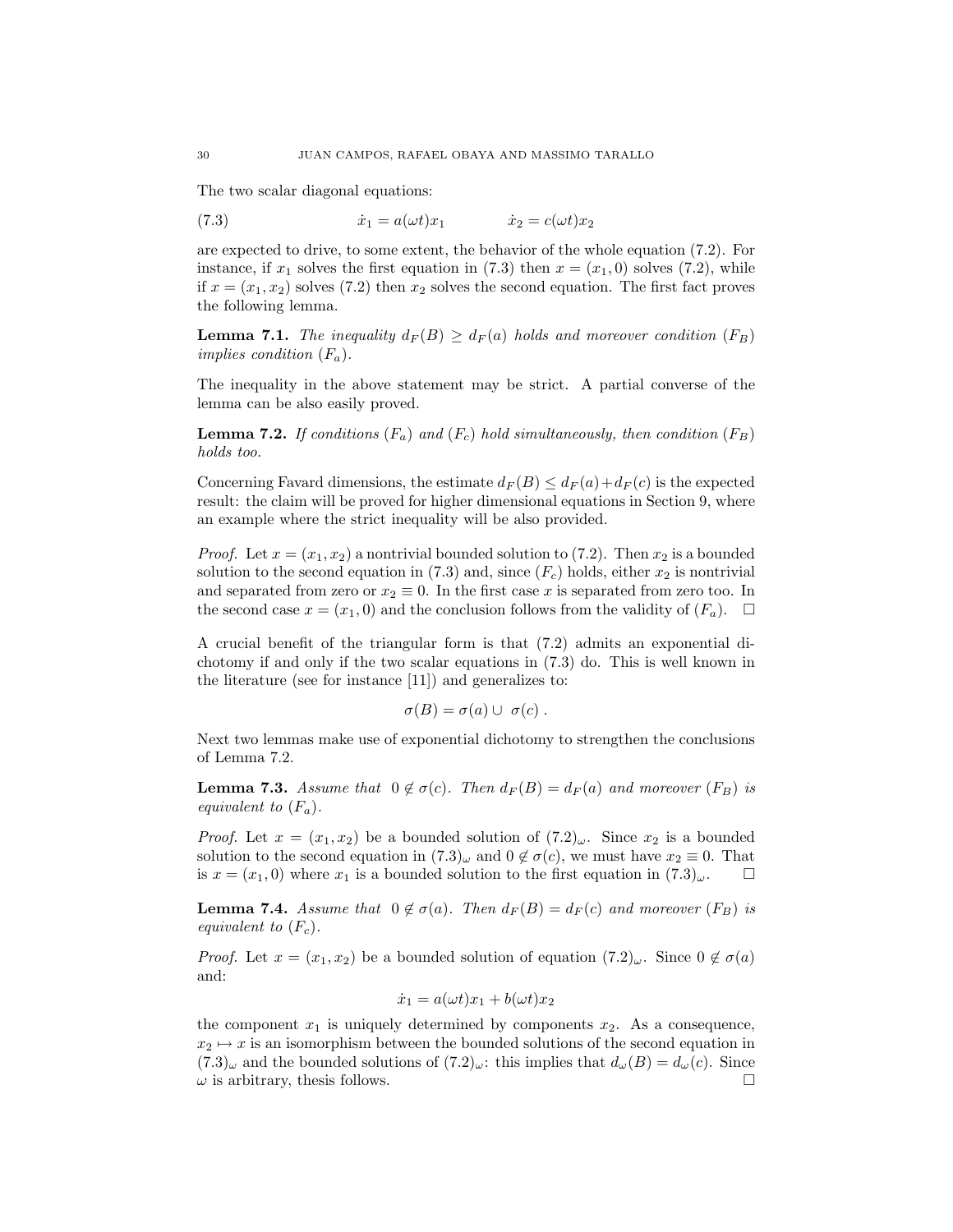It remains a pending question: does the condition  $(F_B)$  imply  $(F_c)$ ?

The answer is negative, but to construct an explicit counterexample is not a trivial task. To start with, notice that Lemma 7.1 and Lemma 7.4 give a couple of prescriptions: that is, condition  $(F_a)$  must be satisfied and moreover  $0 \in \sigma(a)$ . In other words, according to Section 5 we must choose:

(7.4) 
$$
a \in BP(\Omega;\mathbb{R}).
$$

According again to Section 5, the failure of  $(F_c)$  means:

(7.5) 
$$
0 \in \sigma(c) \qquad c \notin BP(\Omega; \mathbb{R}).
$$

To construct the desired counterexample, we add the further restriction that  $c$  is a Kozlov function, that is:

(7.6) 
$$
\forall \omega \in \Omega \qquad \lim_{|t| \to +\infty} \int_0^t c(\omega s) \, ds \quad \text{does not exist.}
$$

See the final part of Section 2 for comments about this type of functions. Finally, we will choose a nontrivial b with sign:

$$
(7.7) \t\t b \ge 0 \t b \not\equiv 0.
$$

**Theorem 7.5.** Under the assumptions (7.4)–(7.5) we have  $d_F(B) = 1$ . If moreover we assume  $(7.6)$ – $(7.7)$  then condition  $(F_B)$  is satisfied.

*Proof.* Use assumption (7.4) to construct  $\hat{a} \in C(\Omega; \mathbb{R})$  with  $D\hat{a} = a$ , and then change the variables as follows:

$$
x_1 = e^{\hat{a}(\omega t)} u_1 \qquad x_2 = u_2
$$

obtaining the new equation:

(7.8) 
$$
\begin{pmatrix} \dot{u}_1 \\ \dot{u}_2 \end{pmatrix} = \begin{pmatrix} 0 & b_*(\omega t) \\ 0 & c(\omega t) \end{pmatrix} \begin{pmatrix} u_1 \\ u_2 \end{pmatrix} \quad \text{where} \quad b_* = be^{-\hat{a}}.
$$

Denote by C the coefficients' matrix of this equation. Since  $C \sim B$  and  $b_*$  satisfies again the sign condition (7.7), it is enough to prove the proposition for the equation (7.8). The general solution is:

$$
u_1 = u_{10} + u_{20} \int_0^t e^{\mathfrak{c}_\omega(s)} b_*(\omega s) ds \qquad u_2 = u_{20} e^{\mathfrak{c}_\omega(t)}
$$

where  $u_{10}, u_{20}$  are the initial data and we set:

$$
\mathfrak{c}_{\omega}(t) \,=\, \int_0^t c(\omega s)\,ds\;.
$$

By taking  $u_{20} = 0$ , we get the constant solution  $u = (u_{10}, 0)$ . Thus:

$$
\mathbb{R} \times \{0\} \subset \mathcal{B}_{\omega}(C)
$$

for every  $\omega \in \Omega$  and in particular  $d_F(C) \geq 1$ . We know from Section 5 that  $\mathfrak{c}_{\omega}$ is unbounded from above for a residual set of  $\omega$ 's. The same is then true for  $u_2$ , as long as  $u_{20} \neq 0$ . This implies that  $d_{\omega}(C) < 2$  for the same  $\omega$ 's so that we may conclude that  $d_F(C) = 1$ . Because of Theorem 3.3, condition  $(F_C)$  is then satisfied if and only if:

$$
d_{\omega}(C) = 1 \qquad \forall \omega \in \Omega .
$$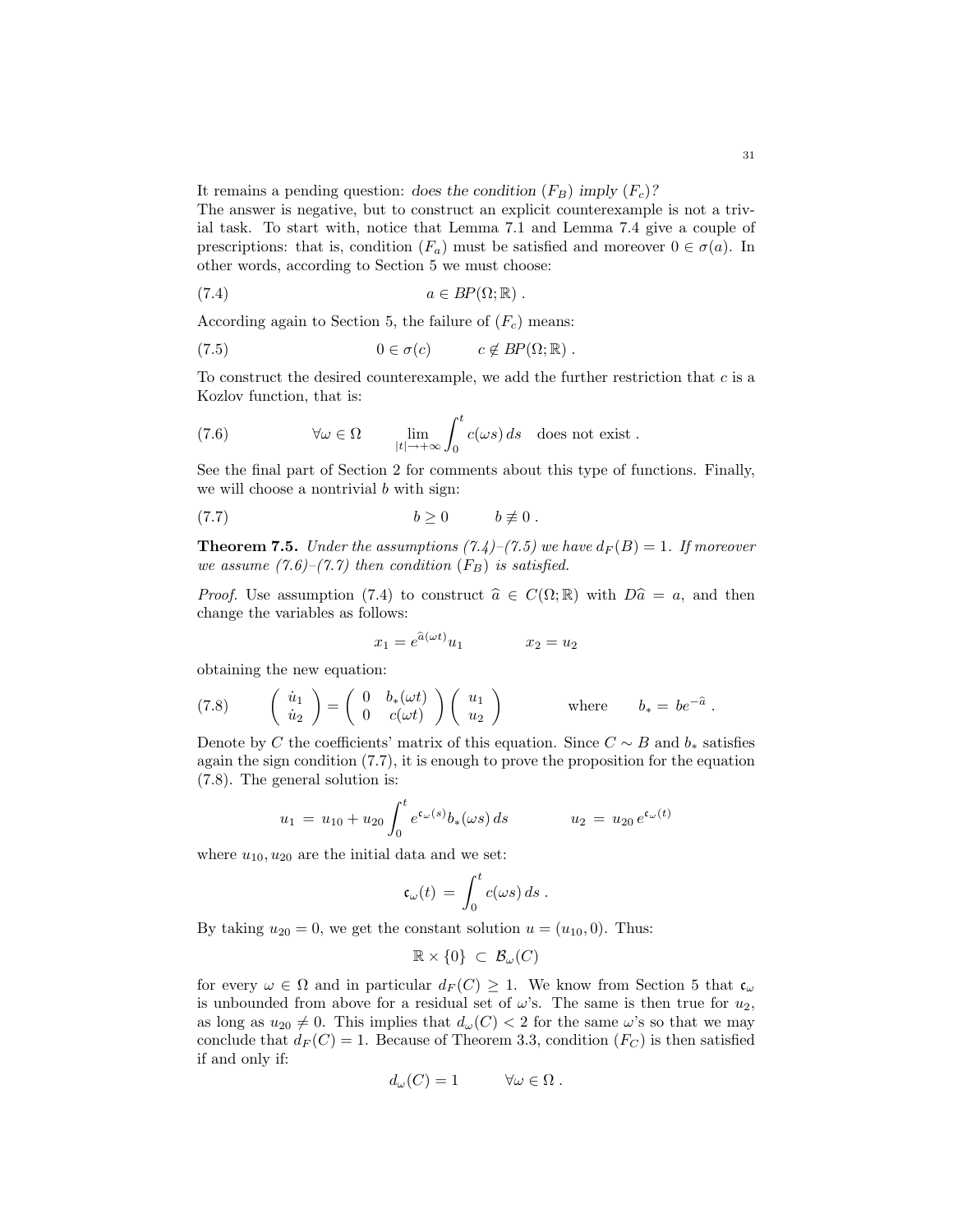Assume now by contradiction that  $d_{\omega_0}(C) = 2$  for some  $\omega_0$ . This is equivalent to require that conditions:

$$
\sup_{t} \mathfrak{c}_{\omega_0}(t) \, < \, \infty
$$

and:

(7.10) 
$$
\sup_t \left| \int_0^t e^{\mathfrak{c}_{\omega_0}(s)} b_*(\omega_0 s) ds \right| < +\infty.
$$

are simultaneously satisfied. We claim that, due to the sign condition (7.7), condition (7.10) implies a much more restrictive condition than (7.9) that is:

(7.11) 
$$
\mathfrak{c}_{\omega_0}(\pm\infty)=-\infty.
$$

To prove the claim, start observing that (7.7) guarantees the existence of  $\omega_1 \in \Omega$ where  $b_*(\omega_1) > 0$ . By continuity, we can always chose  $\varepsilon > 0$  and  $\delta > 0$  such that:

$$
d(\omega, \omega_1) < \delta
$$
 implies  $b_*(\omega) \ge \varepsilon$ .

We can now use Lemma 2.1 to find a relatively dense  $\mathcal{T} \subset \text{and } \rho > 0$  such that:

$$
(7.12) \t\t b_* (\omega_0(\tau + s)) \ge \varepsilon
$$

for every  $\tau \in \mathcal{T}$  and every  $|s| < \rho$ . Denote by  $L > 0$  an inclusion length for  $\mathcal{T}$  and assume that  $\rho$  is chosen in such a way that  $\rho < L$ .

Assume now by contradiction that  $\mathfrak{c}_{\omega_0}(+\infty) = -\infty$  is false, the other case being similar. Then we can find a constant M and a sequence of times  $0 < t_n \to +\infty$ such that:

$$
\mathfrak{c}_{\omega_0}(t_n) \geq M \qquad t_{n+1} \geq t_n + 2L \ .
$$

Use the relative density of  $\mathcal T$  to find for every  $n$  a time:

c<sup>ω</sup><sup>0</sup>

$$
\tau_n \in \mathcal{T} \cap \left[t_n - \frac{L}{2}, t_n + \frac{L}{2}\right]
$$

and then use  $\rho < L$  to see that all the intervals:

$$
(\tau_n - \rho, \tau_n + \rho) \subset [t_n - L, t_n + L]
$$

are pairwise disjoint. Moreover notice that, by Lipschitz–type estimates:

$$
\dot{c}_{\omega_0}(\tau_n + s) \ \geq \ M - L \|c\|_{\infty}
$$

for every  $|s| < \rho$  and hence:

$$
e^{\mathfrak{c}_{\omega_0}(\tau_n+s)}b_*(\omega_0(\tau_n+s))\,ds\ \ge\ \varepsilon e^{M-L\|c\|_\infty}
$$

due to (7.12). Thus:

$$
\int_0^{\tau_n+L} e^{\mathfrak{c}_{\omega_0}(t)} b_*(\omega_0 t) ds \ge n \varepsilon e^{M-L||c||_{\infty}}
$$

which explodes as  $n \to +\infty$ . This contradicts the assumption (7.10), so proving that  $\mathfrak{c}_{\omega_0}(+\infty) = -\infty$  is true.

Summing up, we have that (7.11) is true: however, this fact contradicts the initial assumption  $(7.6)$  and hence concludes the proof.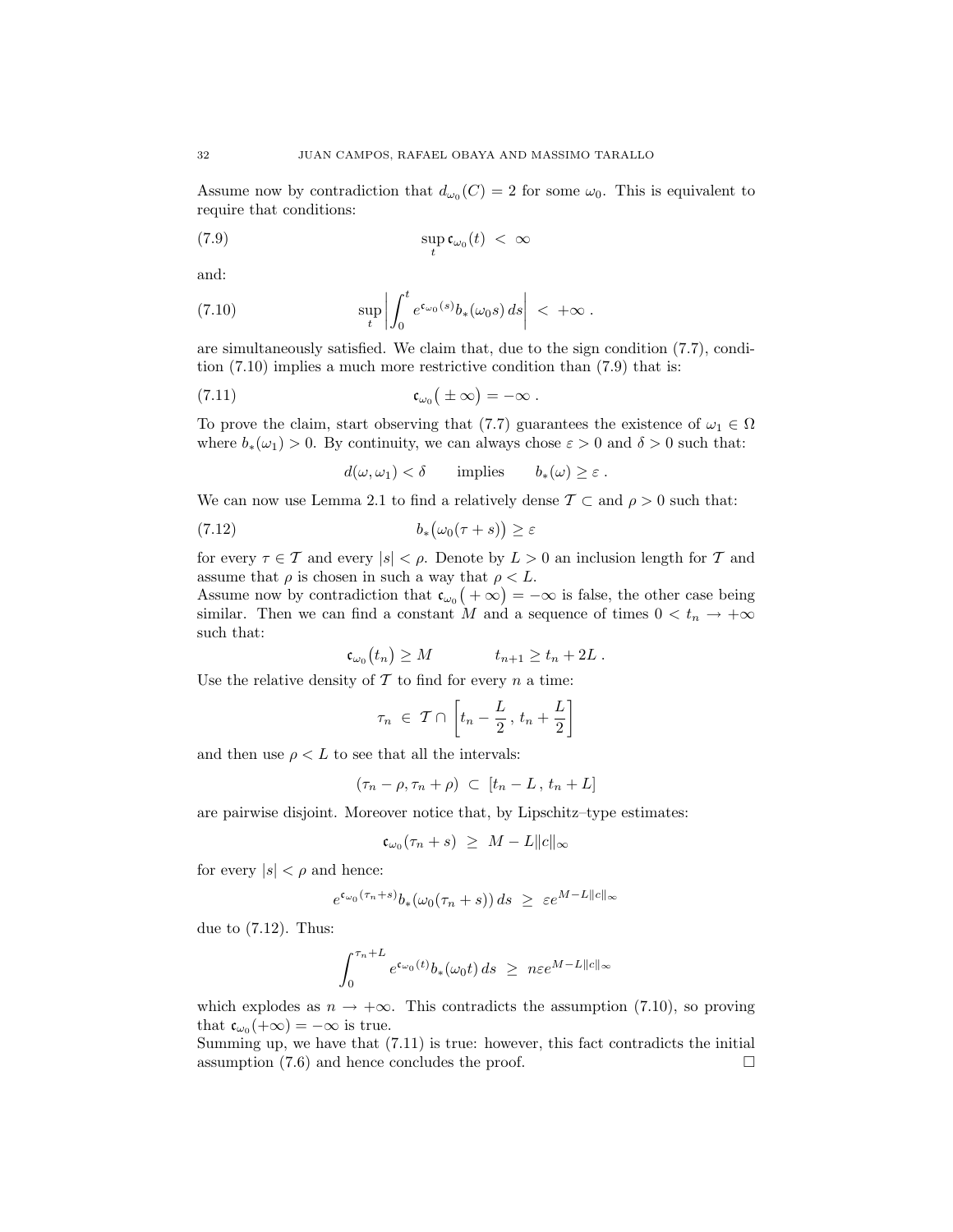# 8. Fredholm Alternative and normal forms for planar triangular equations

As in the previous section,  $\Omega$  is a minimal flow and B is given by (7.1). Hereafter we continue the analysis of the triangular planar equation (7.2) by studying how its properties are related to those of the adjoint equation:

(8.1) 
$$
\begin{pmatrix} \dot{y}_1 \\ \dot{y}_2 \end{pmatrix} = \begin{pmatrix} -a(\omega t) & 0 \\ -b(\omega t) & -c(\omega t) \end{pmatrix} \begin{pmatrix} y_1 \\ y_2 \end{pmatrix}
$$

The aim is to answer, in this particular case, all the questions raised in the Introduction for general recurrent equations. The strategy is finding a restricted set of normal forms, which capture the core of the problem: a number of change of variables are necessary for that, but we stress that no extensions of the hull  $\Omega$  are required.

The coefficients matrix in (8.1) is again triangular, though of lower type: the results of the previous section must be translated accordingly to this difference. To this aim, start remembering from Section 5 that Favard condition and dimension of scalar equations are preserved under adjunction. Thus by adapting Lemma 7.1 one finds that:

$$
d_F^*(B) \ge d_F^*(c) = d_F(c)
$$

and moreover  $(F_B^*)$  implies  $(F_c^*)$ , which in turn is equivalent to  $(F_c)$ . On the other hand, the same assumptions of Lemma 7.2 imply that  $(F_B^*)$  is also satisfied. Together with Lemma 4.6, this proves the following result.

**Lemma 8.1.** Conditions  $(F_B)$  and  $(F_B^*)$  hold simultaneously if and only if  $(F_a)$ and  $(F_c)$  do the same. In this case moreover  $d_F^*(B) = d_F(B)$ .

It remains to introduce the adjoint version of Lemma 7.3 and Lemma 7.4: it is not difficult to check that the same statements hold but for replacing  $(F_B)$  and  $d_F(B)$ with the corresponding  $(F_B^*)$  and  $d_F^*(B)$ , while the proofs are swapped. Using these facts, we are now ready to introduce the first couple of normal forms.

**Theorem 8.2.** Assume that  $0 \in \sigma(B)$ . Then conditions  $(F_B)$  and  $(F_B^*)$  are jointly satisfied if and only if B is kinetically similar on  $\Omega$  to either:

(8.2) 
$$
A_* = \begin{pmatrix} a_* & 0 \\ 0 & 0 \end{pmatrix} \text{ with } 0 \notin \sigma(a_*)
$$

or to:

$$
(8.3) \t B_* = \begin{pmatrix} 0 & b_* \\ 0 & 0 \end{pmatrix}
$$

where  $a_*, b_* \in C(\Omega;\mathbb{R})$ .

*Proof.* That the normal forms  $A_*$  and  $B_*$  satisfy the direct and adjoint Favard conditions, follows from Lemma 8.1. Assume now that  $(F_B)$  and  $(F_B^*)$  are satisfied and use Lemma 8.1 to guarantee that  $(F_a)$  and  $(F_b)$  are too. Since  $0 \in \sigma(B)$  $\sigma(a) \cup \sigma(c)$  we can distinguish, according to Section 5, three different cases which we trait separately. In the first case:

$$
0 \notin \sigma(a) \qquad c \in BP(\Omega; \mathbb{R})
$$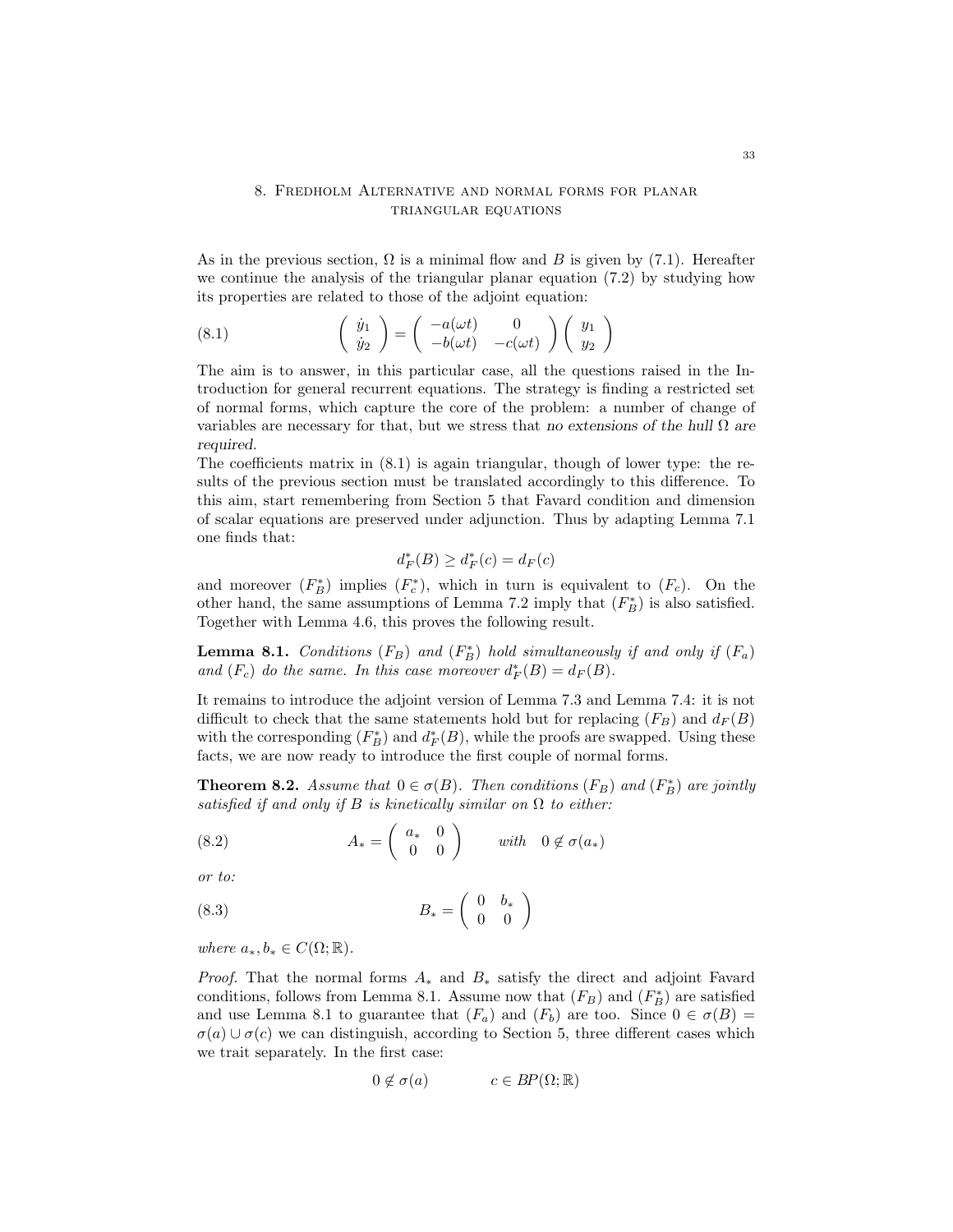it is possible to construct two functions  $\widehat{c}$ ,  $p \in C(\Omega; \mathbb{R})$  satisfying:

$$
D\hat{c} = c \qquad \qquad Dp = ap + be^{\hat{c}}.
$$

A direct computation shows that the change of variables:

$$
x_1 = u_1 + p(\omega t) u_2 \qquad \qquad x_2 = e^{\hat{c}(\omega t)} u_2
$$

transforms the equation (7.2) into:

$$
\left(\begin{array}{c}\n\dot{u}_1 \\
\dot{u}_2\n\end{array}\right) = \left(\begin{array}{cc}\na(\omega t) & 0 \\
0 & 0\n\end{array}\right) \left(\begin{array}{c}\nu_1 \\
u_2\n\end{array}\right)
$$

Thus B is kinematically similar to  $A_*$  in (8.2) with  $a_* = a$ . The second case:

$$
a \in BP(\Omega;\mathbb{R}) \qquad \qquad 0 \notin \sigma(c) .
$$

is specular to the first one. The idea is to act exactly as in the first case but on the adjoint equation  $(8.1)$  instead of  $(7.2)$ . The needed change of variables is now:

$$
y_1 = e^{-\hat{a}(\omega t)} v_1
$$
  $y_2 = q(\omega t) v_1 + v_2$ 

where  $\widehat{a}$ ,  $q \in C(\Omega;\mathbb{R})$  solves:

$$
D\hat{a} = a \qquad Dq = -cq - be^{-\hat{a}}.
$$

The final effect is transforming the adjoint equation (8.1) into:

$$
\left(\begin{array}{c}\n\dot{v}_1 \\
\dot{v}_2\n\end{array}\right) = \left(\begin{array}{cc}\n0 & 0 \\
0 & -c(\omega t)\n\end{array}\right) \left(\begin{array}{c}\nv_1 \\
v_2\n\end{array}\right)
$$

After swapping the two components and taking the adjoint, we deduce that  $B$  is again kinematically similar to  $A_*$  in (8.2) but now with  $a_* = c$ . The third and last case is:

$$
a \in BP(\Omega;\mathbb{R}) \qquad c \in BP(\Omega;\mathbb{R}).
$$

The diagonal change of variables:

$$
x_1 = e^{\hat{a}(\omega t)} u_1 \qquad \qquad x_2 = e^{\hat{c}(\omega t)} u_2
$$

transforms the equation (7.2) into:

$$
\left(\begin{array}{c}\n\dot{u}_1 \\
\dot{u}_2\n\end{array}\right) = \left(\begin{array}{cc}\n0 & b e^{\hat{c}(\omega t) - \hat{a}(\omega t)} \\
0 & 0\n\end{array}\right) \left(\begin{array}{c}\nu_1 \\
u_2\n\end{array}\right)
$$

Thus B is kinematically similar to  $B_*$  in (8.3) where  $b_* = b e^{\hat{c}-\hat{a}}$ .

We are now ready to discuss which B have the recurrent Fredholm Alternative property. We already know from Section 4 that this is true whenever:

 $0 \notin \sigma(B)$ 

independently of any triangularity. In the more interesting case  $0 \in \sigma(B)$ , Proposition 6.7 says that it's enough to discuss the normal forms of which in Theorem 8.2: this is done in next two propositions.

**Proposition 8.3.** Let  $\Omega$  be minimal and  $A_*$  as in (8.2). Then:

$$
\sigma(A_*) = \{0\} \cup \sigma(a_*) \qquad d_F(A_*) = 1 = d_S(A_*)
$$

and A<sup>∗</sup> has the recurrent Fredholm Alternative property.

. — Профессор — Профессор — Профессор — Профессор — Профессор — Профессор — Профессор — Профессор — Профессор <br>В профессор — Профессор — Профессор — Профессор — Профессор — Профессор — Профессор — Профессор — Профессор —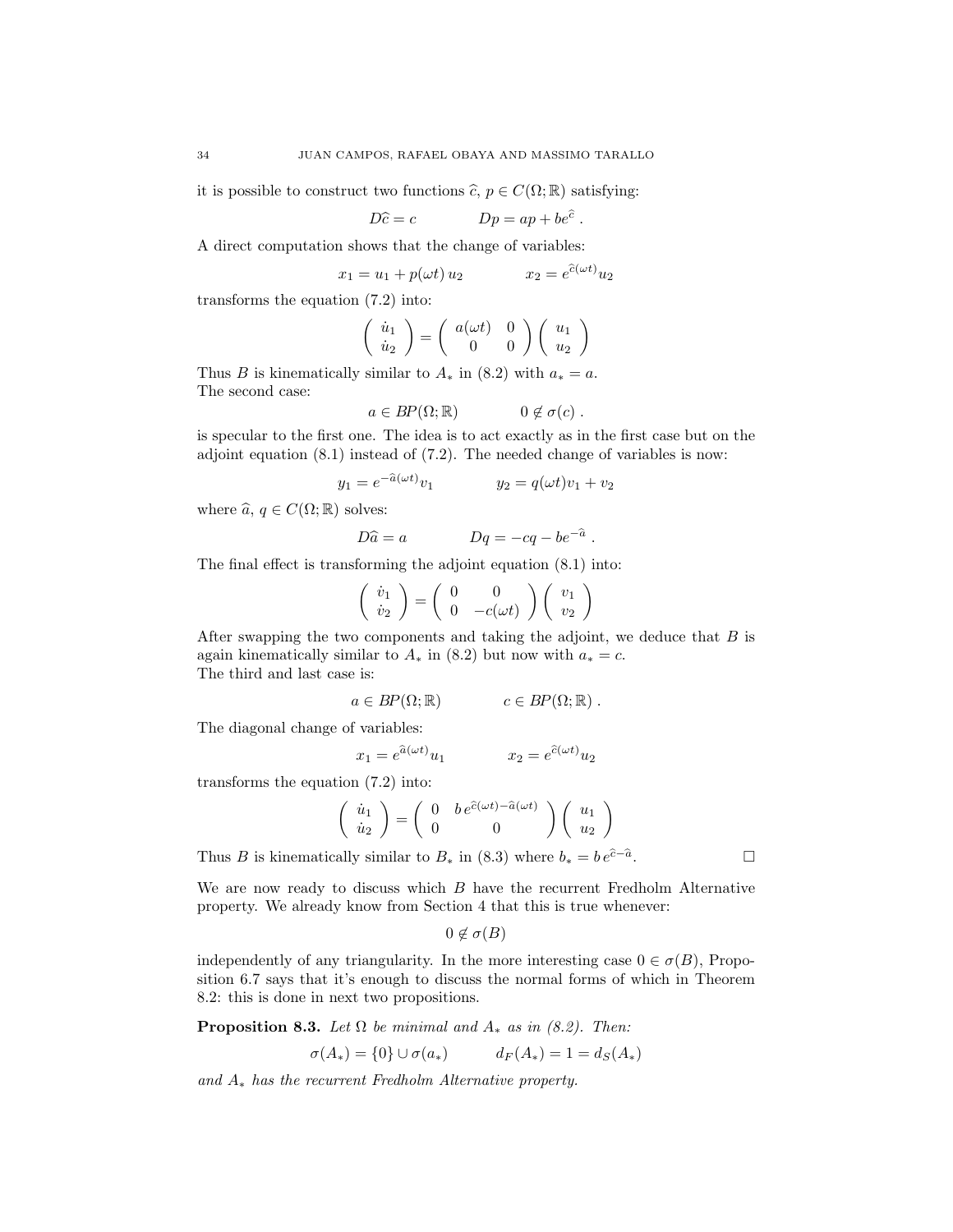The proof is straightforward and then omitted: it follows from the spectral characterization (3.4) and Theorem 6.9. The other normal form is where Fredholm Alternative may fail.

**Proposition 8.4.** Let  $\Omega$  be minimal and  $B_*$  as in (8.3). Then:

$$
\sigma(B_*) = \{0\} \qquad \qquad d_S(B_*) = 2 \qquad \qquad d_F(B_*) = \begin{cases} 1 & \text{if} \quad b_* \notin BP(\Omega;\mathbb{R}) \\ 2 & \text{if} \quad b_* \in BP(\Omega;\mathbb{R}) \end{cases}
$$

and  $B_*$  has the recurrent Fredholm Alternative property if and only if  $b_* \in BP(\Omega;\mathbb{R})$ .

*Proof.* That  $d_S(B_*) = 2$  follows from  $\sigma(B_*) = \{0\}$ , which is turn is trivially true. Since the general solution of  $\dot{x} = B_*(\omega t)x$  is:

$$
x_1 = x_{10} + x_{20} \int_0^t b_*(\omega s) ds \qquad x_2 = x_{20}
$$

the computation of  $d_F (B_*)$  also follows. Thus Theorem 6.9 applies to conclude when  $b_* \in BP(\Omega;\mathbb{R})$ .

Assume now that  $b_* \notin BP(\Omega;\mathbb{R})$ . We claim that  $(C_{B_*})$  fails as soon as  $\Omega$  is aperiodic: since any periodic  $\Omega$  admits many aperiodic but nevertheless almost periodic extensions, it follows that  $B_*$  cannot have the recurrent Fredholm Alternative property. To prove the claim, start noticing that the general solution of the adjoint equation  $\dot{y} = -B_*(\omega t)^T y$  is:

$$
y_1 = y_{10}
$$
  $y_2 = y_{20} - y_{10} \int_0^t b(\omega s) ds$ 

and then is bounded if and only if  $y_{10} = 0$ . As a consequence, considered any two function  $f, g \in C(\Omega;\mathbb{R})$  and the corresponding equation:

(8.4) 
$$
\begin{cases} \dot{x}_1 = b_*(\omega t)x_2 + f(\omega t) \\ \dot{x}_2 = g(\omega t) \end{cases}
$$

the necessary integral condition for the existence of bounded solutions writes as:

$$
g\in BP(\Omega;\mathbb{R})\ .
$$

This is exactly condition (6.6) in Definition 6.3. Suppose now this condition is satisfied and take  $\hat{g} \in C(\Omega;\mathbb{R})$  satisfying  $D\hat{g} = g$ . The general solution of the second equation in (8.4) is  $x_2 = x_{20} + \hat{g}(\omega t)$  and then bounded for every initial data  $x_{20}$ . Inserting this information into the first equation, we get:

$$
\dot{x}_1 = b(\omega t) \{ x_{20} + \hat{g}(\omega t) \} + f(\omega t)
$$

and the existence of bounded solutions writes as:

(8.5) 
$$
b_*(x_{20} + \widehat{g}) + f \in BP(\Omega;\mathbb{R})
$$

for some suitable choice of the initial data  $x_{20}$ . When  $\Omega$  is periodic, belonging to  $BP(\Omega;\mathbb{R})$  is the same as having mean value zero: since the mean value of  $b_*$ is different from zero, we may always choose  $x_{20}$  such that the left hand side of  $(8.5)$  has zero mean value, and we have no problem. When on the contrary  $\Omega$  is aperiodic, we can take  $g \equiv 0$  and choose  $f \in C(\Omega;\mathbb{R})$  such that:

$$
\lambda b_* + f \notin BP(\Omega;\mathbb{R})
$$

for every  $\lambda \in \mathbb{R}$ . The concrete choice of f depends on why  $b_* \notin BP(\Omega;\mathbb{R})$ . If the reason is that  $0 \notin \sigma(b_*)$  then we take any f satisfying:

$$
0 \in \sigma(f) \qquad \qquad f \notin BP(\Omega; \mathbb{R})
$$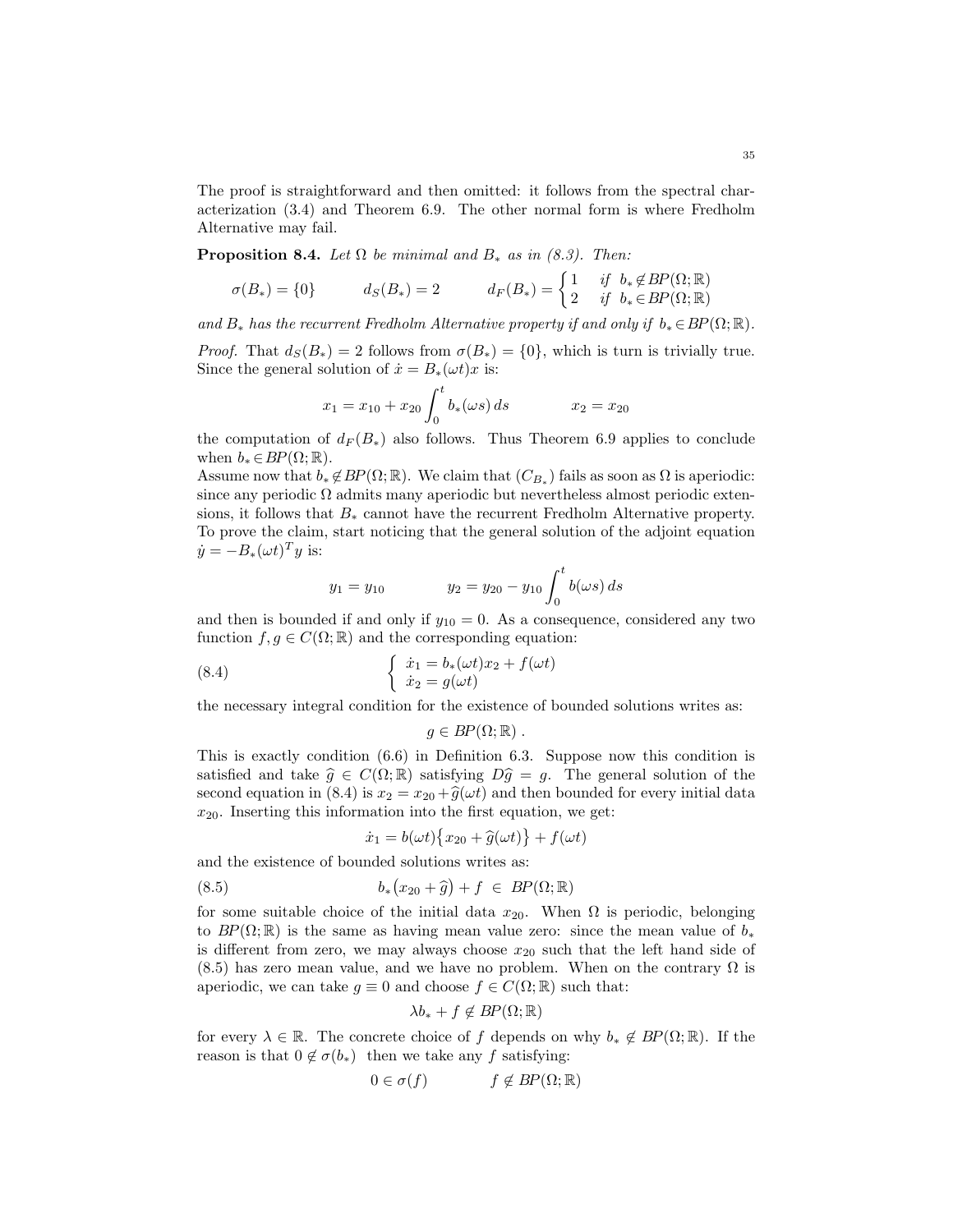while the other case is obtained by swapping the conditions of  $b_*$  and f. That these choices are always possible is granted by Theorem 5.1.  $\Box$ 

Summing up, when B is such that both the Favard separation conditions  $(F_B)$  and  $(F_B^*)$  are satisfied, three different normal forms are possible: one of the type  $(8.2)$ and two of the type (8.3), with the recurrent Fredholm Alternative failing in one case only. Notice however that, in order this statement makes full sense, associating a given  $B$  with its normal form must be a unambiguous process. This is also granted by the two last propositions: they show indeed that the three normal forms differ either for spectral type features or for Favard type features, which are both invariant by kinematic extensions.

With the Theorem 8.2, we exhausted all the cases where  $(F_B)$  and  $(F_B^*)$  hold jointly. Next we explore the complementary situation, with the aim of understanding if  $(F_B)$ and  $(F_B^*)$  are jointly false or may have different truth values, and moreover how are related the corresponding Favard dimensions. We already know from Lemma 8.1 that  $(F_a)$  and  $(F_c)$  cannot be jointly true: we start considering the case where they are jointly false.

### Proposition 8.5. Assume that:

(8.6) 
$$
\begin{cases} 0 \in \sigma(a) \\ a \notin BP(\Omega;\mathbb{R}) \end{cases} \qquad \begin{cases} 0 \in \sigma(c) \\ c \notin BP(\Omega;\mathbb{R}) \end{cases}
$$

Then  $(F_B)$  and  $(F_B^*)$  are simultaneously false and  $d_F(B) = 0 = d_F^*(B)$ .

From (8.6) it is clear that  $\sigma(B)$  is a single interval and hence  $d_S(B) = 2$ .

Proof. The first conclusion follows from Lemma 7.1; or even from the second conclusion, due to Lemma 3.4. Concerning the Favard dimension, fix an  $\omega \in \Omega$  such that both the primitives of the slices  $a_{\omega}$  and  $c_{\omega}$  are both unbounded, either from below and from above. From Section 5 we know that such  $\omega$  exists: indeed, it can be chosen in the intersection of two residual sets, which is itself residual. Consider now a bounded solution  $x = (x_1, x_2)$  of the corresponding equation  $(7.2)_{\omega}$ . Since  $\dot{x}_2 = c(\omega t)x_2$  we must have  $x_2 \equiv 0$ . Inserting this information into the first equation we get  $\dot{x}_1 = a(\omega t)x_1$  showing that also  $x_1 \equiv 0$ . Hence  $d_F(B) \leq d_{\omega}(B) = 0$ . The proof that  $d_F^*(B) = 0$  proceeds in a similar way.

The next step is looking at the case where the truth values of  $(F_a)$  and  $(F_c)$  are different. We start considering the case where one of them fails, while the other is satisfied but in a trivial way, that is because of an exponential dichotomy.

Proposition 8.6. Assume that either:

(8.7)  $0 \notin \sigma(a)$   $\begin{cases} 0 \in \sigma(c) \\ \sigma d \text{ pp} \end{cases}$  $c \notin BP(\Omega;\mathbb{R})$ 

or:

(8.8) 
$$
\begin{cases} 0 \in \sigma(a) \\ a \notin BP(\Omega;\mathbb{R}) \end{cases} \qquad 0 \notin \sigma(c)
$$

Then  $(F_B)$  and  $(F_B^*)$  are simultaneously false and  $d_F(B) = 0 = d_F^*(B)$ .

Nothing special can be said about  $\sigma(B)$  and  $d_S(B)$ , since in general the two intervals  $\sigma(a)$  and  $\sigma(c)$  may overlap or not.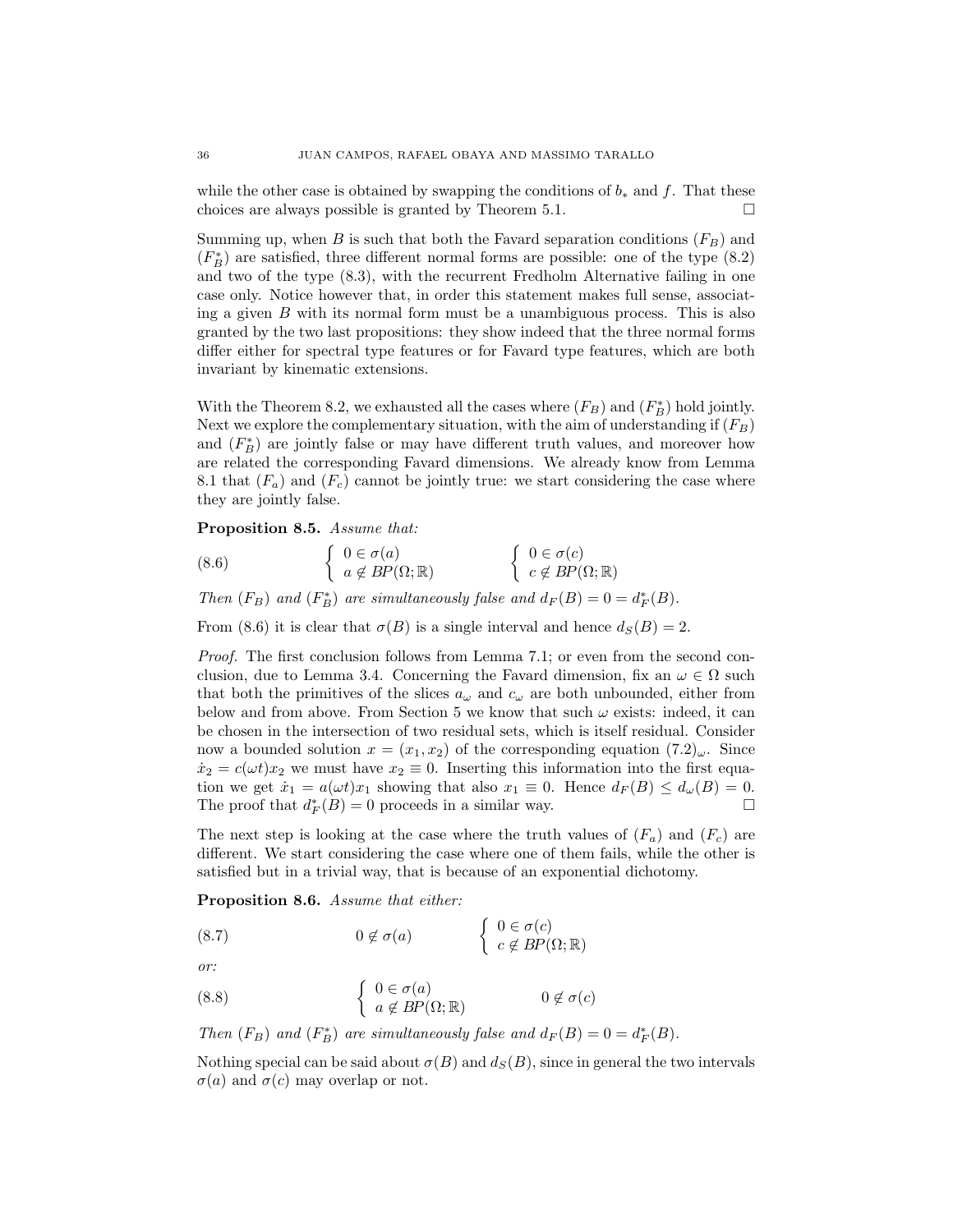Proof. When the case (8.7) is considered, apply the direct and the adjoint versions of Lemma 7.4, by taking into the account  $d_F(c) = 0$ , as explained in Section 5. For the case  $(8.8)$  do the same but with Lemma 7.3.

Summing up, in all the cases considered until now we found that  $(F_B)$  is equivalent to  $(F_B^*)$  and moreover the corresponding Favard dimensions satisfy  $d_F(B) = d_F^*(B)$ . Notice that there are only two cases remaining, one being the case where  $(F_c)$  fails while  $(F_a)$  holds nontrivially:

(8.9) 
$$
a \in BP(\Omega; \mathbb{R}) \qquad \begin{cases} 0 \in \sigma(c) \\ c \notin BP(\Omega; \mathbb{R})) \end{cases}
$$

and the other being the specular case:

(8.10) 
$$
\begin{cases} 0 \in \sigma(a) \\ a \notin BP(\Omega;\mathbb{R}) \end{cases} c \in BP(\Omega;\mathbb{R})
$$

In both cases  $\sigma(B)$  is a single interval and hence  $d_S(B) = 2$ . Reversing the perspective, we know that: if either the Favard separation conditions are not equivalent, or the Favard dimensions are different, then we are either in the case (8.9) or in (8.10). That these pathologies can really occur, is a consequence of the arguments developed in Section 7.

**Proposition 8.7.** Under the assumption (8.9) one has  $d_F(B) = 1$  and condition  $(F_B^*)$  fails. If in addition  $b \geq 0$  is nontrivial then:

$$
d^{\ast}_{F}(B)=0
$$

and, when moreover c is a Kozlov function, condition  $(F_B)$  holds.

By removing the assumption that c is a Kozlov function, it may happen that  $(F_B)$ fails too: see Example 8.9.

Proof. All the conclusion follow directly from the adjoint version of Lemma 7.1 and Theorem 7.5, but for  $d_F^*(B) = 0$ . To prove this last claim, recall from the proof of Theorem 7.5 that  $B$  is kinematically similar on  $\Omega$  to the matrix:

$$
(8.11)\t\t C = \begin{pmatrix} 0 & be^{-\hat{a}} \\ 0 & c \end{pmatrix}
$$

so that we can equivalently show that  $d_F^*(C) = 0$ . The general solution of the adjoint equation  $\dot{y} = -C(\omega t)^T y$  is:

(8.12) 
$$
\begin{cases} y_1(t) = y_{10} \\ y_2(t) = e^{-c_{\omega}(t)} \left\{ y_{20} - y_{10} \int_0^t e^{c_{\omega}(s)} b_*(\omega s) ds \right\} \end{cases}
$$

where  $y_{10}, y_{20}$  are the initial data,  $\mathfrak{c}_{\omega}(t) = \int_0^t c(\omega s) ds$  and  $b_* = be^{-\hat{a}}$  is again a nonnegative and nontrivial function. Now it is clear that  $d_F^*(C) \leq 1$  since otherwise  $d_F^*(B) = d_F^*(C) = 2$  and hence  $(F_B^*)$  would be satisfied, while is not. Assume now by contradiction that  $d_F^*(C) = 1$ . Then for every  $\omega \in \Omega$  there must exist initial data  $y_{10}, y_{20}$  which are not both zero and such that  $y_2$  is bounded. Let  $\omega$  be such that:

(8.13) 
$$
\liminf_{t \to \pm \infty} \mathfrak{c}_{\omega}(t) = -\infty \qquad \limsup_{t \to \pm \infty} \mathfrak{c}_{\omega}(t) = +\infty
$$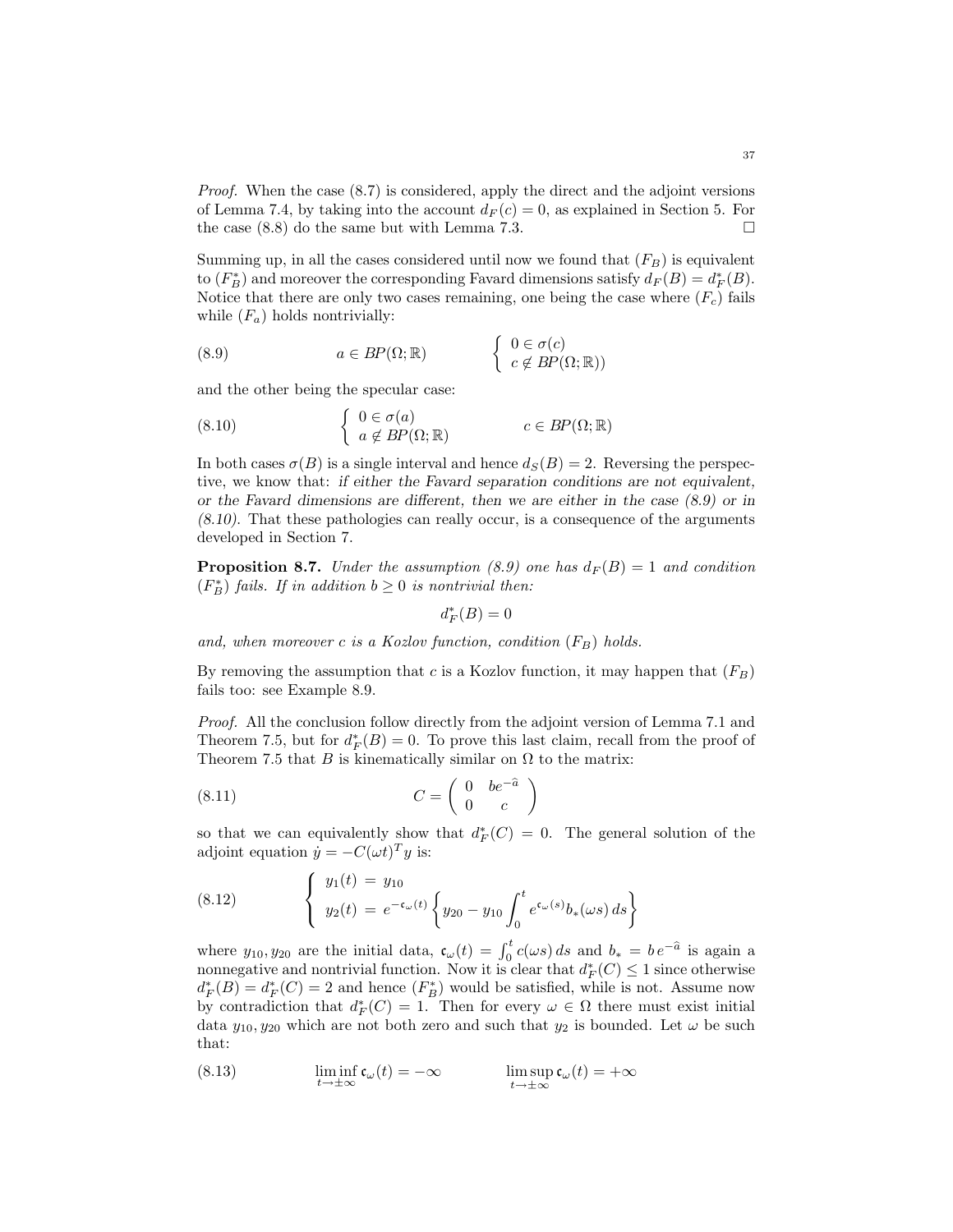As explained in Section 5, there is a residual subset of such  $\omega$ 's due to the second part of condition (8.9). By taking a sequence  $t_n \to +\infty$  where  $c_\omega(t_n) \to -\infty$ , from the boundedness of  $y_2$  follows that:

$$
y_{10} \int_0^{t_n} e^{\mathfrak{c}_\omega(s)} b_*(\omega s) ds \rightarrow y_{20} .
$$

This implies that  $y_{10} \neq 0$ , since otherwise also  $y_{20} = 0$ , so that we get:

$$
\int_0^{t_n} e^{\mathfrak{c}_\omega(s)} b_*(\omega s) ds \rightarrow y_{20}/y_{10} .
$$

Since the integrand is nonnegative, we deduce integrability at  $+\infty$ . Doing the same argument at  $-\infty$  we finally get:

$$
\sup_t \left| \int_0^t e^{\mathfrak{c}_{\omega}(s)} b_*(\omega s) ds \right| < +\infty.
$$

This is exactly condition (7.10) in the proof of 7.5. From that proof we know that  $\mathfrak{c}_{\omega}(\pm\infty)=-\infty$  follows, contradicting (8.13) and hence proving our initial claim.  $\Box$ 

With the previous proposition, we provided a class of examples where direct and adjoint Favard conditions are not equivalent and Favard dimensions are different: actually, the two facts are not independent.

**Proposition 8.8.** If  $(F_B)$  holds and  $(F_B^*)$  fails then  $(8.9)$  must be true and:

$$
d_F(B) = 1 \qquad \qquad d_F^*(B) = 0
$$

The example after the proof shows that the implication cannot be reversed: both the Favard conditions may fail with different Favard dimensions.

*Proof.* Condition (8.10) must be excluded, since otherwise  $(F_B)$  fails: thus (8.9) must be true. Due to Proposition 8.7, it only remains to show that the validity of  $(F_B)$  implies  $d_F^*(B) = 0$ . We prove this implication for the matrix C defined by (8.11), by using the arguments and the notations in the proofs of Proposition 8.7 and Theorem 7.5.

If we assume that  $d_F^*(C) = 1$  then, for every  $\omega \in \Omega$ , there must exist initial data  $y_{10}, y_{20}$  which are not both zero and such that the solution  $y_2$  given in  $(8.12)$  is bounded. Specializing this fact to any  $\omega = \omega_0$  where:

$$
\sup_{t} \mathfrak{c}_{\omega_0}(t) < +\infty
$$

we get that:

$$
\sup_{t} \left| y_{20} - y_{10} \int_0^t e^{\mathfrak{c}_{\omega_0}(s)} b_*(\omega_0 s) \, ds \right| < +\infty
$$

and moreover  $y_{10} \neq 0$ . For the last conclusion notice that, if  $y_{10} = 0$  then  $y_2(t) =$  $y_{20}e^{-\mathfrak{c}_{\omega_0}(t)}$  which must be unbounded for every  $y_{20} \neq 0$ . Summing up, we must have:

(8.15) 
$$
\sup_t \left| \int_0^t e^{\mathfrak{c}_{\omega_0}(s)} b_*(\omega_0 s) ds \right| < +\infty.
$$

Conditions  $(8.14)$ – $(8.15)$  are exactly conditions  $(7.9)$  and  $(7.10)$  in the proof of Theorem 7.5 are verified: from that proof, it follows that  $d_{\omega_0}(C) = 2$  and  $(F_C)$ fails.  $\Box$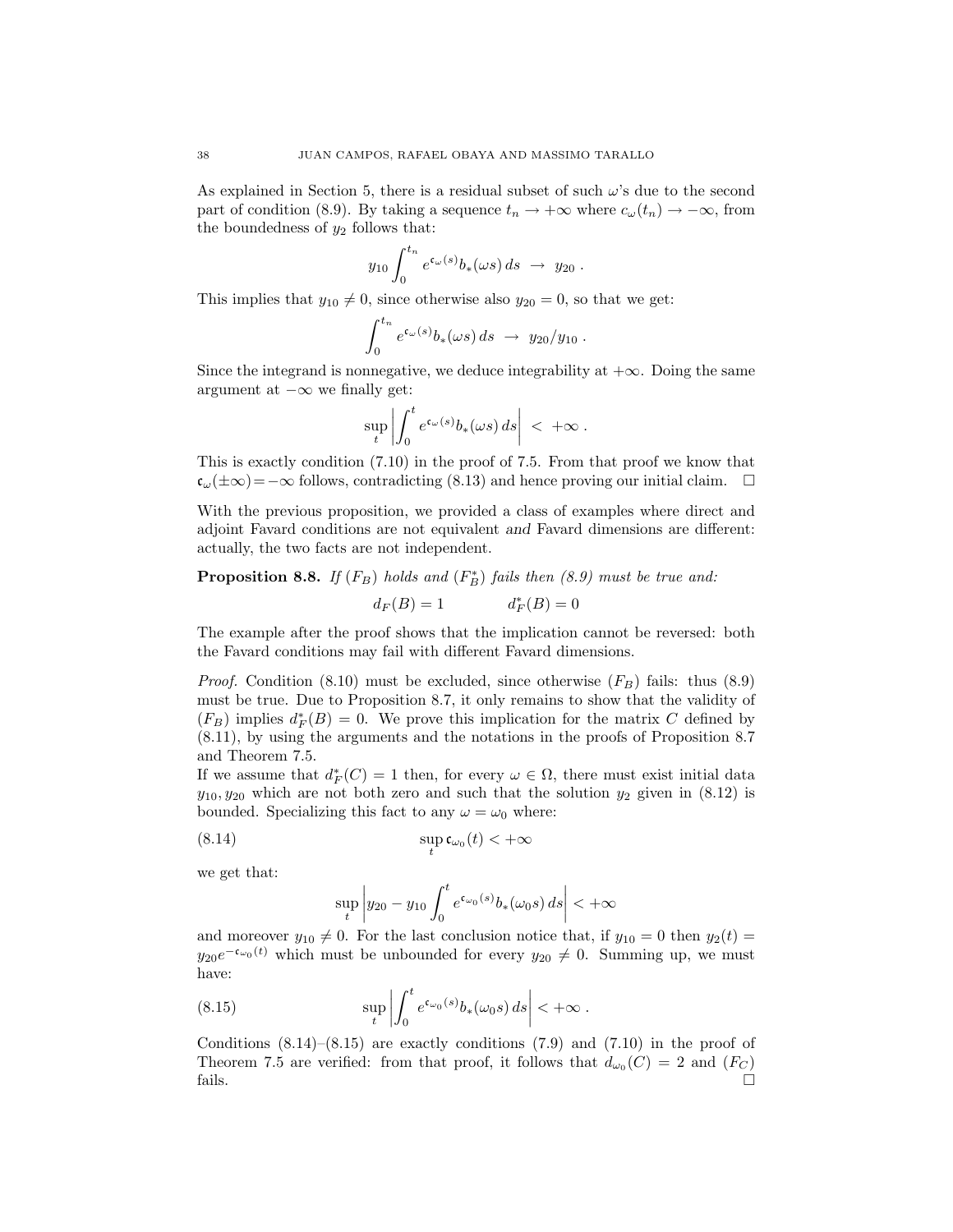$$
\limsup_{|t|\to+\infty}\,|t|^{-\alpha}\,\mathfrak{c}_{\omega_0}(t)\;<\;0
$$

for some suitable  $0 < \alpha < 1$ . Many example of this type are known in the literature, when  $\Omega$  is almost periodic: see for instance [22] or [34]. Conditions (8.14)–(8.15) are clearly satisfied and, as in the proof of Proposition 8.7, we may conclude that  $(F_C)$  fails: thus  $(F_B)$  fails too.

Similar results to Proposition 8.7 and Proposition 8.8 hold when (8.9) is replaced by the specular assumption (8.10): now is  $(F_B)$  that fails and  $(F_B^*)$  that holds under some suitable conditions. In this case, the correct normal form for  $B$  is:

$$
\begin{pmatrix}\n a & b \, e^{\widehat{c}} \\
 0 & 0\n \end{pmatrix}
$$

while formula (8.11) gives the normal form of the matrix associated to the adjoint equation. Notice that the two normal forms (8.11) and (8.16) may be kinematically similar: for instance, this is certainly the case when  $b \equiv 0$ , since we obtain the normal forms one from the other by swapping the variables. However, it is clear that this cannot happen for the counterexamples we are really interested in: though their spectrum may be equal, no change of variables can invert the truth values of the Favard conditions. A similar conclusion holds for the Favard dimensions.

#### 9. Conclusions and complementary results

The aim of this final section is twofold. The first one is to conclude the discussion about the recurrent Fredholm Alternative for the equation:

$$
\dot{x} = A(\theta t)x
$$

where  $\Theta$  is a minimal flow and  $A \in C(\Theta; \mathcal{L}(N))$ . A sufficient condition for A having such property has been stated in Theorem 6.9: here, on the basis of the results of Section 8, we show that such condition is also necessary at least for low values of the Saker–Sell dimension.

**Theorem 9.1.** Assume that  $\Theta$  is minimal and  $d_S(A) \leq 2$ . If A has the recurrent Fredholm Alternative property then  $d_F(A) = d_S(A)$ .

Notice that, due to Theorem 6.9, the equality  $d_F^*(A) = d_F(A)$  is automatically satisfied.

*Proof.* Suppose that  $0 \in \sigma(A)$  and  $0 < n = d_S(A) < N$ , since otherwise we already know that thesis is true. Let now  $B > A$  be the same kinematic extension on  $\Omega \succ \Theta$ we considered in the proof of Theorem 6.9. We recall that  $B$  is block–diagonal:

$$
B = \left(\begin{array}{cc} B_V & 0 \\ 0 & B_W \end{array}\right)
$$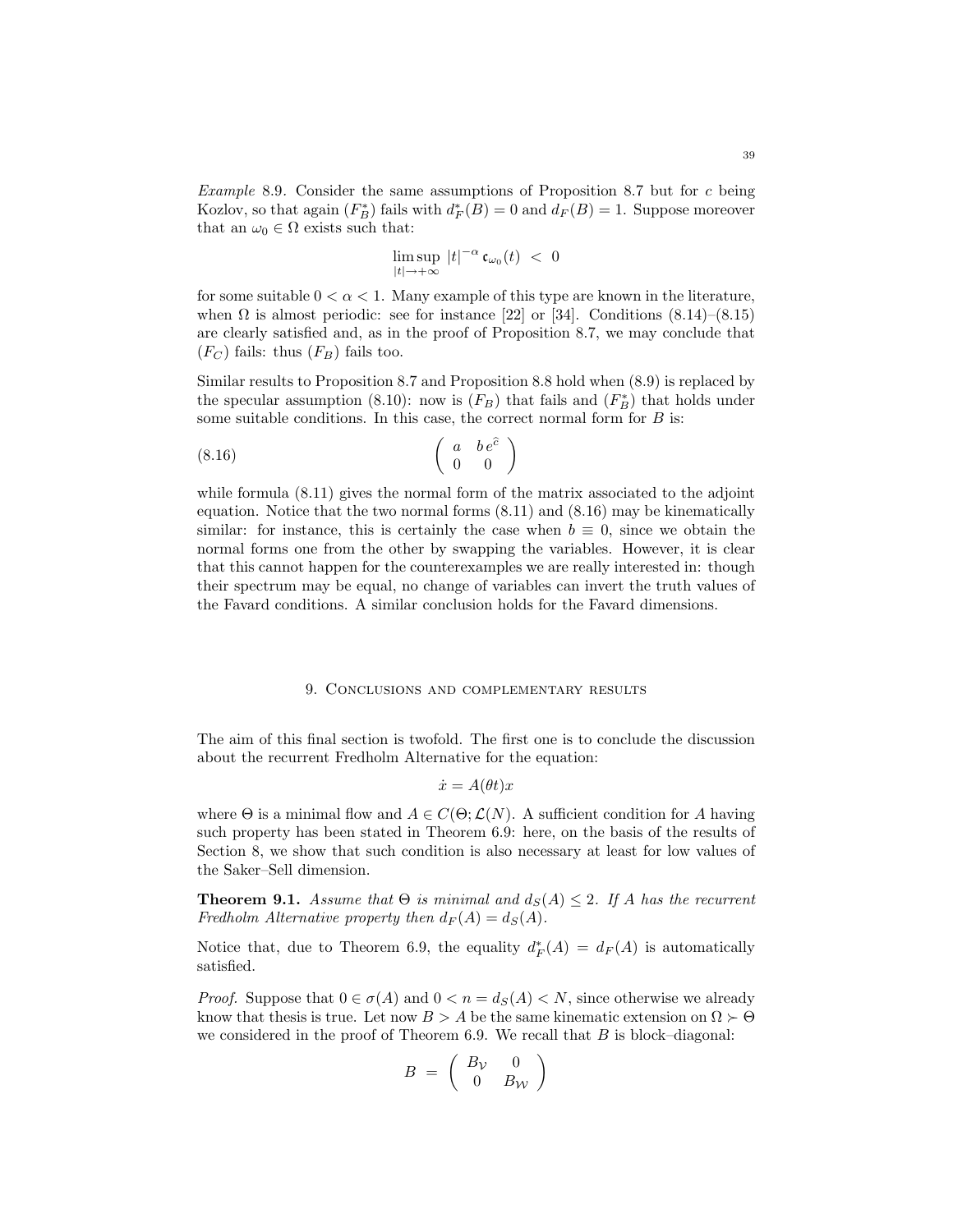where block  $B_{\mathcal{V}}$  has dimension  $n = d_S(A)$  and:

$$
0 \in \sigma(B_{\mathcal{V}}) \qquad \qquad 0 \notin \sigma(B_{\mathcal{W}}) .
$$

Since nontrivial bounded solutions are confined to the first block, it is clear that:

$$
d_F(A) = d_F(B) = d_F(B_\mathcal{V})
$$
  $d_S(A) = d_S(B) = d_S(B_\mathcal{V})$ .

Concerning the recurrent Fredholm Alternative property, Proposition 6.7 grants it is possessed by B and we claim that the same is true for the block  $B_{\mathcal{V}}$ . On the one hand, the validity of  $(F_A)$  and  $(F_A^*)$  implies that of  $(F_{B_v})$  and  $(F_{B_v}^*)$ . Suppose now by contradiction that, given a minimal extension  $\psi : \Sigma \to \Omega$  and defined  $\mathcal{B} = B \circ \psi$ , the corresponding block  $\mathcal{B}_{\mathcal{V}}$  does not satisfy property  $(C_{\mathcal{B}_{\mathcal{V}}})$ . That is, for some  $g \in C(\Sigma; \mathbb{R}^N)$  condition:

(9.1) 
$$
\left\langle g_{\sigma}, \phi_{\mathcal{B}_{\mathcal{V}}}^*(\cdot, \sigma) \zeta \right\rangle \in BP(\mathbb{R}; \mathbb{R}) \qquad \forall \zeta \in \mathcal{B}_{\sigma}^*(\mathcal{B}_{\mathcal{V}})
$$

is satisfied but equation:

$$
\dot{v} = \mathcal{B}_{\mathcal{V}}(\sigma t)v + g(\sigma t)
$$

does not admit any bounded solution. If we set  $f = (g, 0) \in C(\Sigma; \mathbb{R}^N)$ , then it is clear that also the equation:

$$
\dot{x} = \mathcal{B}(\sigma t)x + f(\sigma t)
$$

does not admit any bounded solution. On the other hand, for such  $f$ , the necessary condition involved in  $(C_B)$  is exactly (9.1) and hence is satisfied: this contradicts the validity of  $(C_{\mathcal{B}})$ , proving the claim.

Let us finally use the assumption  $1 \leq n \leq 2$  in connection with the fact that  $B_{\mathcal{V}}$ has the recurrent Fredholm Alternative property. Notice that, since  $0 \in \sigma(B_{\mathcal{V}})$  and  $(F_{B_{\mathcal{V}}})$  is satisfied, we must have  $d_F(B_{\mathcal{V}}) > 0$ . When  $n = 1$  this automatically gives the desired equality  $1 = d_F(B_V) = d_F(A)$ .

Assume now that  $n = 2$ . Since also  $(F_{B_{\mathcal{V}}}^{*})$  is satisfied, Theorem 8.2 says that  $B_{\mathcal{V}}$  is kinematically similar to either  $A_*$  or  $B_*$  as defined by (8.2) and (8.3) respectively. But  $A_*$  has be excluded, since  $d_S(A_*) = 1$  from Proposition 8.3, while we know that  $d_S(B_V) = d_S(A) = n = 2$ . Thus  $B_V$  must be kinematically similar  $B_*$ . Since such  $B_*$  inherits the recurrent Fredholm Alternative property from  $B_{\mathcal{V}}$ , Proposition 8.4 guarantees that we are in the case  $d_F (B_*) = 2$ : thus the desired equality  $2 = d_F(B_*) = d_F(B_*) = d_F(A)$  is again satisfied.

The second aim of the present section is trying to extend to higher dimensions some results we proved for planar triangular equations, understanding to which extent this is possible. We assume to deal with:

$$
(9.2) \t\t \dot{x} = B(\omega t)x
$$

where B is an upper triangular  $N \times N$  matrix with entries  $b_{hk} \in C(\Omega;\mathbb{R})$ . Here  $\Omega$ stands for a minimal flow, as usual, and we remember that:

$$
(9.3) \qquad \sigma(B) = \sigma(b_{11}) \cup \cdots \cup \sigma(b_{NN}).
$$

Next proposition provides a general estimate from above of the Favard dimension of B, which extends those given in Section 7 and is independent of the validity of  $(F_B).$ 

Proposition 9.2. The following estimate holds:

$$
(9.4) \t d_F(B) \leq # \{h : b_{hh} \in BP(\Omega;\mathbb{R})\}.
$$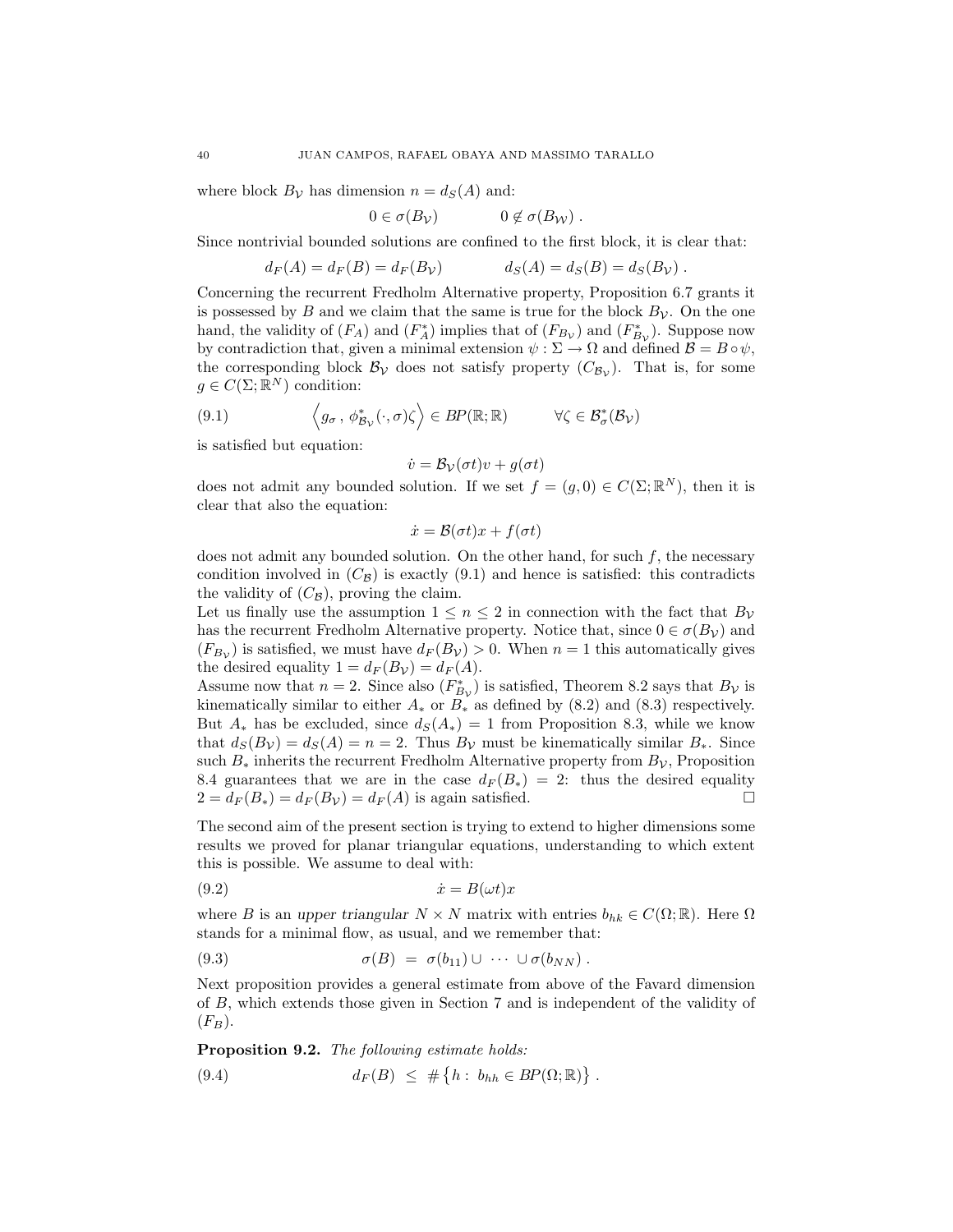*Proof.* The proof is by induction on the dimension  $N$  of the matrix  $B$ . The case  $N = 1$  is trivial. Assume that the conclusion is true for  $N - 1$  and let B be an  $N \times N$  matrix. In particular, we know that:

$$
d_F(C) \le d = \# \{ h \le N - 1 : b_{hh} \in BP(\Omega;\mathbb{R}) \}
$$

where C is the square matrix obtained by taking the first  $N-1$  rows and columns of  $B$ . To count the bounded solutions to  $(9.2)$ , begin by noticing that their last component is a bounded solutions to:

(9.5) ˙x<sup>N</sup> = bNN (ωt) x<sup>N</sup> .

We may then distinguish two different situations. The first one is when:

$$
0 \notin \sigma(b_{NN})
$$
 or  $\begin{cases} 0 \in \sigma(b_{NN}) \\ b_{NN} \notin BP(\Omega;\mathbb{R}) \end{cases}$ 

In this case, there exists a set  $\Omega_0$  which is (at least) residual in  $\Omega$  such that, if  $x_N$  is a bounded solution to  $(9.5)_{\omega}$  and  $\omega \in \Omega_0$ , then  $x_N \equiv 0$ . Thus for every  $\omega \in \Omega_0$  the bounded solutions to  $(9.2)_{\omega}$  are indeed in the form  $x = (u, 0)$  where u is a bounded solutions to:

(9.6) ˙u = C(ωt)u .

Consider now just the  $\omega \in \Omega_0 \cap \Omega_F(C)$ , which is again residual and then nonempty. We have:

$$
d_F(B) \leq d_{\omega}(B) = d_{\omega}(C) = d_F(C) \leq d
$$

and the conclusion follows from the fact that, by construction, the right hand side of  $(9.4)$  is exactly d.

The second case is when instead  $b_{NN} \in BP(\Omega;\mathbb{R})$ . It is not difficult to guess and prove that, in this case:

$$
d_{\omega}(B) = d_{\omega}(C) + 1
$$

for every  $\omega \in \Omega$ . Then the conclusion follows by taking the minimum over  $\Omega$ .  $\square$ 

The inequality in (9.4) becomes an equality for diagonal matrices but it may be strict otherwise, even when  $(F_B)$  and  $(F_B^*)$  are both satisfied and we are in the planar case. The easiest example is:

$$
B = \left(\begin{array}{cc} 0 & 1 \\ 0 & 0 \end{array}\right)
$$

where the right hand side of (9.4) is 2 but  $d_F(B) = 1$ . A similar result with lower Favard dimensions can be obtained, when we admit failing Favard conditions. For instance we may take:

$$
B = \left(\begin{array}{cc} a & b \\ 0 & 0 \end{array}\right)
$$

where  $a \in C(\Omega;\mathbb{R})$  satisfies  $0 \in \sigma(a)$  and  $a \notin BP(\Omega;\mathbb{R})$ , while  $b \in C(\Omega;\mathbb{R})$  is such that the equation:

$$
\dot{x} = a(\omega t)x + b(\omega t)
$$

does not admit bounded solutions for any  $\omega \in \Omega$ . Such term  $b(\omega)$  always exists since otherwise  $0 \notin \sigma(a)$ , due to the functional characterization of exponential dichotomies given in [15]: see also [5] for a more direct approach. By taking into account that  $a \notin BP(\Omega;\mathbb{R})$ , it is not difficult to check that  $d_F(B) = 0$  while the right hand side of (9.4) is 1.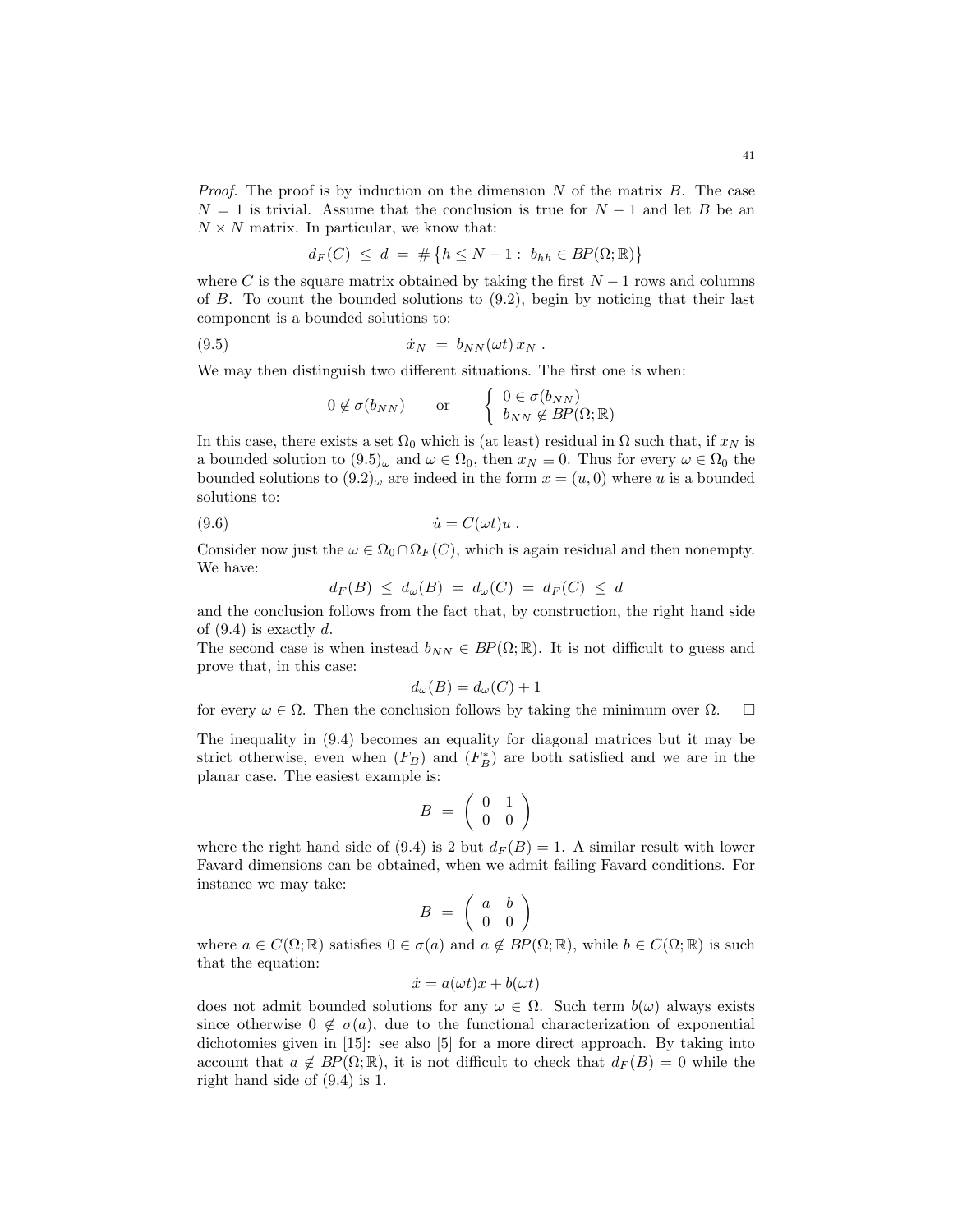The same ingredients of Proposition 9.2 may be used for a test, which extends Lemma 7.2 to higher dimensions.

**Proposition 9.3.** Assume that  $b_{hh} \in BP(\Omega;\mathbb{R})$  whenever  $0 \in \sigma(b_{hh})$ . Then  $(F_B)$ and  $(F_B^*)$  hold jointly.

An equivalent way to formulate the assumption is saying that, for each diagonal element  $b_{hh}$ , the scalar Favard condition  $(F_{b_{hh}})$  is satisfied. As a consequence of  $(9.3)$ , either 0 does not belong to  $\sigma(B)$  or is an isolated point of it.

*Proof.* The proof is again by induction on the dimension  $N$  of the matrix  $B$ , and is trivial when  $N = 1$ . Suppose now that the conclusion is true for matrices of dimension  $N-1$  and take B of dimension N. To prove that  $(F_B)$  holds, start considering the same matrix  $C$  as in the proof of Proposition 9.2: by the inductive hypothesis  $(F_C)$  is true. Assume now that x is a nontrivial bounded solution to (9.2) and distinguish two cases. If  $x_N \equiv 0$  then  $x = (u, 0)$  where u is a nontrivial bounded solution to (9.6): since  $(F_C)$  holds, u and hence x are separated from zero. On the other hand, if  $x_N \neq 0$  then  $b_{NN} \in BP(\Omega;\mathbb{R})$  must occur and then  $(F_{b_{NN}})$ is satisfied: thus  $x_N$  and hence x are separated from zero.

A specular approach, working for lower triangular matrices, allows to prove that  $(F_B^*)$  is also true.

We now consider the problem of reversing Proposition 9.3, proving that the simultaneous validity of  $(F_B)$  and  $(F_B^*)$  implies that of  $(F_{b_{hh}})$  for every h. Lemma 8.1 says that this is true when  $N = 2$  and an extension to the higher dimensions would be desirable. Unfortunately, a class of counterexamples may be obtained by taking:

$$
B = \left(\begin{array}{ccc} b_{11} & b_{12} & b_{13} \\ 0 & b_{22} & b_{23} \\ 0 & 0 & b_{33} \end{array}\right)
$$

where the entries are continuous functions on  $\Omega$  which satisfies the following conditions. First of all, we chose the central entry to be a Kozlov function, that is satisfying:

(9.7) 
$$
0 \in \sigma(b_{22}) \qquad b_{22} \notin BP(\Omega;\mathbb{R})
$$

and moreover:

$$
\forall \omega \in \Omega \qquad \lim_{|t| \to +\infty} \int_0^t b_{22}(\omega s) \, ds \quad \text{does not exist.}
$$

See the final part of Section 2 for comments about this type of functions. Secondly, we assume that the remaining diagonal entries satisfy:

$$
(9.8) \t\t b_{11}, b_{33} \in BP(\Omega;\mathbb{R})
$$

while the entries above the diagonal are nontrivial and have a constant sign on  $\Omega$ , say for instance:

$$
(9.9) \qquad \qquad \left\{ \begin{array}{ll} b_{12} \geq 0 \\ b_{12} \not\equiv 0 \end{array} \right. \qquad \left\{ \begin{array}{ll} b_{23} \geq 0 \\ b_{23} \not\equiv 0 \end{array} \right.
$$

though any choice of the signs is admitted. Finally, no conditions are made on the term  $b_{13}$ , which is then arbitrary.

**Proposition 9.4.** If the assumptions  $(9.7)$ – $(9.9)$  are satisfied, then  $(F_B)$  and  $(F_B^*)$ hold simultaneously.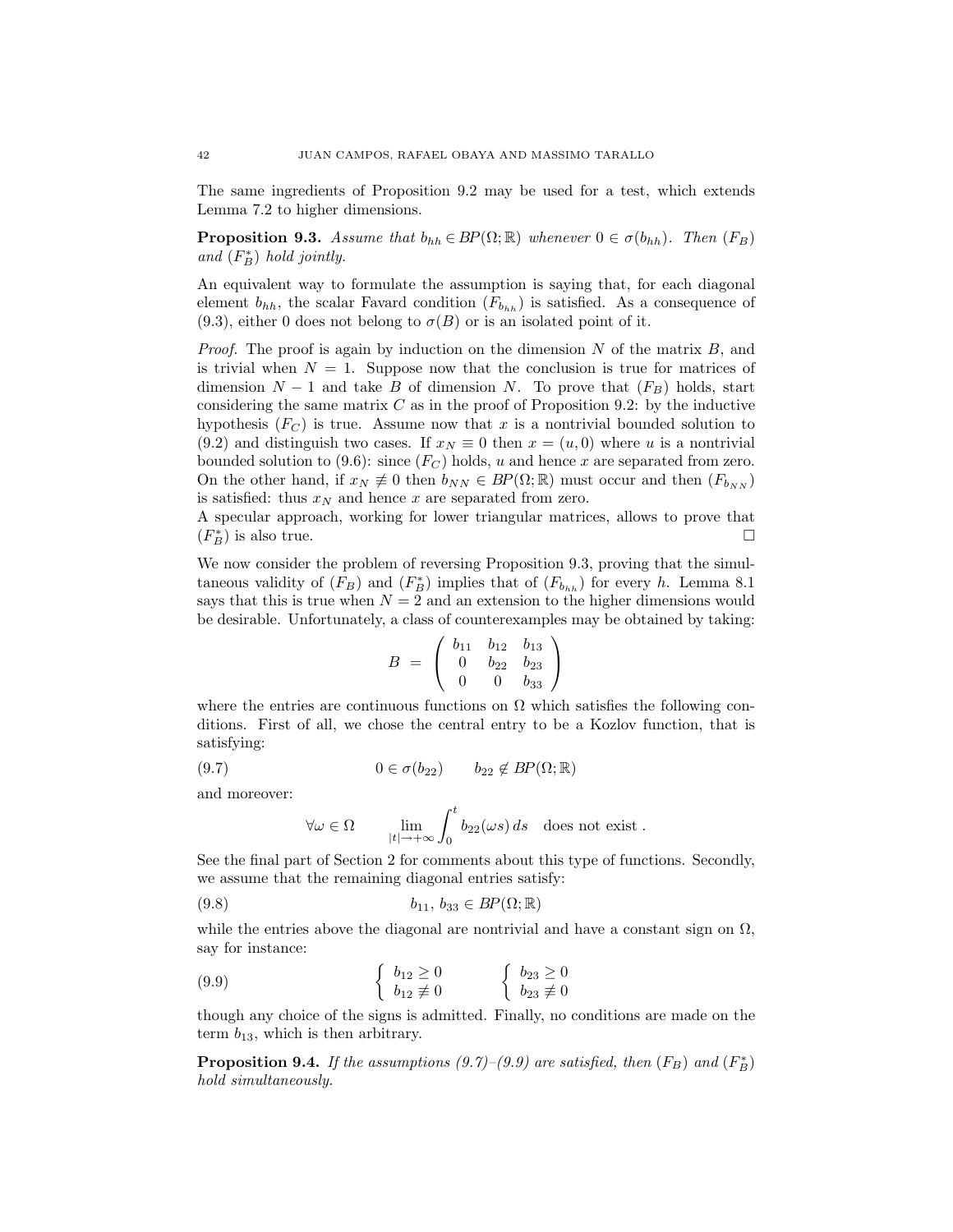Since  $(F_{b_{22}})$  is false by construction, we have the announced counterexample.

*Proof.* Use condition (9.8) to construct functions  $\hat{b}_{11}, \hat{b}_{33} \in C(\Omega)$  such that:

$$
\hat{b}_{11}(\omega t) - \hat{b}_{11}(\omega) = \int_0^t b_{11}(\omega s) ds
$$
  

$$
\hat{b}_{33}(\omega t) - \hat{b}_{33}(\omega) = \int_0^t b_{33}(\omega s) ds
$$

for every  $\omega \in \Omega$  and every  $t \in \mathbb{R}$ . Then make the diagonal change of variables:

$$
x_1 = e^{\hat{b}_{11}(\omega t)} u_1
$$
  $x_2 = u_2$   $x_3 = e^{\hat{b}_{33}(\omega t)} u_3$ 

to transform (9.2) into the new equation:

(9.10) 
$$
\begin{pmatrix} \dot{u}_1 \\ \dot{u}_2 \\ \dot{u}_3 \end{pmatrix} = \begin{pmatrix} 0 & c_{12}(\omega t) & c_{13}(\omega t) \\ 0 & b_{22}(\omega t) & c_{23}(\omega t) \\ 0 & 0 & 0 \end{pmatrix} \begin{pmatrix} u_1 \\ u_2 \\ u_3 \end{pmatrix}
$$

where the entries  $c_{12}$  and  $c_{23}$  satisfy again (9.9). To show that this equation satisfies the Favard condition, consider an arbitrary  $\omega \in \Omega$  and a corresponding bounded solution  $u(t) = (u_1(t), u_2(t), u_3(t))$ . Since  $\dot{u}_3 = 0$  then  $u_3(t) = c$  for every t. If  $c \neq 0$  then  $u(t)$  is trivially separated from zero. When  $c = 0$  the solution is  $u(t) = (u_1(t), u_2(t), 0)$  where the nontrivial components satisfy:

$$
\left(\begin{array}{c} \dot{u}_1 \\ \dot{u}_2 \end{array}\right) = \left(\begin{array}{cc} 0 & c_{12}(\omega t) \\ 0 & b_{22}(\omega t) \end{array}\right) \left(\begin{array}{c} u_1 \\ u_2 \end{array}\right)
$$

This equation satisfies the Favard condition due to Theorem 7.5 and hence either  $u_1 \equiv u_2 \equiv 0$  or  $(u_1, u_2)$  is separated from zero. This implies that  $(9.10)$  satisfies the Favard condition.

Let us now consider the adjoint equation of (9.10) namely:

(9.11) 
$$
\begin{pmatrix} \dot{w}_1 \\ \dot{w}_2 \\ \dot{w}_3 \end{pmatrix} = \begin{pmatrix} 0 & 0 & 0 \\ -c_{12}(\omega t) & -b_{22}(\omega t) & 0 \\ -c_{13}(\omega t) & -c_{23}(\omega t) & 0 \end{pmatrix} \begin{pmatrix} w_1 \\ w_2 \\ w_3 \end{pmatrix}
$$

To show that it satisfies the Favard condition, consider again an arbitrary  $\omega \in \Omega$  and a corresponding bounded solution  $w(t) = (w_1(t), w_2(t), w_3(t))$ . This time  $\dot{w}_1 = 0$ so that  $w_1(t) = c$  for every t. If  $c \neq 0$  then  $w(t)$  is trivially separated from zero, so that we will assume  $w(t) = (0, w_2(t), w_3(t))$  from now on, where the nontrivial components satisfy:

$$
\left(\begin{array}{c}\n\dot{w}_2 \\
\dot{w}_3\n\end{array}\right) = \left(\begin{array}{cc}\n-b_{22}(\omega t) & 0 \\
-c_{23}(\omega t) & 0\n\end{array}\right) \left(\begin{array}{c}\n w_2 \\
 w_3\n\end{array}\right)
$$

Swapping the order of variables we get the equation:

$$
\left(\begin{array}{c}\n\dot{w}_3 \\
\dot{w}_2\n\end{array}\right) = \left(\begin{array}{cc}\n0 & -c_{23}(\omega t) \\
0 & -b_{22}(\omega t)\n\end{array}\right) \left(\begin{array}{c}\n w_3 \\
 w_2\n\end{array}\right)
$$

which satisfies the Favard condition again due to Theorem 7.5. This also (9.11) satisfies the Favard condition.

The final question concerns the equality of the Favard dimensions:

$$
d_F(B) = d_F^*(B)
$$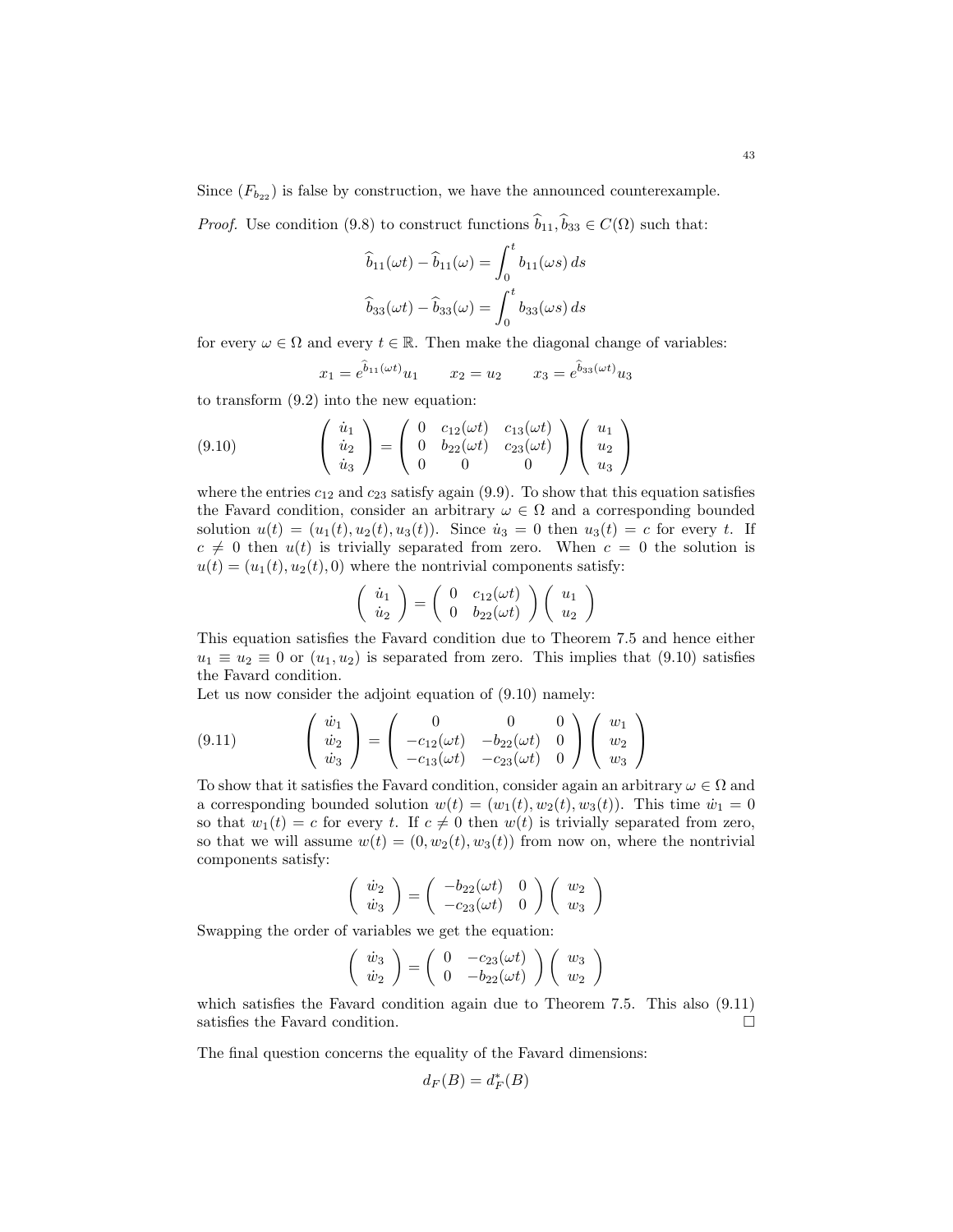which is expected when both the Favard conditions  $(F_B)$  and  $(F_B^*)$  hold. By using Floquet theory, it is indeed possible to prove that equality holds when  $\Omega$  is periodic. On the other hand, the arguments of Section 5 show that the same is true for minimal  $\Omega$ 's when  $N = 1$ , while Lemma 4.6 covers the case  $N = 2$  independently of the possible triangularity. Increasing the value of  $N$ , Proposition 9.3 provides a sufficient condition in order  $(F_B)$  and  $(F_B^*)$  to hold jointly, but unfortunately the statement does not give any information about the corresponding Favard dimensions: next example make clear the reason of such omission. Consider indeed the equation (9.2) where:

$$
B = \left(\begin{array}{rrr} 0 & 0 & b \\ 0 & 0 & 1 \\ 0 & 0 & 0 \end{array}\right)
$$

and  $b \in C(\Omega;\mathbb{R})$  is such that:

$$
0 \in \sigma(b) \qquad b \notin BP(\Omega; \mathbb{R}).
$$

Because of Proposition 9.3, both the Favard conditions  $(F_B)$  and  $(F_B^*)$  hold. We claim that however:

$$
d_F(B) = 2
$$
  $d_F^*(B) = 1$ .

Start observing that the flow of the direct equation is:

$$
x_1 = x_{10} + x_{30} \mathfrak{b}_{\omega}(t) \qquad x_2 = x_{20} + x_{30}t \qquad x_3 = x_{30}.
$$

Since each  $\mathfrak{b}_{\omega}(t)$  is unbounded, the only bounded solution are constants with  $x_{30} = 0$ and hence  $(F_B)$  holds with  $d_F(B) = 2$ . On the other hand, the adjoint equation corresponds to the matrix:

$$
\left(\begin{array}{ccc} 0 & 0 & 0 \\ 0 & 0 & 0 \\ -b & -1 & 0 \end{array}\right)
$$

and hence the associated flow is now:

$$
y_1 = y_{10}
$$
  $y_2 = y_{20}$   $y_3 = -y_{10} \mathfrak{b}_{\omega}(t) - y_{20}t + y_{30}$ .

Again the only bounded solutions are constants, but now they correspond to the choice  $y_{10} = y_{20} = 0$ : thus  $(F_B^*)$  holds with  $d_F^*(B) = 1$ , proving the claim.

### **REFERENCES**

- [1] J. Campos and M. Tarallo, Almost automorphic linear dynamics by Favard theory, J. Differential Equations, 256 (2014), 1350–1367.
- [2] P. Cieutat and A. Haraux Exponential decay and existence of almost periodic solutions for some linear forced differential equations, Port. Math.,  $59$  (2002), 141–159.
- [3] C.C. Conley and R.K. Miller, Asymptotic stability without uniform stability: almost periodic coefficients, J. Differential Equations, 1 (1965), 333-336.
- [4] W.A. Coppel, *Dichotmies and reducibility*, J. Differential Equations, **3** (1967), 500-521.
- [5] W.A. Coppel, "Dichotomies in stability theory", Lecture Notes in Mathematics, Vol. 629, Springer-Verlag, New York, 1978.
- [6] R. Ellis and R.A. Johnson, Topological dynamics and linear differential systems, J. Differential Equations, 44 (1982), 21–39.
- [7] J. Favard, Sur les equations différentielles linéairesà coefficients presque-périodiques, (French) [On the linear differential equations with almost peridoic coefficients], Acta Math., 51 (1927), 31–81.